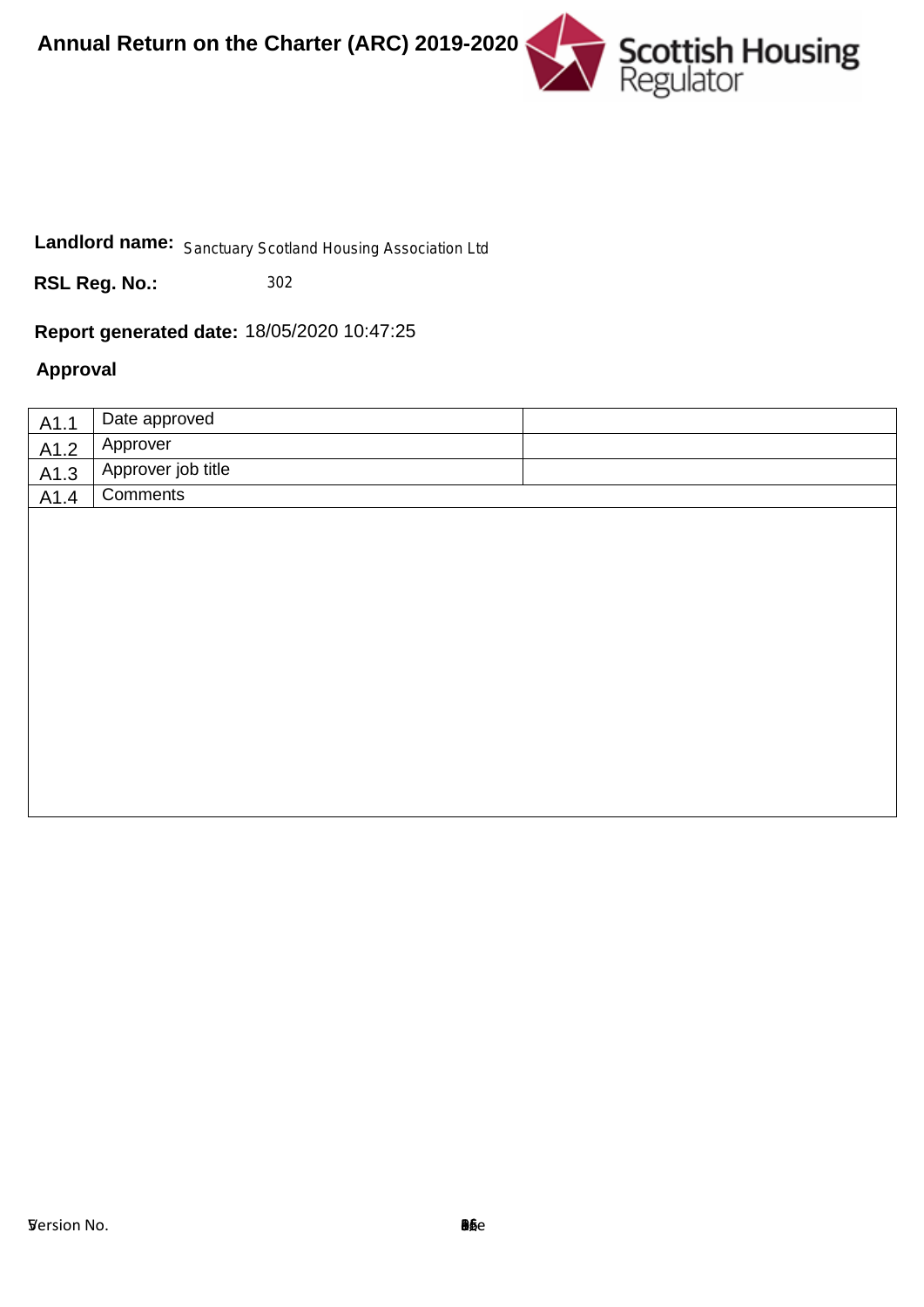

#### **Social landlord contextual information**

**Staff**

Staff information, staff turnover and sickness rates (Indicator C1)

| C1.1   | the name of Chief Executive                                                          | Mrs Patricia Cahill |
|--------|--------------------------------------------------------------------------------------|---------------------|
| C1.2.1 | C1.2 Staff employed by the RSL:                                                      |                     |
|        |                                                                                      | 6.00                |
|        | the number of senior staff                                                           |                     |
| C1.2.2 | the number of office based staff                                                     | 49.14               |
| C1.2.3 | the number of care / support staff                                                   | 1.86                |
| C1.2.4 | the number of concierge staff                                                        | 0.00                |
| C1.2.5 | the number of direct labour staff                                                    | 0.00                |
| C1.2.6 | the total number of staff                                                            | 57.00               |
| C1.3.1 | Staff turnover and sickness absence:                                                 |                     |
|        |                                                                                      | 0.00%               |
|        | the percentage of senior staff turnover in the year to the end of the reporting year |                     |
| C1.3.2 | the percentage of total staff turnover in the year to the end of the reporting year  | 7.30%               |
| C1.3.3 | the percentage of days lost through staff sickness absence in the reporting year     | 4.26%               |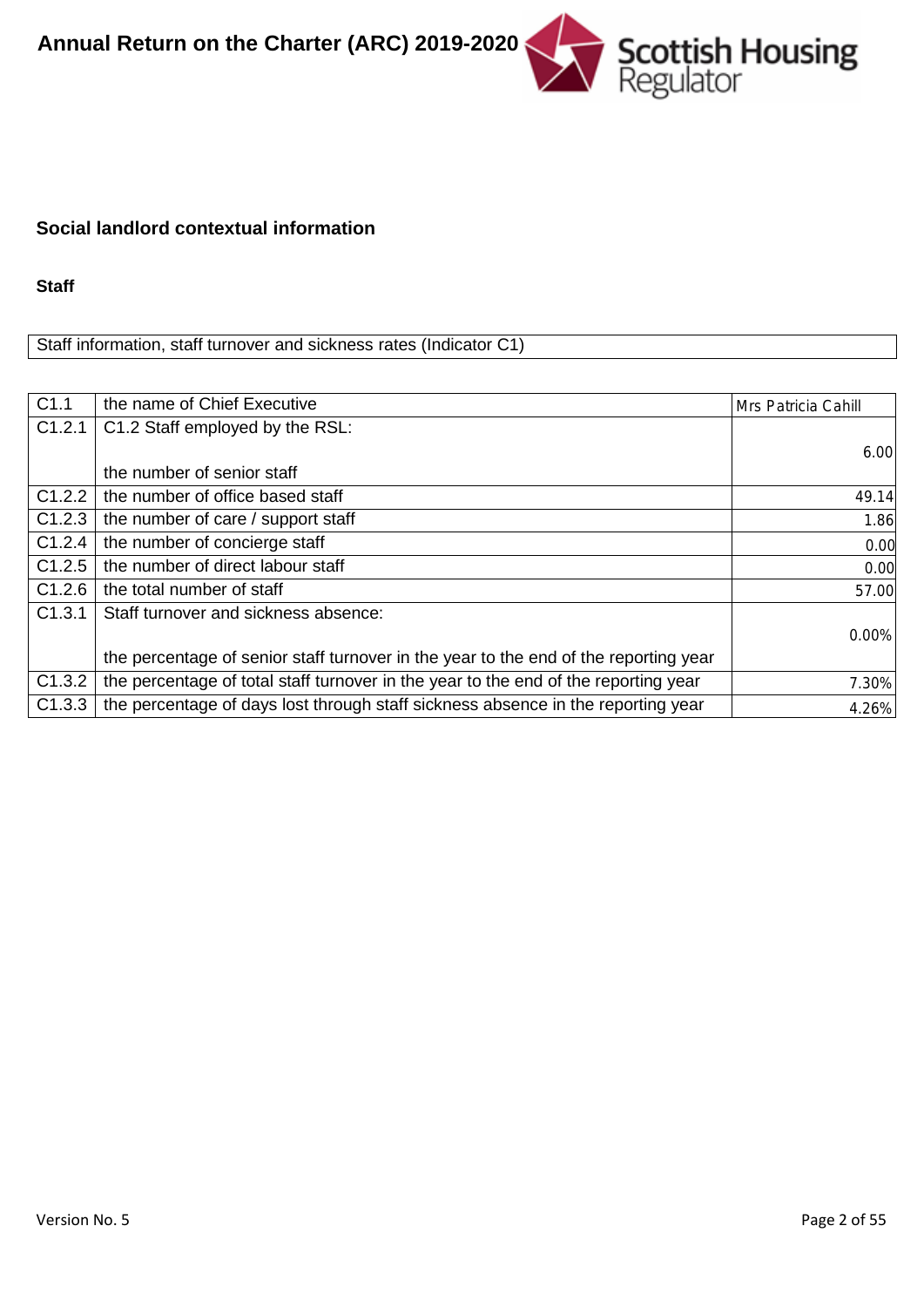

# **Social landlord contextual information**

**Lets**

# Number of lets during the reporting year, split between 'general needs' and 'supported housing' (Indicator C3)

| C <sub>3.1</sub> | The number of 'general needs' lets during the reporting year     | 5661 |
|------------------|------------------------------------------------------------------|------|
| C3.2             | The number of 'supported housing' lets during the reporting year | 36   |
|                  |                                                                  |      |
|                  | Indicator C3                                                     | 6021 |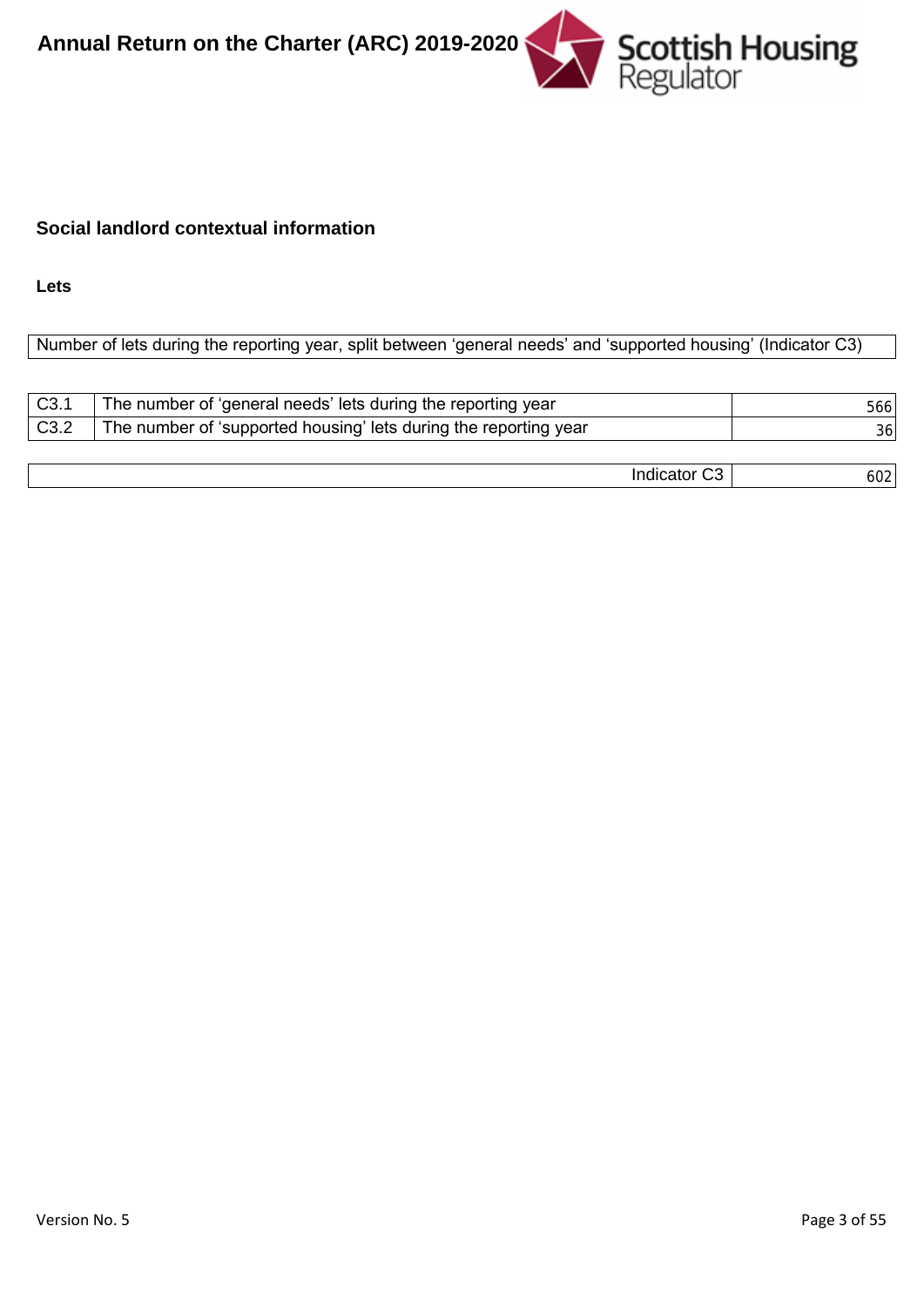Scottish Housing<br>Regulator **Annual Return on the Charter (ARC) 2019-2020**

The number of lets during the reporting year by source of let (Indicator C2)

| C <sub>2.1</sub> | The number of lets to existing tenants                                       | 19             |
|------------------|------------------------------------------------------------------------------|----------------|
| C <sub>2.2</sub> | The number of lets to housing list applicants                                | 405            |
| C <sub>2.3</sub> | The number of mutual exchanges                                               | 42             |
| C <sub>2.4</sub> | The number of lets from other sources                                        | $\vert$        |
| C2.5.1           | C2.5 The number of applicants who have been assessed as statutorily homeless |                |
|                  | by the local authority as:                                                   |                |
|                  |                                                                              | 74             |
|                  | section 5 referrals                                                          |                |
| C2.5.2           | nominations from the local authority                                         | 3 <sup>l</sup> |
| C2.5.3           | other                                                                        | 40             |
| C <sub>2.6</sub> | the number of other nominations from local authorities                       | 57             |
| C <sub>2.7</sub> | Total number of lets excluding exchanges                                     | 602            |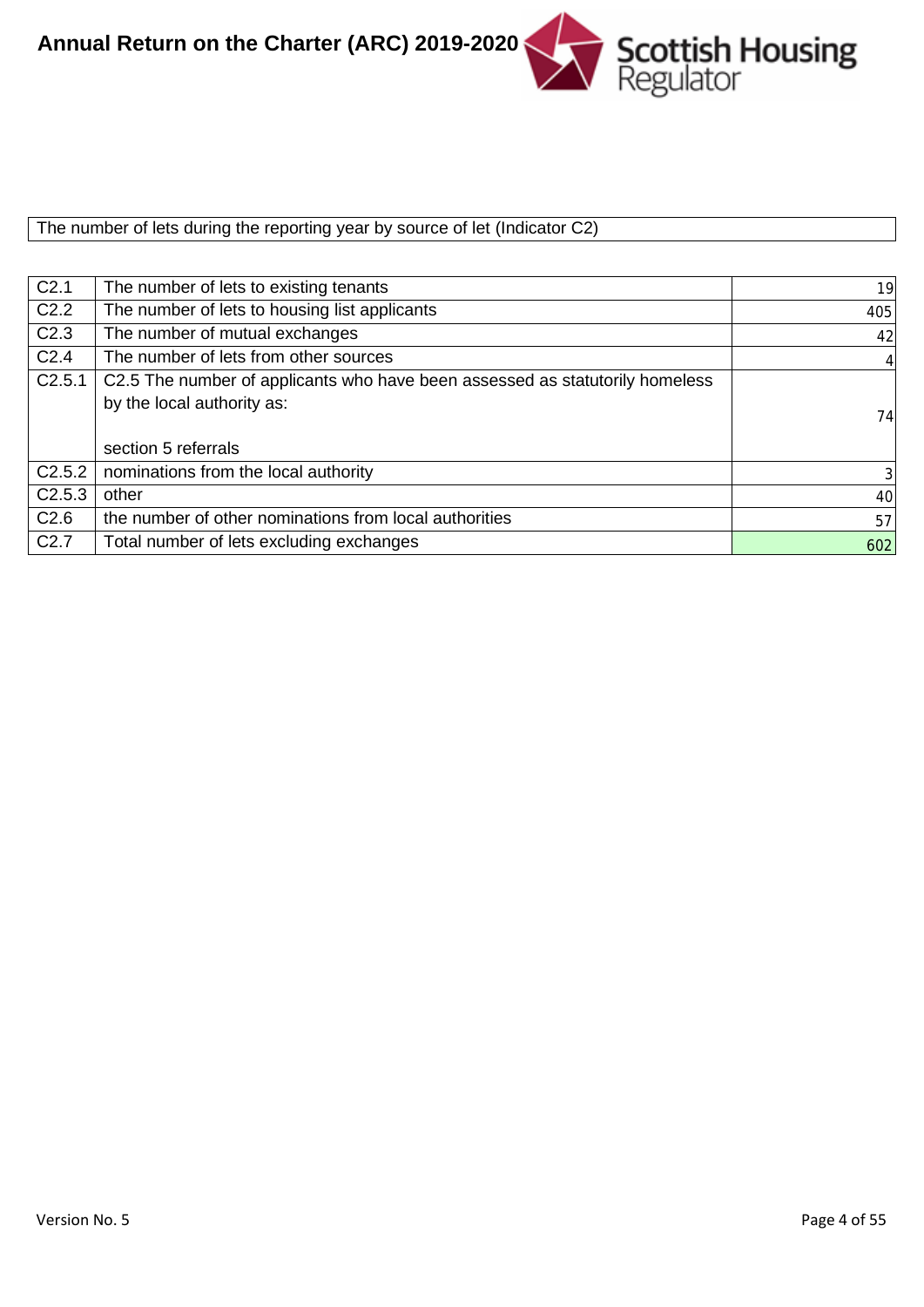

Comments (Social landlord contextual information)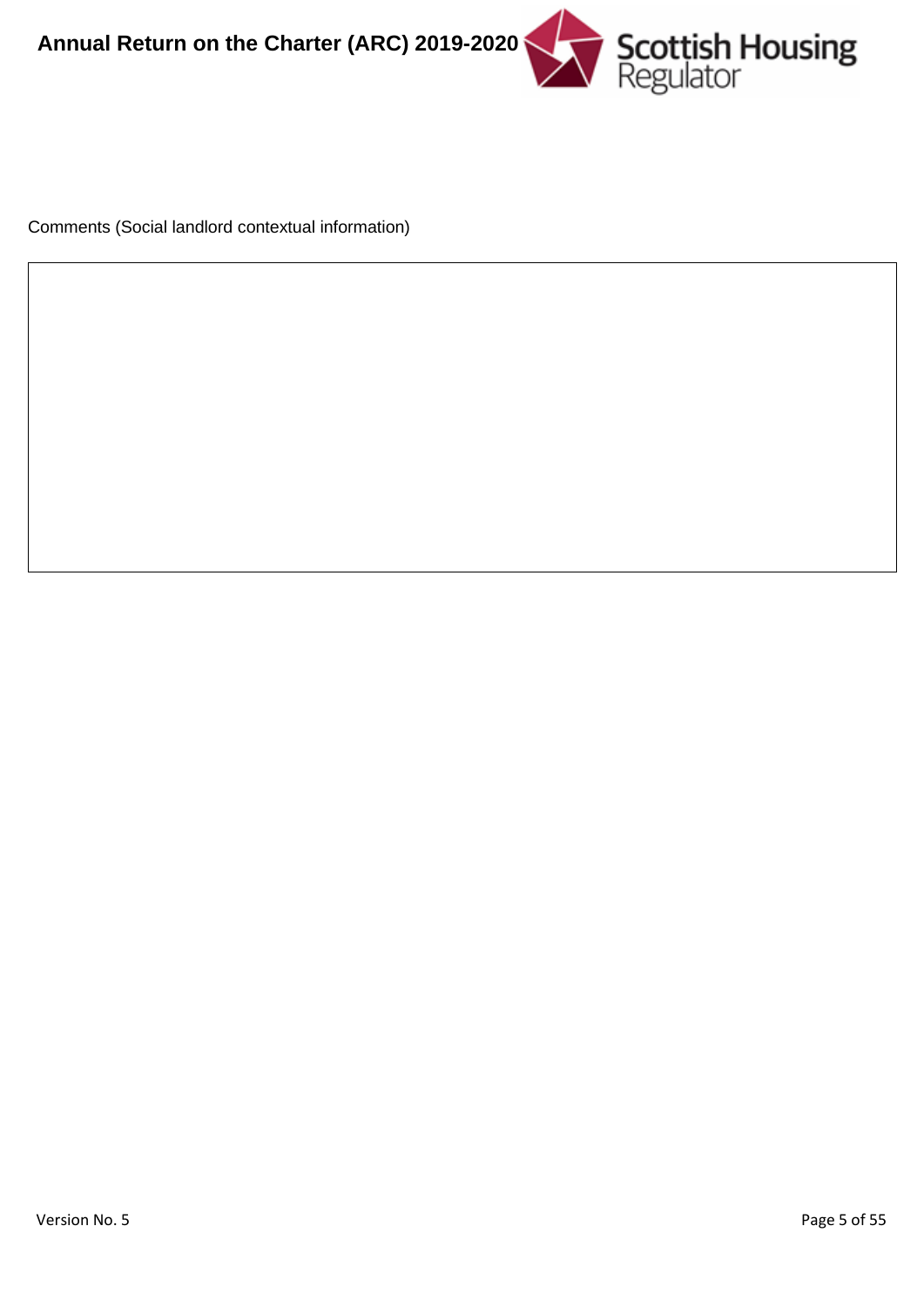

#### **Overall satisfaction**

#### **All outcomes**

#### Percentage of tenants satisfied with the overall service provided by their landlord (Indicator 1)

| 1.1.1 | 1.1 In relation to the overall tenant satisfaction survey carried out, please state:  |         |                |
|-------|---------------------------------------------------------------------------------------|---------|----------------|
|       |                                                                                       |         | 803            |
|       | the number of tenants who were surveyed                                               |         |                |
| 1.1.2 | the fieldwork dates of the survey                                                     | 02/2019 |                |
| 1.1.3 | The method(s) of administering the survey:                                            |         |                |
|       |                                                                                       |         |                |
|       | Post                                                                                  |         |                |
| 1.1.4 | Telephone                                                                             |         |                |
| 1.1.5 | Face-to-face                                                                          |         |                |
| 1.1.6 | Online                                                                                |         |                |
| 1.2.1 | 1.2 In relation to the tenant satisfaction question on overall services, please state |         |                |
|       | the number of tenants who responded:                                                  |         |                |
|       |                                                                                       |         | 350            |
|       | very satisfied                                                                        |         |                |
| 1.2.2 | fairly satisfied                                                                      |         | 260            |
| 1.2.3 | neither satisfied nor dissatisfied                                                    |         | 63             |
| 1.2.4 | fairly dissatisfied                                                                   |         | 53             |
| 1.2.5 | very dissatisfied                                                                     |         | 75             |
| 1.2.6 | no opinion                                                                            |         | $\overline{2}$ |
| 1.2.7 | Total                                                                                 |         | 803            |

| <br>л. |
|--------|
|        |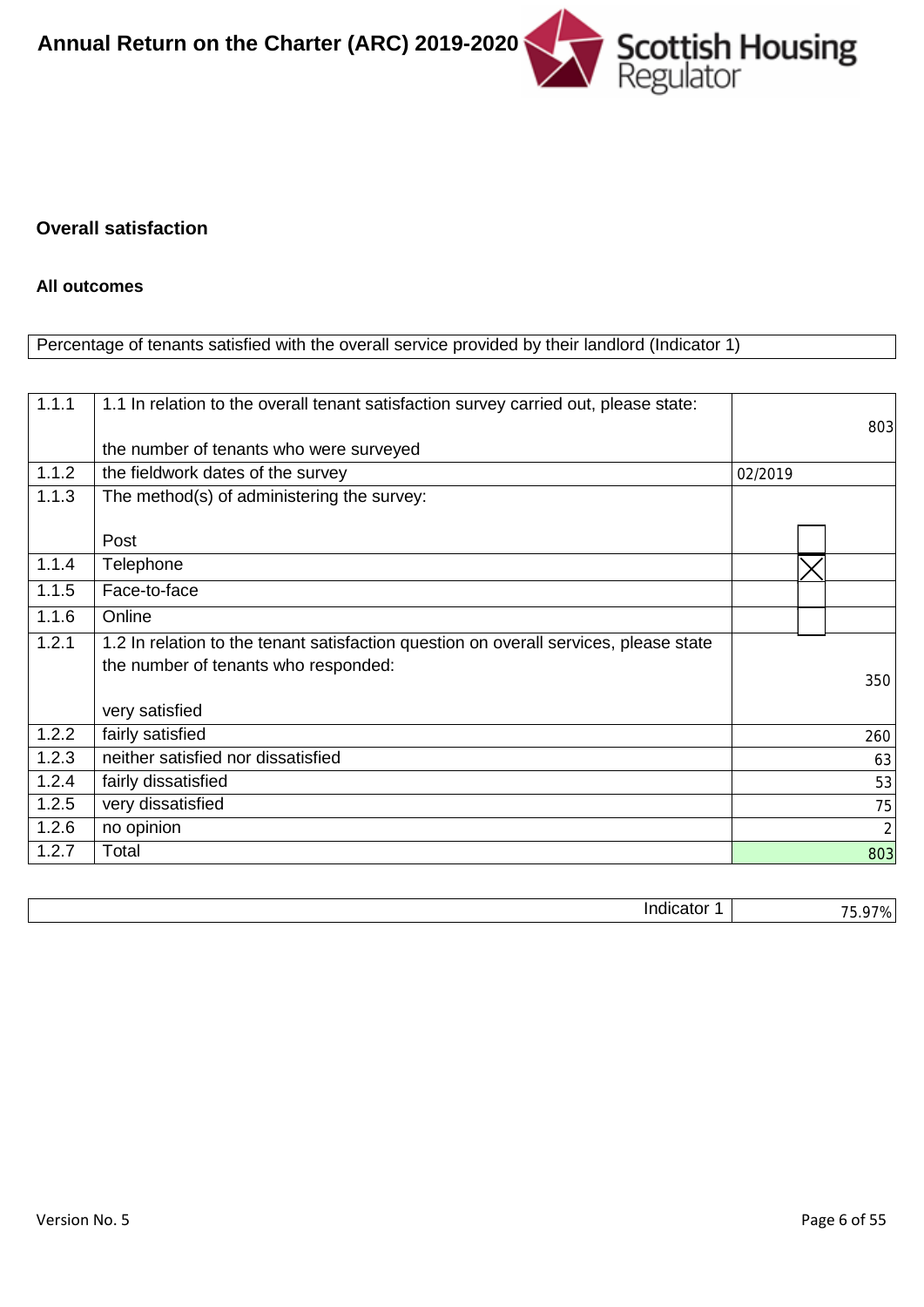

Comments (Overall satisfaction)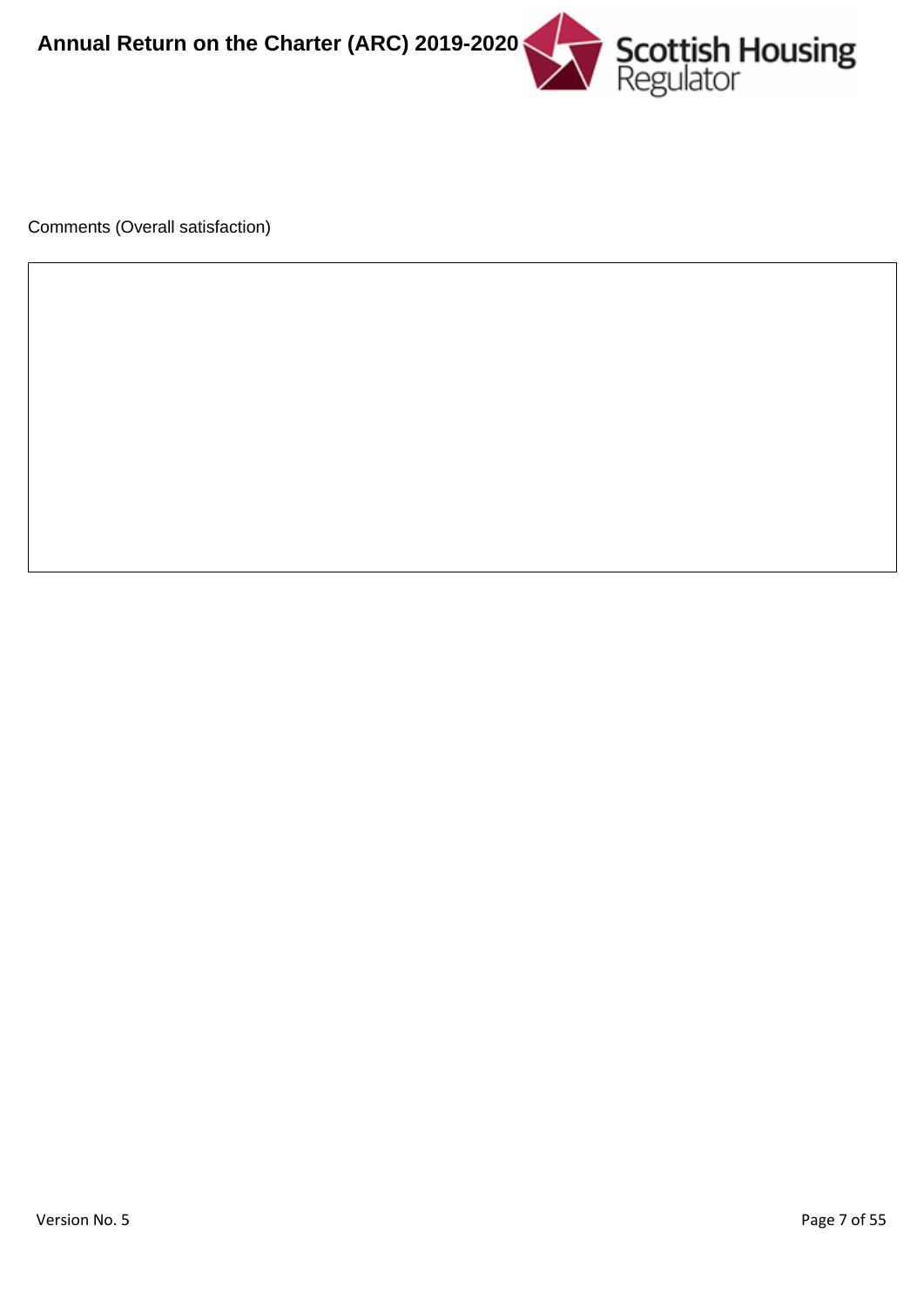

# **The customer / landlord relationship**

#### **Communication**

Percentage of tenants who feel their landlord is good at keeping them informed about their services and decisions (Indicator 2)

| 2.1   | How many tenants answered the question "How good or poor do you feel your<br>landlord is at keeping you informed about their services and decisions?" | 803 |
|-------|-------------------------------------------------------------------------------------------------------------------------------------------------------|-----|
| 2.2.1 | 2.2 Of the tenants who answered, how many said that their landlord was:                                                                               |     |
|       |                                                                                                                                                       | 342 |
|       | very good at keeping them informed                                                                                                                    |     |
| 2.2.2 | fairly good at keeping them informed                                                                                                                  | 376 |
| 2.2.3 | neither good nor poor at keeping them informed                                                                                                        | 30  |
| 2.2.4 | fairly poor at keeping them informed                                                                                                                  | 26  |
| 2.2.5 | very poor at keeping them informed                                                                                                                    | 29  |
| 2.2.6 | Total                                                                                                                                                 | 803 |

|--|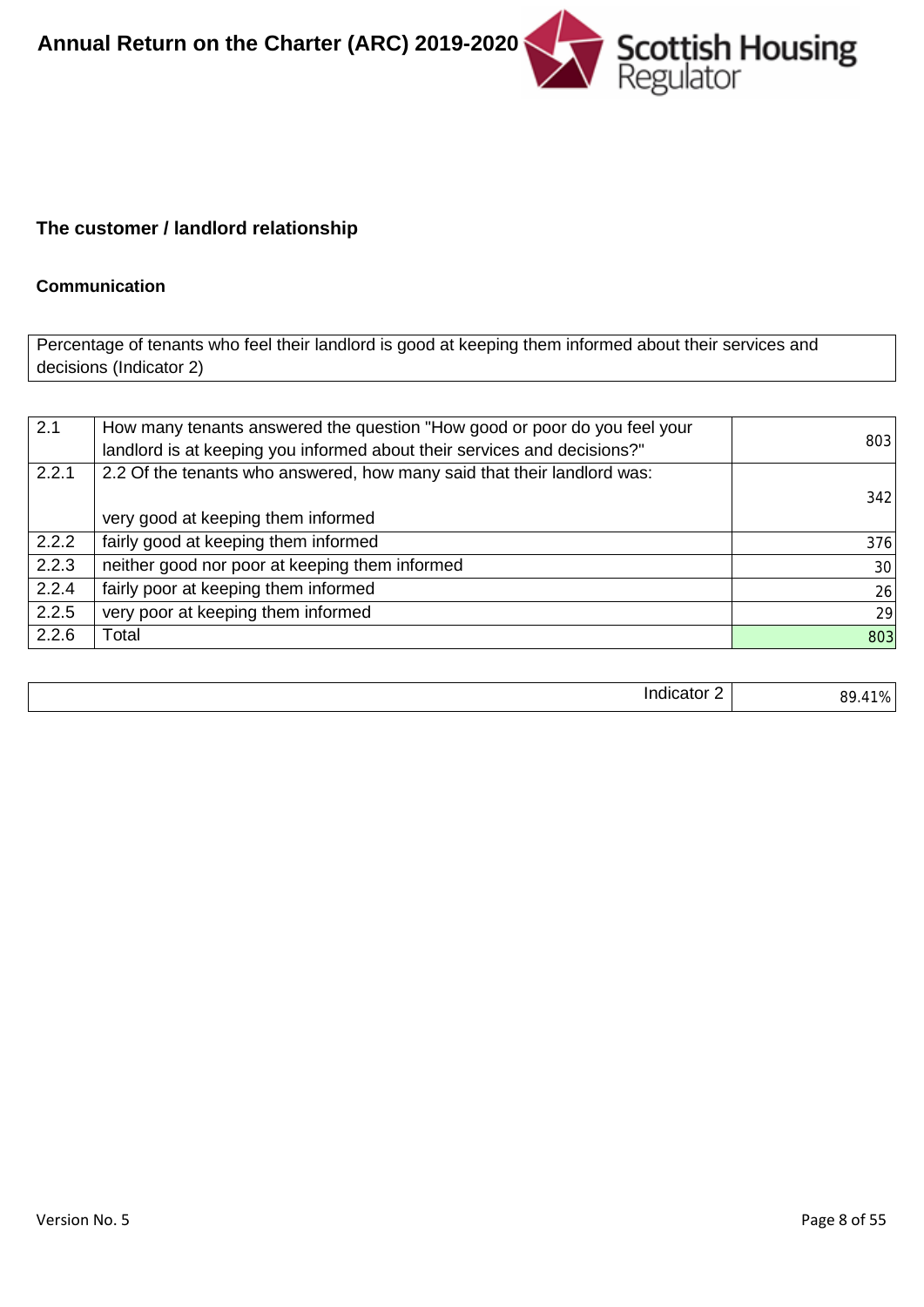

# **Participation**

Percentage of tenants satisfied with the opportunities given to them to participate in their landlord's decision making processes (Indicator 5)

|       | with opportunities given to you to participate in your landlord's decision making<br>processes?" | 803 |
|-------|--------------------------------------------------------------------------------------------------|-----|
| 5.2.1 | 5.2 Of the tenants who answered, how many said that they were:                                   |     |
|       |                                                                                                  | 373 |
|       | very satisfied                                                                                   |     |
| 5.2.2 | fairly satisfied                                                                                 | 349 |
| 5.2.3 | neither satisfied nor dissatisfied                                                               | 58  |
| 5.2.4 | fairly dissatisfied                                                                              | 8   |
| 5.2.5 | very dissatisfied                                                                                | 15  |
| 5.2.6 | Total                                                                                            | 803 |

| $\cdots$<br>$\overline{\phantom{a}}$<br>акж<br>ш<br>.<br>$\cdot$ | $\sim$ 4 $\sim$<br>ററ<br>ъ.<br>--<br>$\overline{\phantom{a}}$<br>70<br>__ |
|------------------------------------------------------------------|---------------------------------------------------------------------------|
|                                                                  |                                                                           |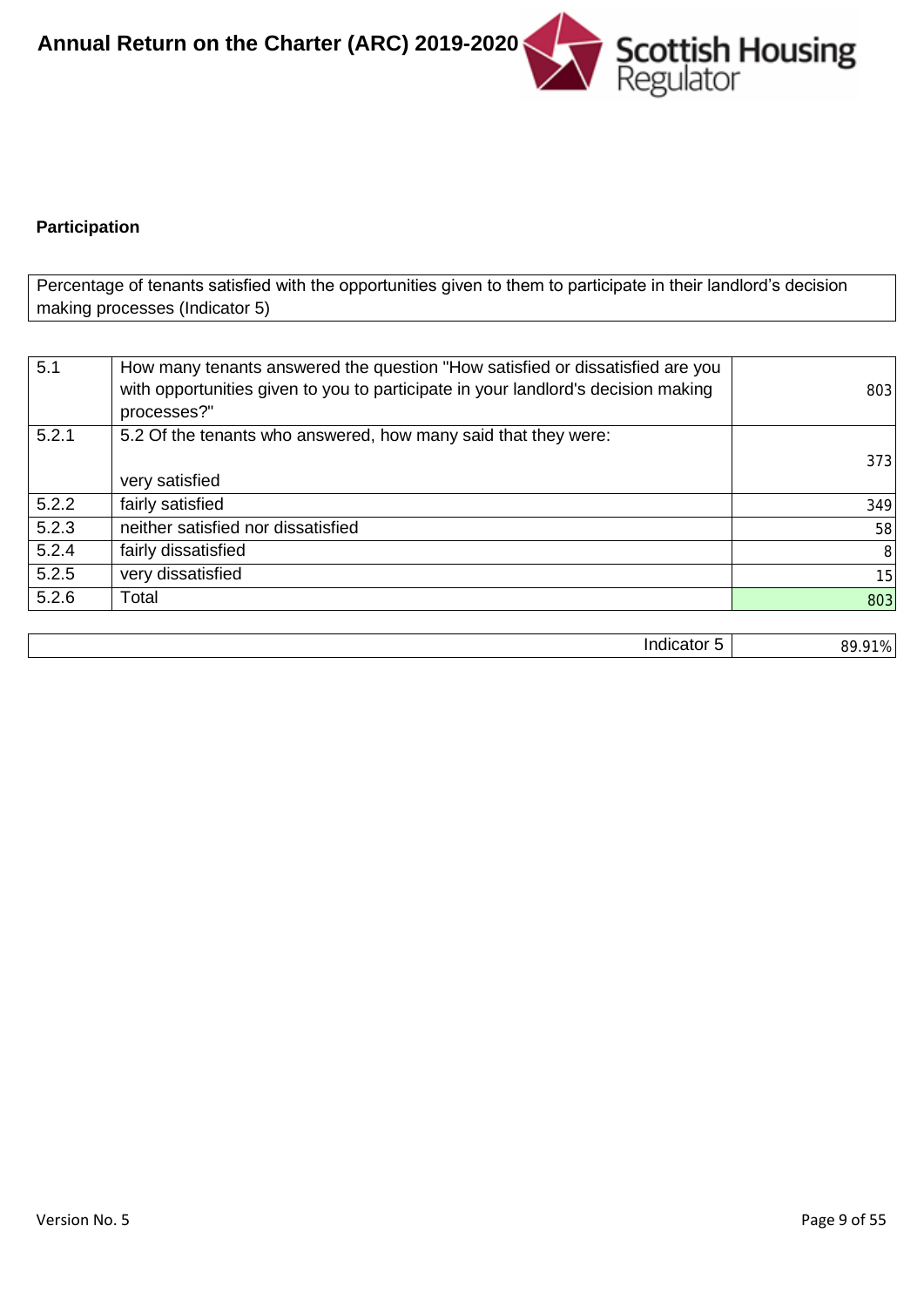

Comments (The customer / landlord relationship)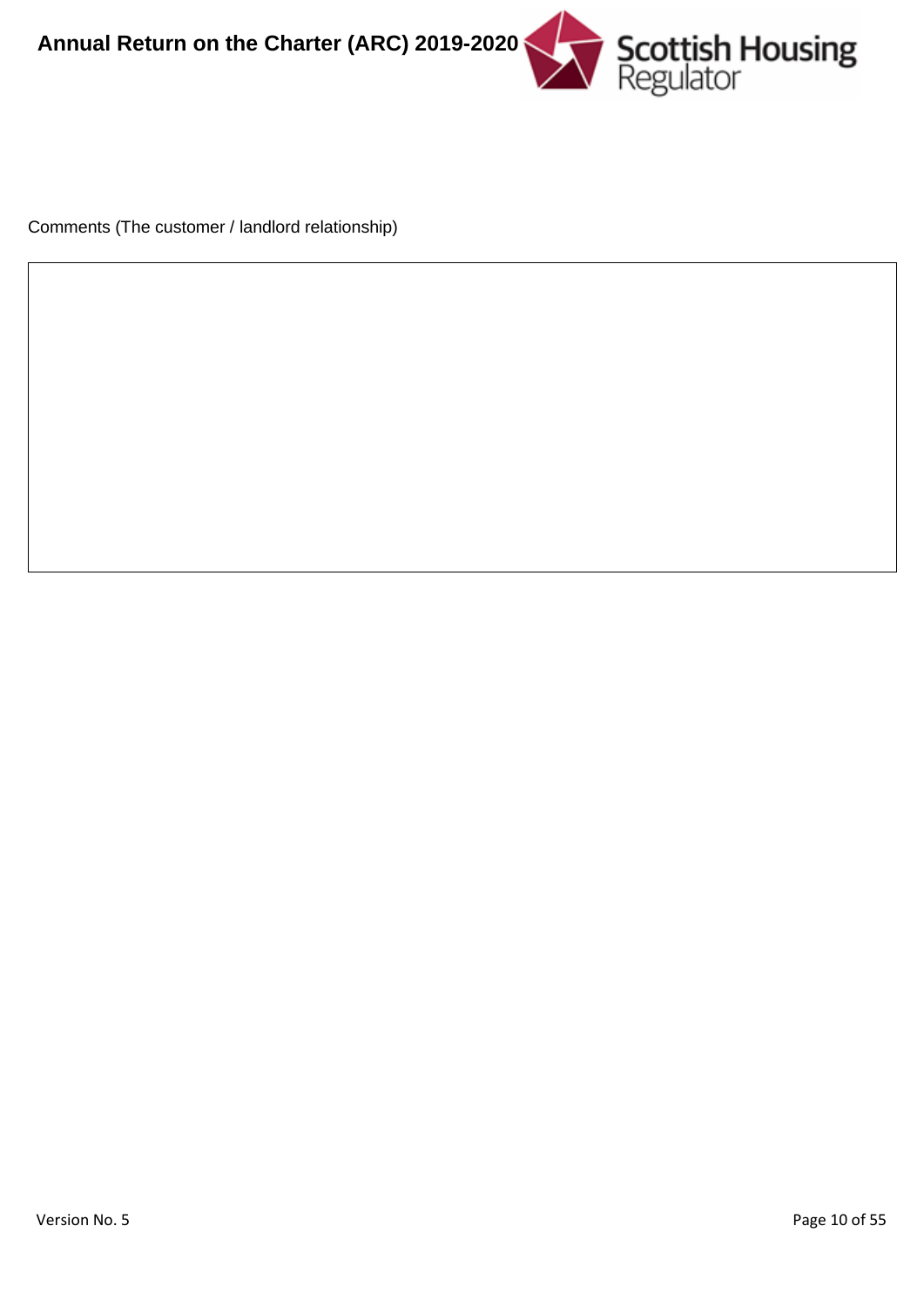

## **Housing quality and maintenance**

#### **Quality of housing**

# Scottish Housing Quality Standard (SHQS) – Stock condition survey information (Indicator C8)

| C8.1       | The date your organisation's stock was last surveyed or assessed for<br>compliance with the SHQS                                                                                                                                   | 03/2020 |
|------------|------------------------------------------------------------------------------------------------------------------------------------------------------------------------------------------------------------------------------------|---------|
| C8.2       | What percentage of stock did your organisation fully assess for compliance in<br>the last five years?                                                                                                                              | 37.00   |
| C8.3       | The date of your next scheduled stock condition survey or assessment                                                                                                                                                               | 09/2020 |
| C8.4       | What percentage of your organisation's stock will be fully assessed in the next<br>survey for SHQS compliance                                                                                                                      | 25.00   |
| C8.5       | Comments on method of assessing SHQS compliance.                                                                                                                                                                                   |         |
| standards. | Survey information is uploaded on to Sanctuary Group's in house asset management database. This allows<br>reports to be run to ensure housing stock is SHQS compliant of if intervention is required to ensure compliance with the |         |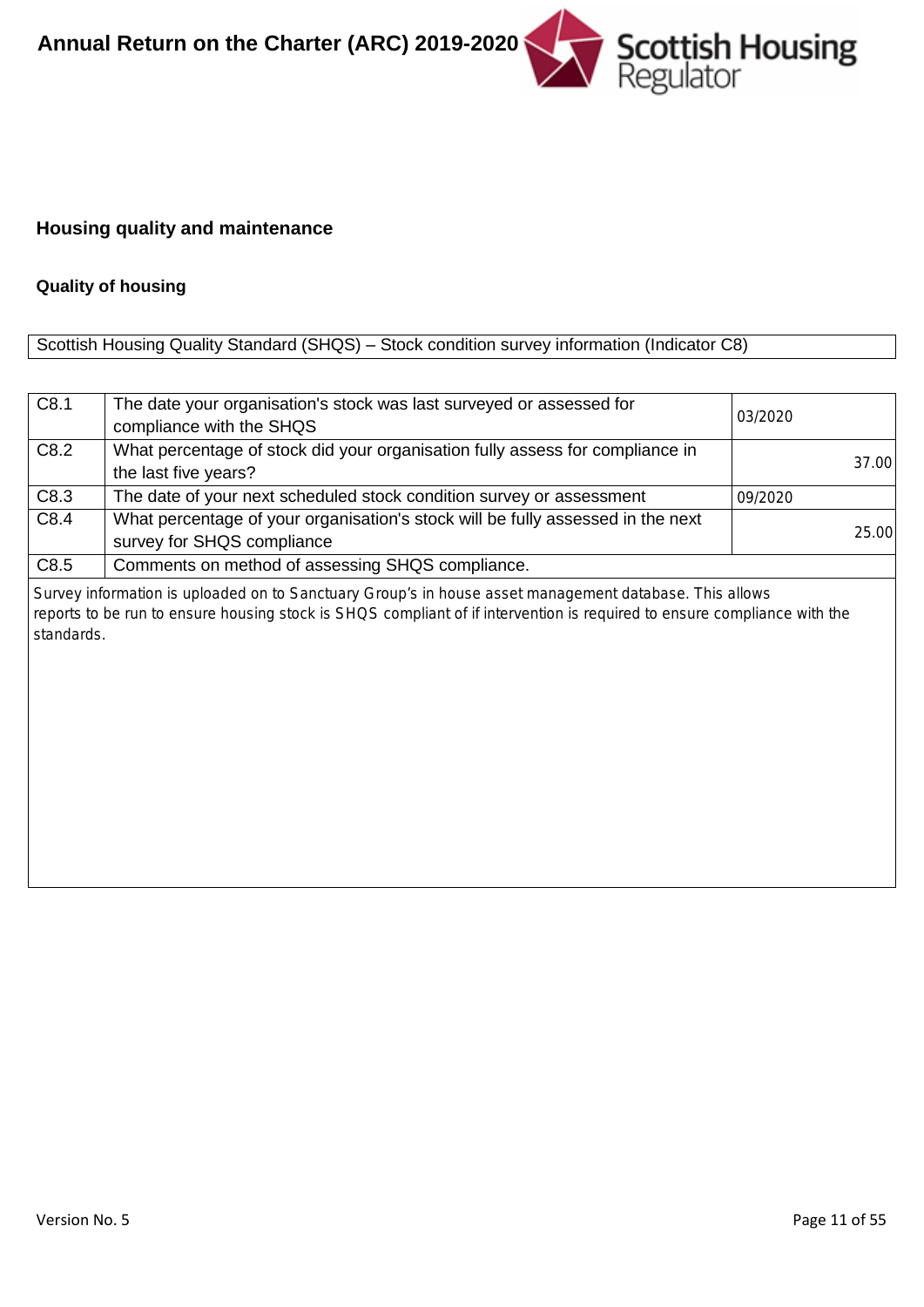

Scottish Housing Quality Standard (SHQS) – Stock summary (Indicator C9)

|        |                                                            | End of the<br>reporting year | End of the next<br>reporting year |
|--------|------------------------------------------------------------|------------------------------|-----------------------------------|
| C9.1   | Total self-contained stock                                 | 6,944                        | 6,944                             |
| C9.2   | Self-contained stock exempt from SHQS                      | $\Omega$                     | $\Omega$                          |
| C9.3   | Self-contained stock in abeyance from SHQS                 |                              | $\overline{0}$                    |
| C9.4.1 | Self-contained stock failing SHQS for one criterion        | 6                            | $\Omega$                          |
| C9.4.2 | Self-contained stock failing SHQS for two or more criteria | 0                            | $\Omega$                          |
| C9.4.3 | Total self-contained stock failing SHQS                    | 6                            | $\Omega$                          |
| C9.5   | Stock meeting the SHQS                                     | 6,934                        | 6,944                             |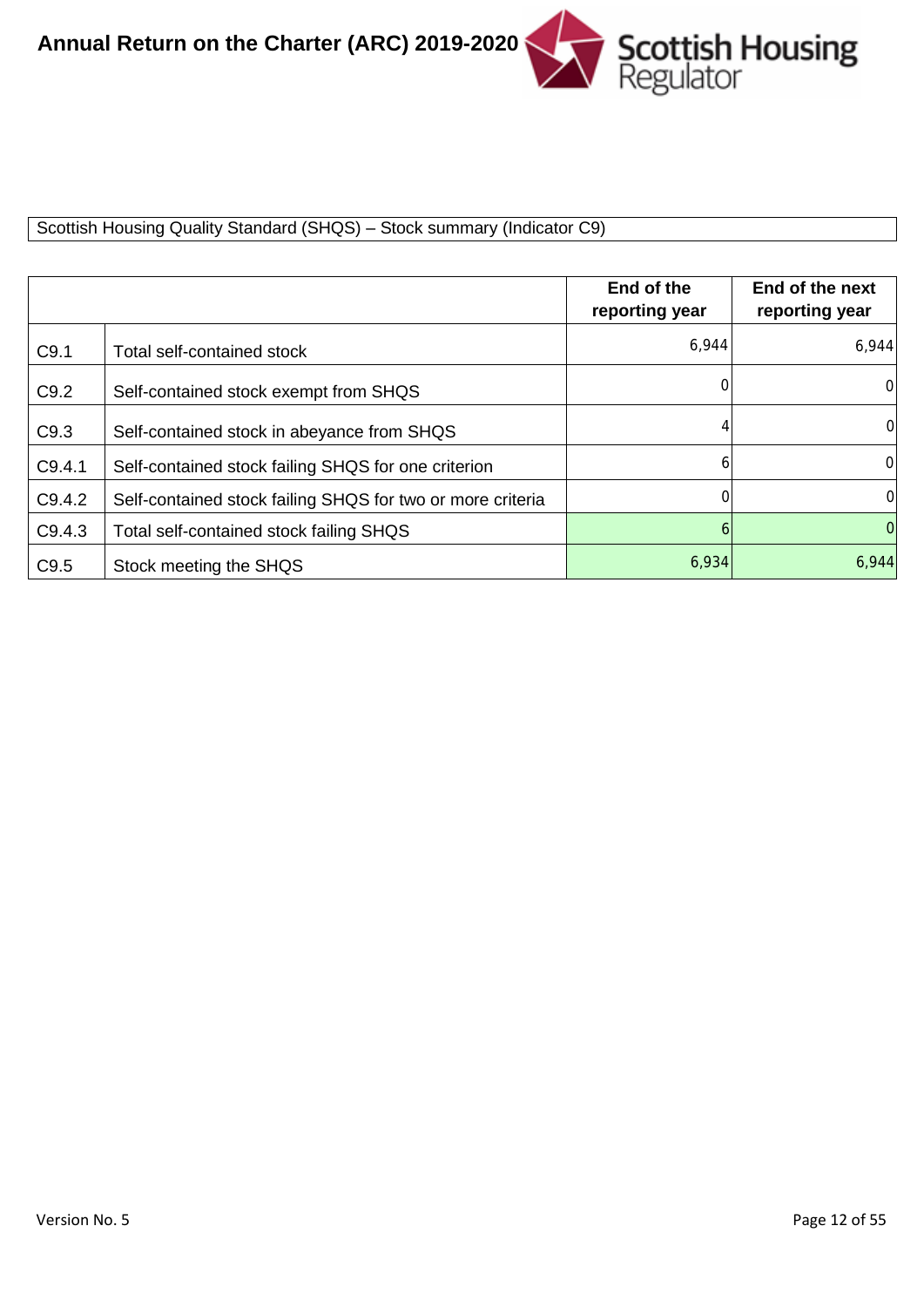

C9.6 Total self-contained stock meeting the SHQS by local authority

|                            | End of the       | End of the next  |
|----------------------------|------------------|------------------|
|                            | reporting year   | reporting year   |
| Aberdeen City              | 701              | 701              |
| Aberdeenshire              | 746              | 746              |
| Angus                      | 53               | 53               |
| Argyll & Bute              | $\overline{0}$   | $\boldsymbol{0}$ |
| City of Edinburgh          | 24               | 24               |
| Clackmannanshire           | 0                | $\boldsymbol{0}$ |
| Dumfries & Galloway        | $\overline{0}$   | $\boldsymbol{0}$ |
| Dundee City                | 925              | 925              |
| East Ayrshire              | $\boldsymbol{0}$ | $\boldsymbol{0}$ |
| <b>East Dunbartonshire</b> | 36               | 36               |
| East Lothian               | $\boldsymbol{0}$ | $\boldsymbol{0}$ |
| East Renfrewshire          | $\overline{c}$   | $\overline{c}$   |
| Eilean Siar                | $\mathbf 0$      | $\boldsymbol{0}$ |
| Falkirk                    | $\boldsymbol{0}$ | $\boldsymbol{0}$ |
| Fife                       | $\boldsymbol{0}$ | $\,0\,$          |
| <b>Glasgow City</b>        | 1,497            | 1,497            |
| Highland                   | $\mbox{O}$       | $\boldsymbol{0}$ |
| Inverclyde                 | $\boldsymbol{0}$ | $\mbox{O}$       |
| Midlothian                 | $\mathbf 0$      | $\mbox{O}$       |
| Moray                      | $\mathbf 0$      | $\boldsymbol{0}$ |
| North Ayrshire             | $\boldsymbol{0}$ | $\mathbf 0$      |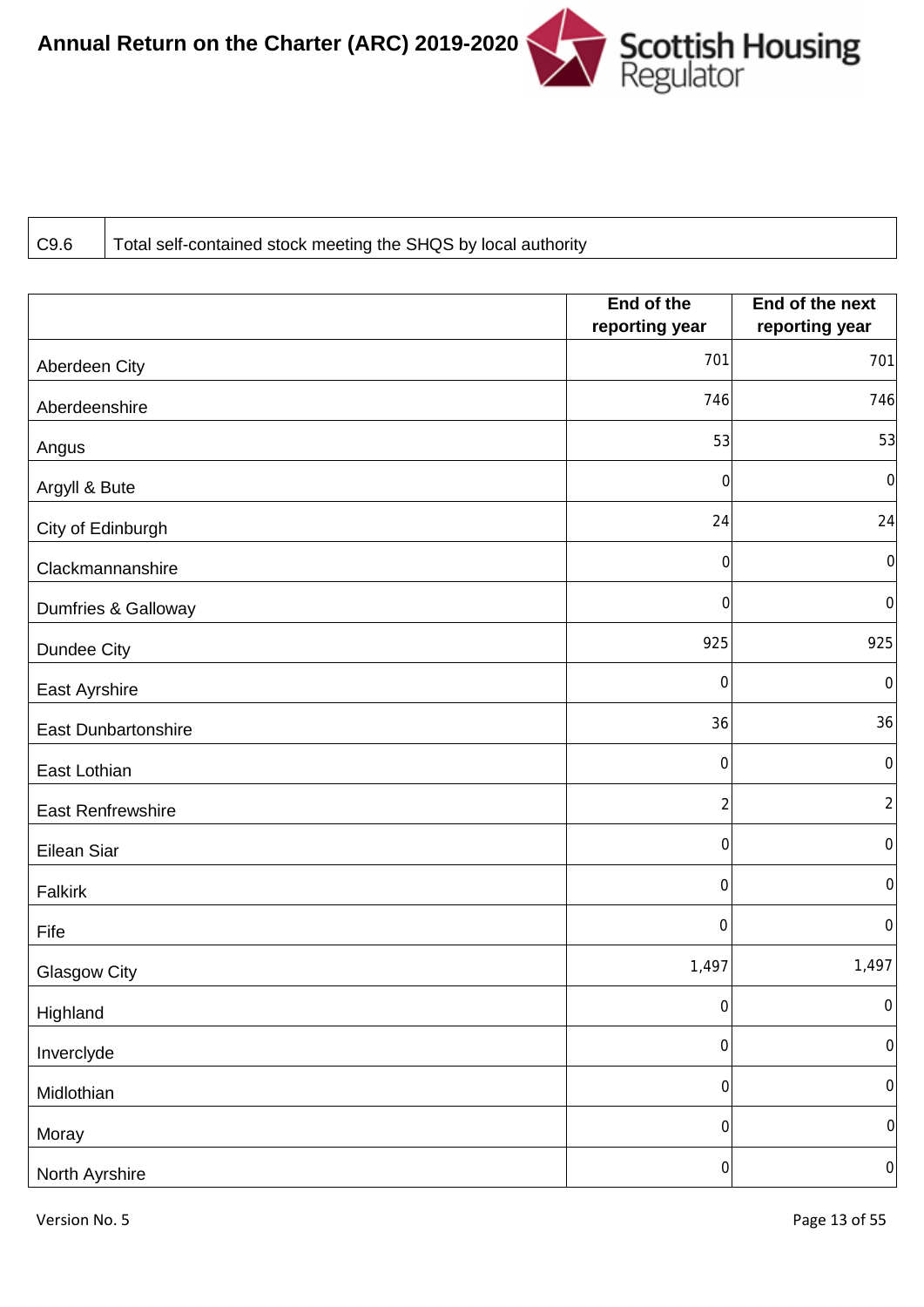

| North Lanarkshire          | 2,020       | 2,026            |
|----------------------------|-------------|------------------|
| Orkney Islands             | $\mathbf 0$ | $\mathbf 0$      |
| Perth & Kinross            | $\Omega$    | $\mathbf 0$      |
| Renfrewshire               | 927         | 931              |
| <b>Scottish Borders</b>    | $\Omega$    | $\overline{0}$   |
| Shetland Islands           | $\mathbf 0$ | $\boldsymbol{0}$ |
| South Ayrshire             | 0           | $\mathbf 0$      |
| South Lanarkshire          | 3           | $\overline{3}$   |
| Stirling                   | 0           | $\mathbf 0$      |
| <b>West Dunbartonshire</b> | 0           | 0                |
| West Lothian               | 0           | $\overline{0}$   |
| <b>Totals</b>              | 6,934       | 6,944            |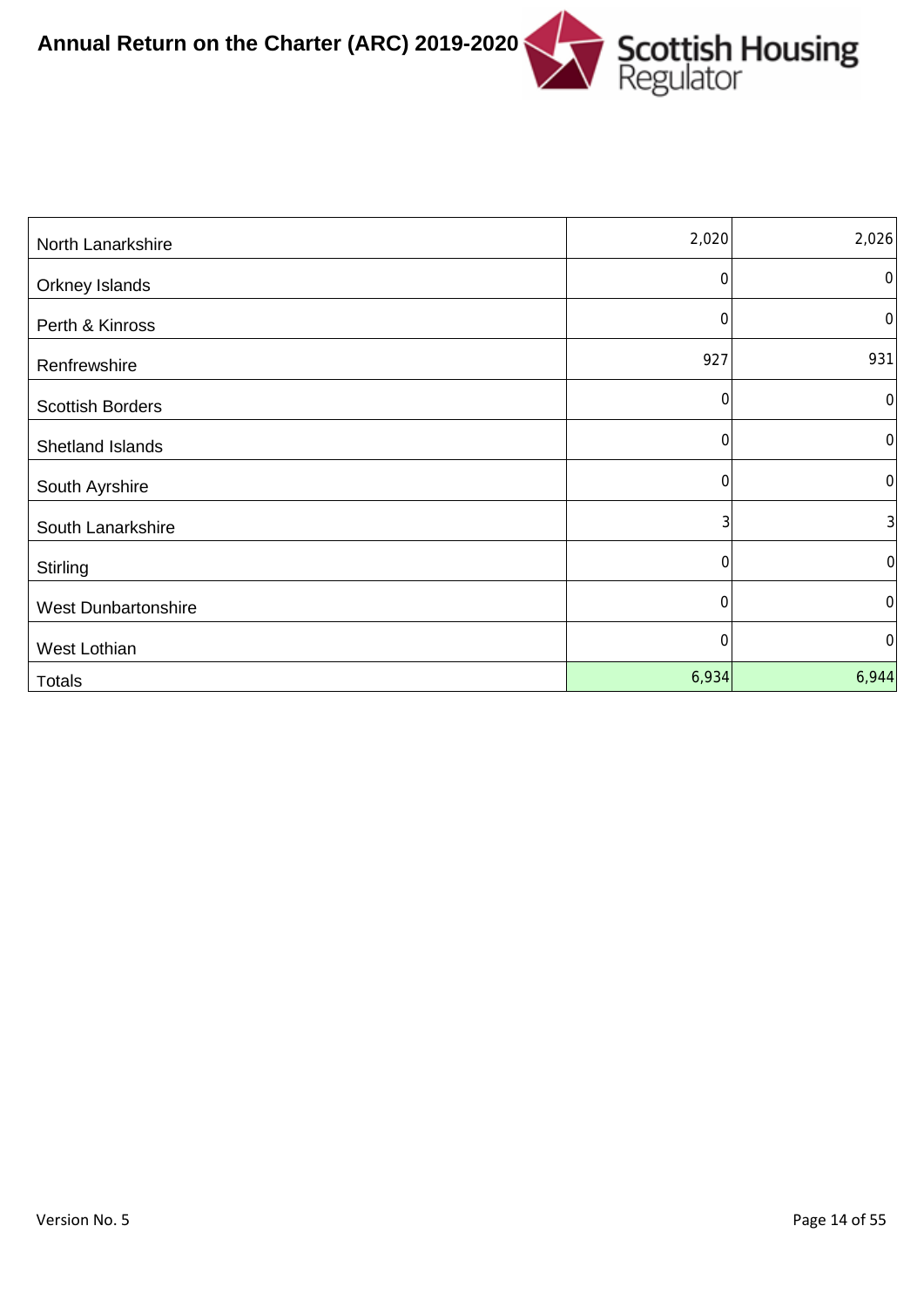

Percentage of stock meeting the Scottish Housing Quality Standard (SHQS) (Indicator 6)

| 6.1.1 | The total number of properties within scope of the SHQS:                            |        |
|-------|-------------------------------------------------------------------------------------|--------|
|       |                                                                                     | 6,944  |
|       | at the end of the reporting year                                                    |        |
| 6.1.2 | projected to the end of the next reporting year                                     | 6,944  |
| 6.2.1 | The number of properties meeting the SHQS:                                          |        |
|       |                                                                                     | 6,934  |
|       | at the end of the reporting year                                                    |        |
| 6.2.2 | projected to the end of the next reporting year                                     | 6,944  |
|       |                                                                                     |        |
|       | Indicator 6 - Percentage of stock meeting the SHQS at the end of the reporting year | 99.86% |
|       | Indicator 6 - Percentage of stock meeting the SHQS projected to the end of the next | 100000 |

reporting year

100.00%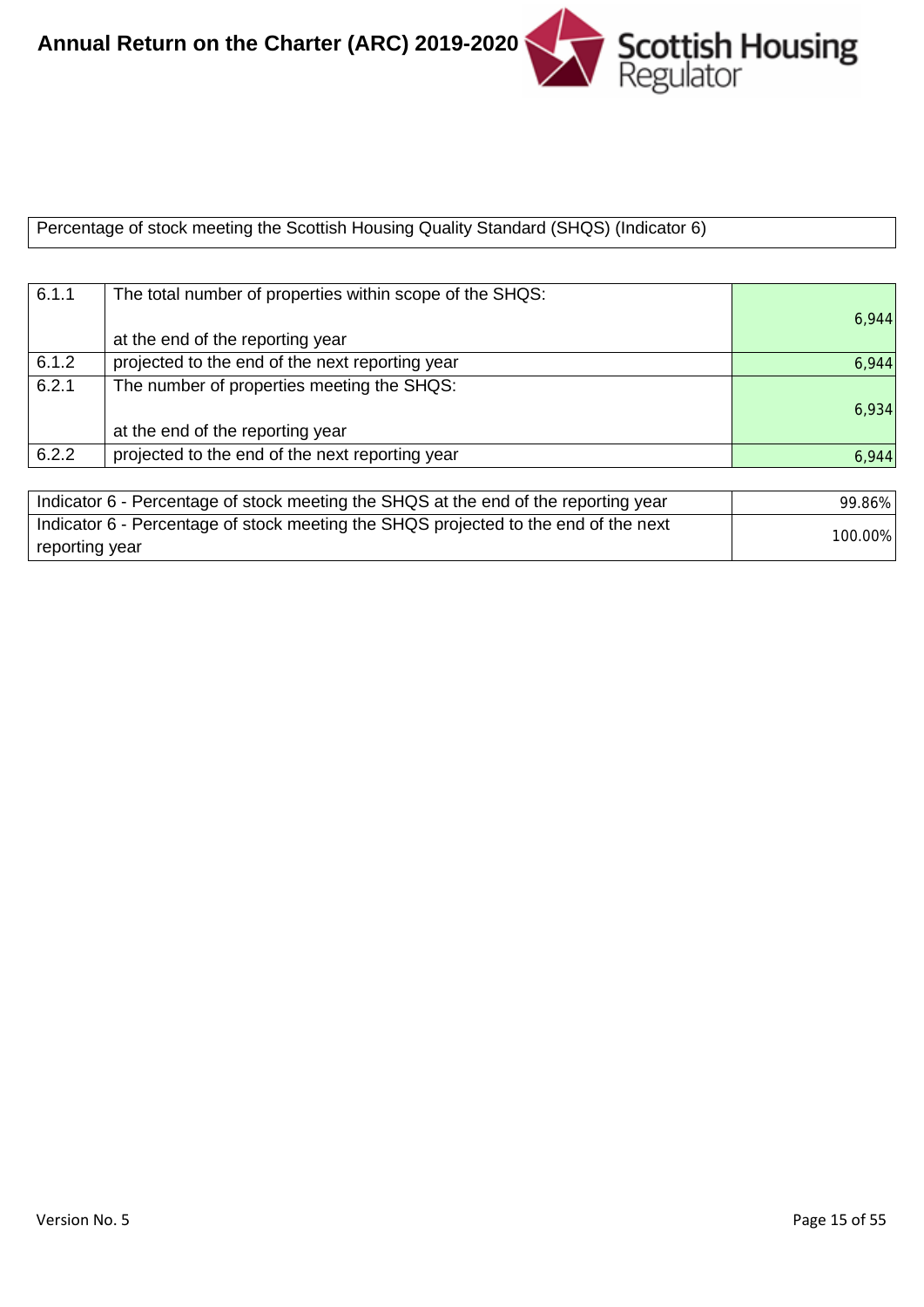

Percentage of tenants satisfied with the quality of their home (Indicator 7)

| 7.1   | How many tenants answered the question "Overall, how satisfied or dissatisfied<br>are you with the quality of your home?" | 803 |
|-------|---------------------------------------------------------------------------------------------------------------------------|-----|
| 7.2.1 | 7.2 Of the tenants who answered, how many said that they were:                                                            |     |
|       |                                                                                                                           | 431 |
|       | very satisfied                                                                                                            |     |
| 7.2.2 | fairly satisfied                                                                                                          | 225 |
| 7.2.3 | neither satisfied nor dissatisfied                                                                                        | 63  |
| 7.2.4 | fairly dissatisfied                                                                                                       | 52  |
| 7.2.5 | very dissatisfied                                                                                                         | 32  |
| 7.3   | Total                                                                                                                     | 803 |

|--|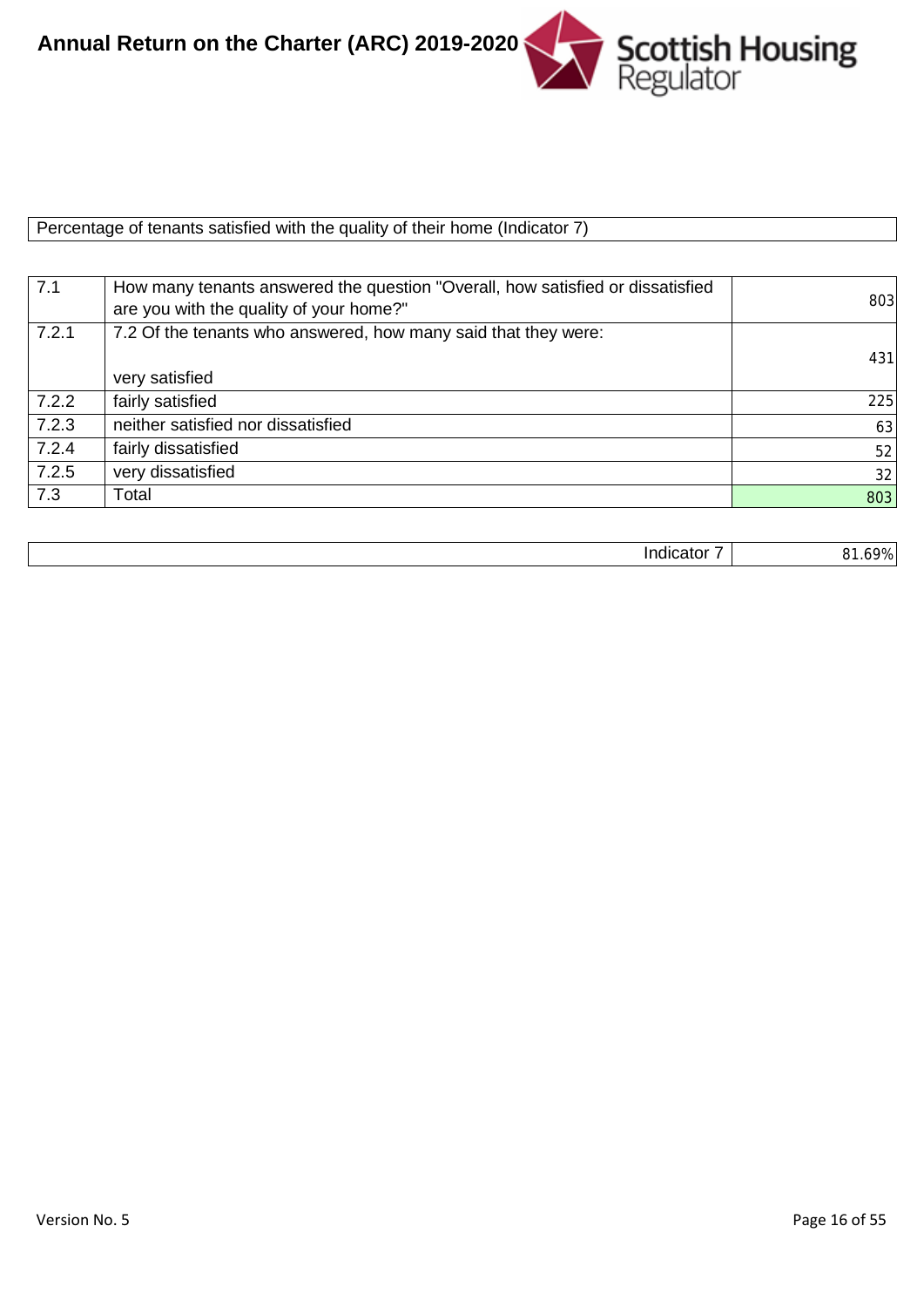Scottish Housing **Annual Return on the Charter (ARC) 2019-2020**

#### **Repairs, maintenance & improvements**

| Average length of time taken to complete emergency repairs (Indicator 8) |                                                                 |        |
|--------------------------------------------------------------------------|-----------------------------------------------------------------|--------|
|                                                                          |                                                                 |        |
| 8.1                                                                      | The number of emergency repairs completed in the reporting year | 6.551  |
| 8.2                                                                      | The total number of hours taken to complete emergency repairs   | 33,830 |

| . |  |
|---|--|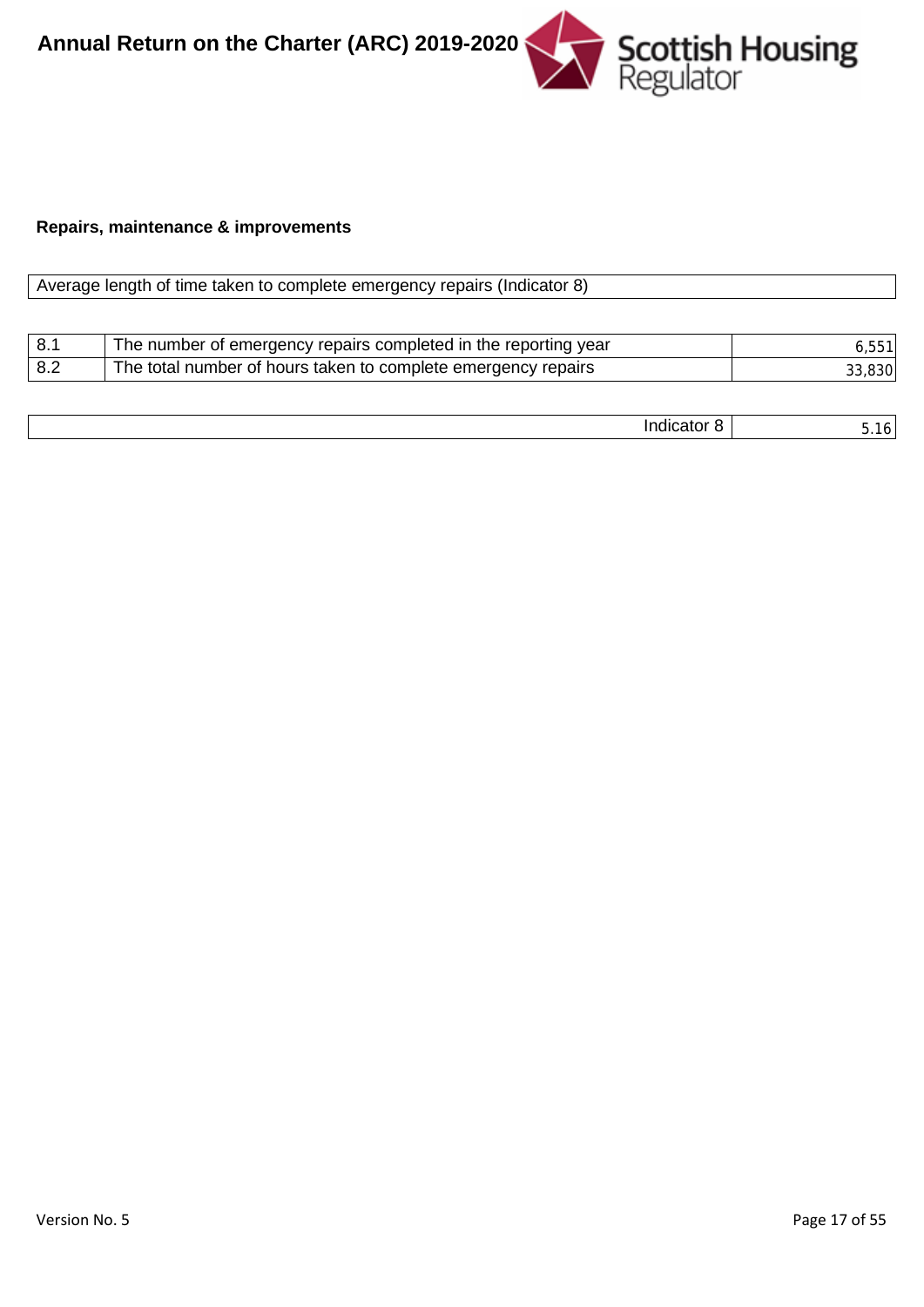

| Average length of time taken to complete non-emergency repairs (Indicator 9) |  |  |
|------------------------------------------------------------------------------|--|--|
|                                                                              |  |  |

| 9.1 | The total number of non-emergency repairs completed in the reporting year | 23,223  |
|-----|---------------------------------------------------------------------------|---------|
| 9.2 | The total number of working days taken to complete non-emergency repairs  | 152,063 |

| . | $\overline{\phantom{a}}$ |
|---|--------------------------|
|---|--------------------------|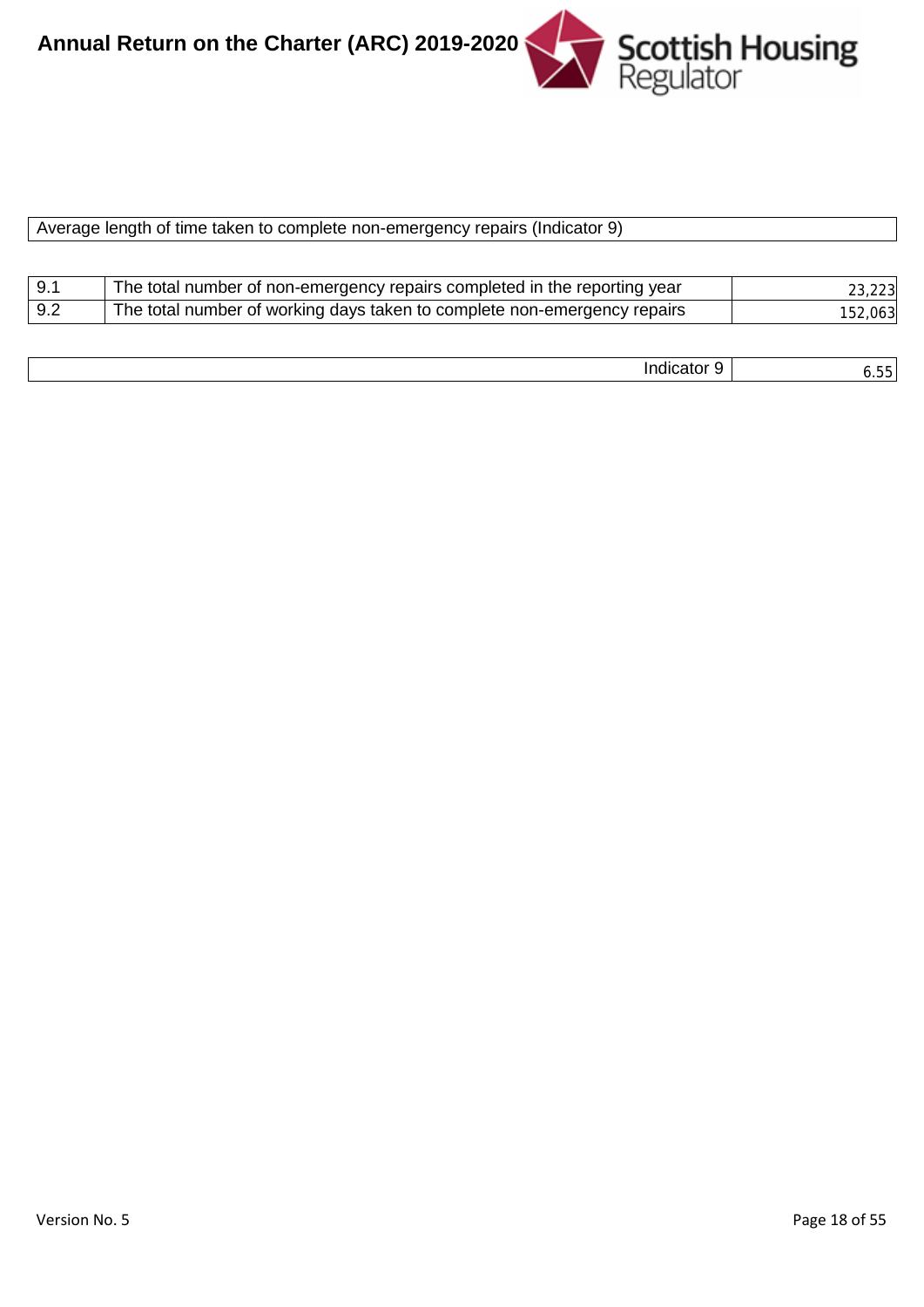

|  | Percentage of reactive repairs carried out in the last year completed right first time (Indicator 10) |  |
|--|-------------------------------------------------------------------------------------------------------|--|
|  |                                                                                                       |  |

| 10.1 | The number of reactive repairs completed right first time during the reporting<br>vear | 21,499 |
|------|----------------------------------------------------------------------------------------|--------|
| 10.2 | The total number of reactive repairs completed during the reporting year               | 23,223 |
|      |                                                                                        |        |
|      | Indicator 10                                                                           | 92.58% |

| Version No. 5 |  |
|---------------|--|
|               |  |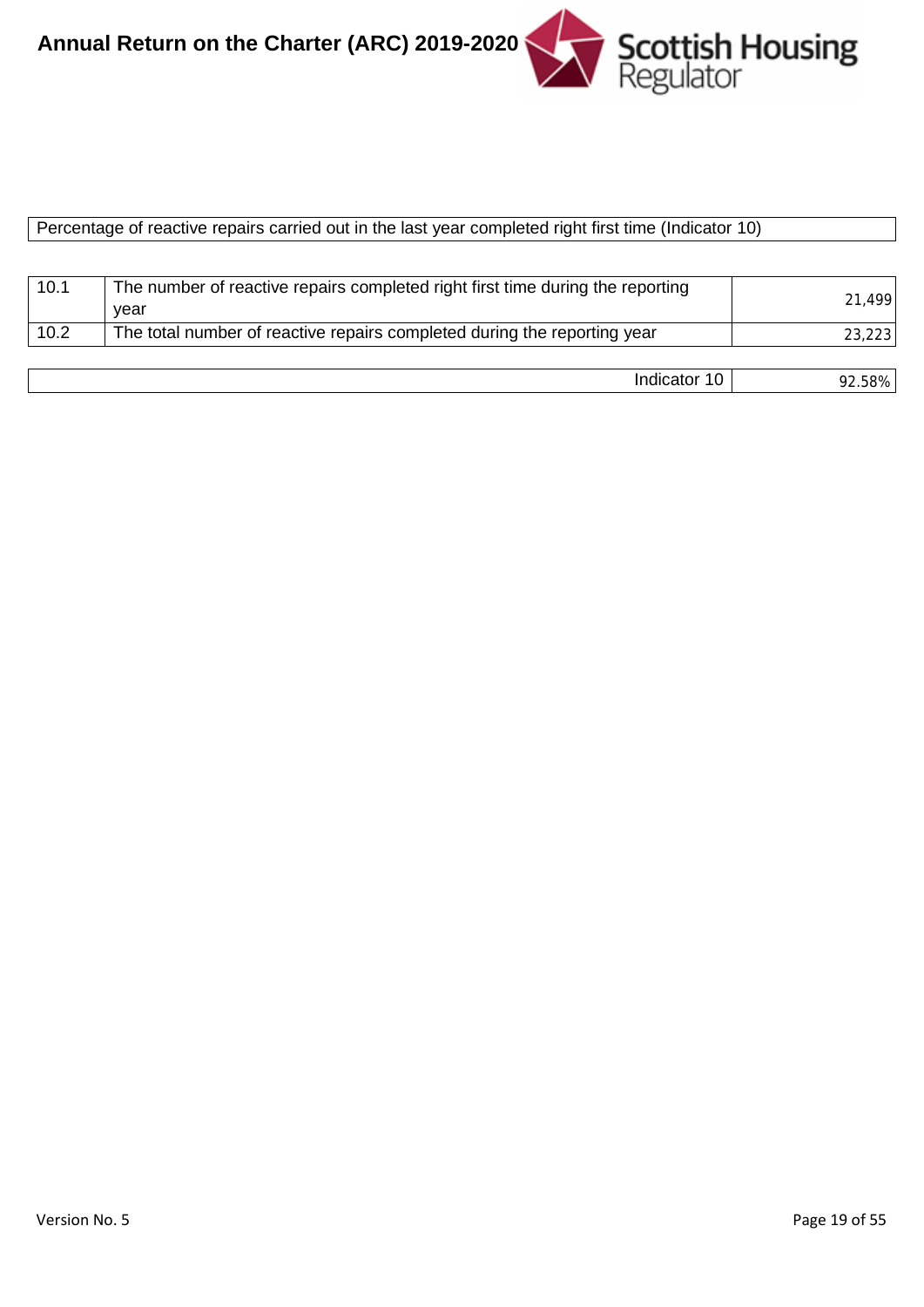

How many times in the reporting year did not meet your statutory duty to complete a gas safety check (Indicator 11).

| 11.1 | The number of times you did not meet your statutory duty to complete a gas                        |                  |
|------|---------------------------------------------------------------------------------------------------|------------------|
|      | safety check.                                                                                     | $\boldsymbol{0}$ |
| 11.2 | if you did not meet your statutory duty to complete a gas safety check add a note in the comments |                  |
|      | field                                                                                             |                  |
|      |                                                                                                   |                  |
|      |                                                                                                   |                  |
|      |                                                                                                   |                  |
|      |                                                                                                   |                  |
|      |                                                                                                   |                  |
|      |                                                                                                   |                  |
|      |                                                                                                   |                  |
|      |                                                                                                   |                  |
|      |                                                                                                   |                  |
|      |                                                                                                   |                  |
|      |                                                                                                   |                  |
|      |                                                                                                   |                  |
|      |                                                                                                   |                  |
|      |                                                                                                   |                  |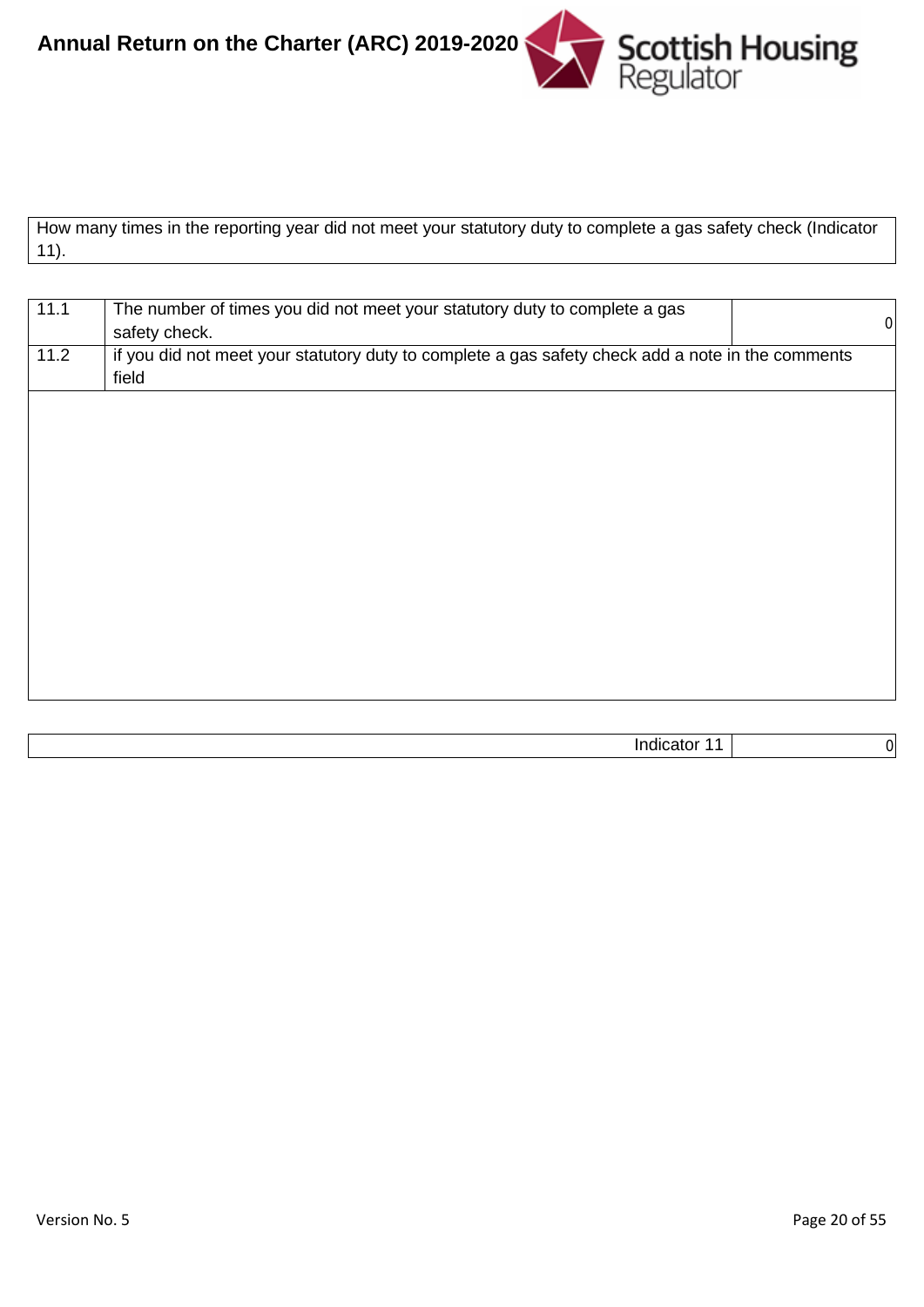**Scottish Housing**<br>Regulator **Annual Return on the Charter (ARC) 2019-2020**

Percentage of tenants who have had repairs or maintenance carried out in last 12 months satisfied with the repairs and maintenance service (Indicator 12)

| 12.1   | Of the tenants who had repairs carried out in the last year, how many answered<br>the question "Thinking about the LAST time you had repairs carried out, how<br>satisfied or dissatisfied were you with the repairs service provided by your<br>landlord?" | 1,111  |
|--------|-------------------------------------------------------------------------------------------------------------------------------------------------------------------------------------------------------------------------------------------------------------|--------|
|        | 12.2 Of the tenants who answered, how many said that they were:                                                                                                                                                                                             |        |
| 12.2.1 | very satisfied                                                                                                                                                                                                                                              | 698    |
| 12.2.2 | fairly satisfied                                                                                                                                                                                                                                            | 238    |
| 12.2.3 | neither satisfied nor dissatisfied                                                                                                                                                                                                                          | 105    |
| 12.2.4 | fairly dissatisfied                                                                                                                                                                                                                                         | 34     |
| 12.2.5 | very dissatisfied                                                                                                                                                                                                                                           | 36     |
| 12.2.6 | Total                                                                                                                                                                                                                                                       | 1,111  |
|        |                                                                                                                                                                                                                                                             |        |
|        | Indicator 12                                                                                                                                                                                                                                                | 84.25% |

| 84.25 |
|-------|
|       |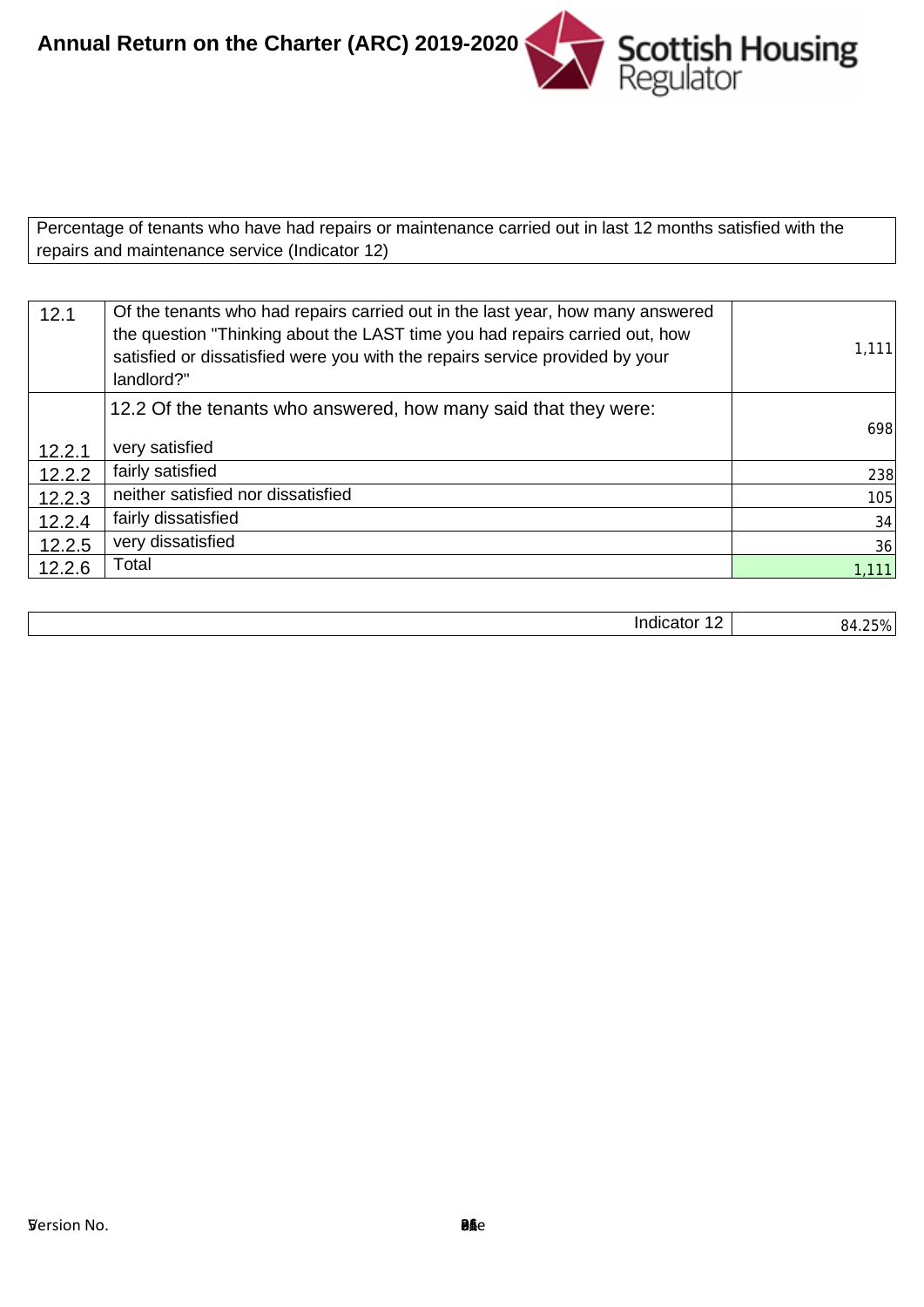

#### **EESSH**

# Percentage of properties meeting the EESSH (Indicator C10)

| C <sub>10.1</sub> | Number of self contained properties |       |          |                |       |
|-------------------|-------------------------------------|-------|----------|----------------|-------|
|                   |                                     | Gas   | Electric | Other<br>fuels | Total |
| <b>Flats</b>      |                                     | 2,289 | 153      |                | 2,442 |
| Four-in-a-block   |                                     | 218   |          |                | 226   |
|                   | Houses (other than detached)        | 4,140 | 74       |                | 4,217 |
| Detached houses   |                                     | 57    |          |                | 59    |
| <b>Total</b>      |                                     | 6,704 | 236      |                | 6,944 |

| C <sub>10.2</sub> | Number of self contained properties not in scope of the EESSH |     |          |       |       |
|-------------------|---------------------------------------------------------------|-----|----------|-------|-------|
|                   |                                                               |     |          | Other |       |
|                   |                                                               | Gas | Electric | fuels | Total |
| <b>Flats</b>      |                                                               |     |          |       |       |
| Four-in-a-block   |                                                               |     |          |       |       |
|                   | Houses (other than detached)                                  |     |          |       |       |
| Detached houses   |                                                               |     |          |       |       |
| <b>Total</b>      |                                                               |     |          |       |       |

| C <sub>10.3</sub> | Number of self contained properties in scope of the EESSH |       |          |       |              |
|-------------------|-----------------------------------------------------------|-------|----------|-------|--------------|
| Other             |                                                           |       |          |       |              |
|                   |                                                           | Gas   | Electric | fuels | <b>Total</b> |
| <b>Flats</b>      |                                                           | 2,289 | 153      |       | 2,442        |
| Four-in-a-block   |                                                           | 218   |          |       | 226          |
|                   | Houses (other than detached)                              | 4,140 | 74       |       | 4,217        |
| Detached houses   |                                                           | 57    |          |       | 59           |
| <b>Total</b>      |                                                           | 6,704 | 236      |       | 6,944        |

| C <sub>10.4</sub> | Number of properties in scope of the EESSH where compliance is unknown |     |                 |       |       |
|-------------------|------------------------------------------------------------------------|-----|-----------------|-------|-------|
|                   |                                                                        |     |                 | Other |       |
|                   |                                                                        | Gas | <b>Electric</b> | fuels | Total |
| <b>Flats</b>      |                                                                        |     |                 |       |       |
| Four-in-a-block   |                                                                        |     |                 |       |       |
|                   | Houses (other than detached)                                           | 39  |                 |       | 39    |
| Detached houses   |                                                                        |     |                 |       |       |
| <b>Total</b>      |                                                                        | 49  |                 |       | 49    |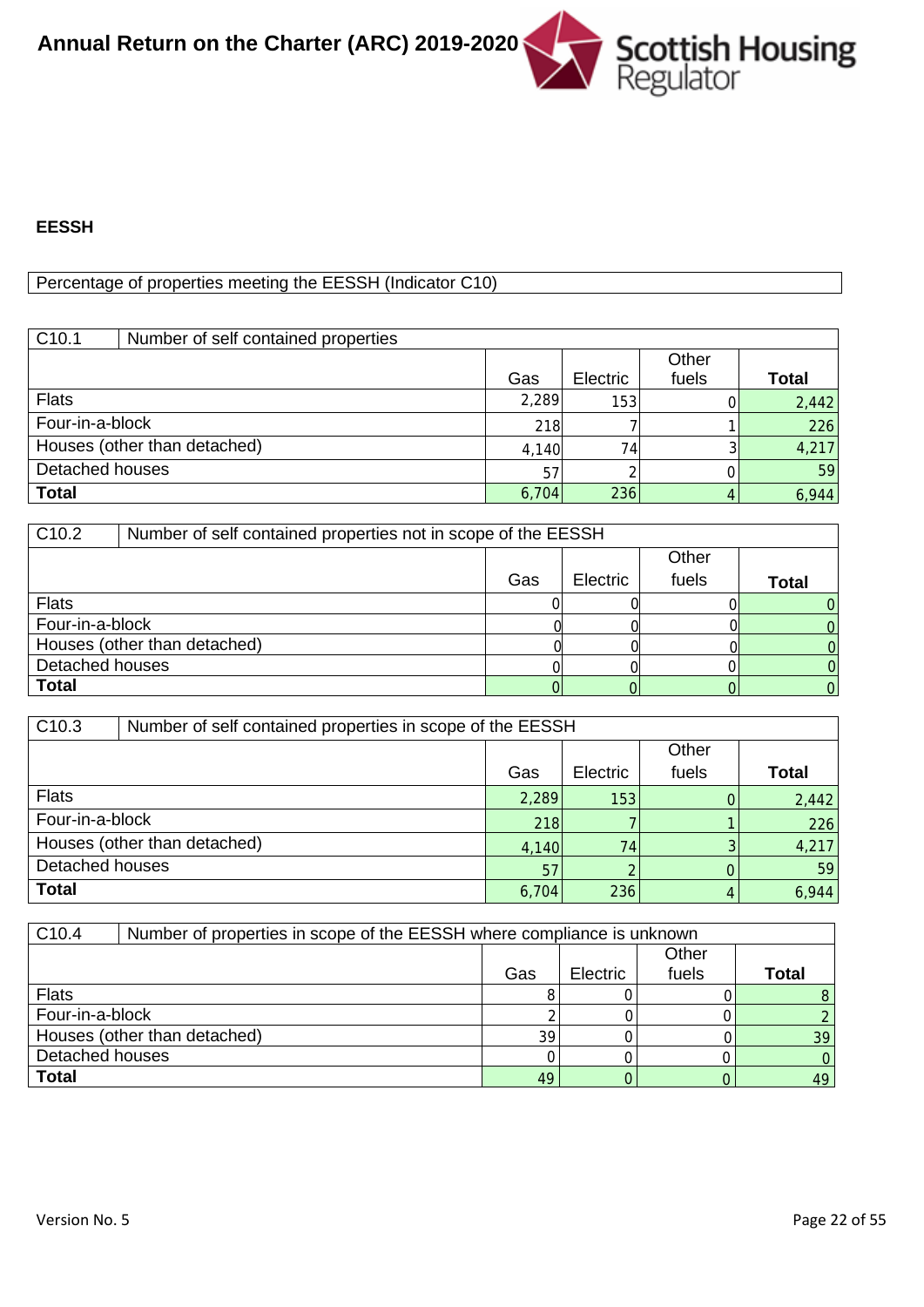

#### C10.4.21 | Where EESSH compliance is unknown for any properties, please explain why

We have an on-going EPC programme, in these instances Tenants have not responded or have refused access for an EPC, so a rating is not available at this time

| C <sub>10.5</sub> | Number of properties in scope of the EESSH that do not meet the standard |                 |                 |       |                |
|-------------------|--------------------------------------------------------------------------|-----------------|-----------------|-------|----------------|
|                   |                                                                          |                 |                 | Other |                |
|                   |                                                                          | Gas             | <b>Electric</b> | fuels | Total          |
| <b>Flats</b>      |                                                                          | 240             | 59              |       | 299            |
| Four-in-a-block   |                                                                          | 10 <sub>l</sub> |                 |       | 11             |
|                   | Houses (other than detached)                                             | 672             | 32              |       | 705            |
| Detached houses   |                                                                          |                 |                 |       | $\overline{3}$ |
| <b>Total</b>      |                                                                          | 924             | 93              |       | 1,018          |

| C <sub>10.6</sub> | Number of properties in scope of the EESSH that are exempt the standard |     |          |       |              |
|-------------------|-------------------------------------------------------------------------|-----|----------|-------|--------------|
|                   |                                                                         |     |          | Other |              |
|                   |                                                                         | Gas | Electric | fuels | <b>Total</b> |
| <b>Flats</b>      |                                                                         |     |          |       |              |
| Four-in-a-block   |                                                                         |     |          |       |              |
|                   | Houses (other than detached)                                            |     |          |       |              |
| Detached houses   |                                                                         |     |          |       |              |
| Total             |                                                                         |     |          |       |              |

| C <sub>10.7</sub> | Number of properties in scope of the EESSH that meet the standard |       |          |       |       |
|-------------------|-------------------------------------------------------------------|-------|----------|-------|-------|
|                   |                                                                   |       |          | Other |       |
|                   |                                                                   | Gas   | Electric | fuels | Total |
| <b>Flats</b>      |                                                                   | 2,038 | 94       |       | 2,132 |
| Four-in-a-block   |                                                                   | 205   |          |       | 212   |
|                   | Houses (other than detached)                                      | 3,429 | 42       |       | 3,473 |
| Detached houses   |                                                                   | 55    |          |       | 56    |
| <b>Total</b>      |                                                                   | 5,727 | 143      |       | 5,873 |

C10 84.6%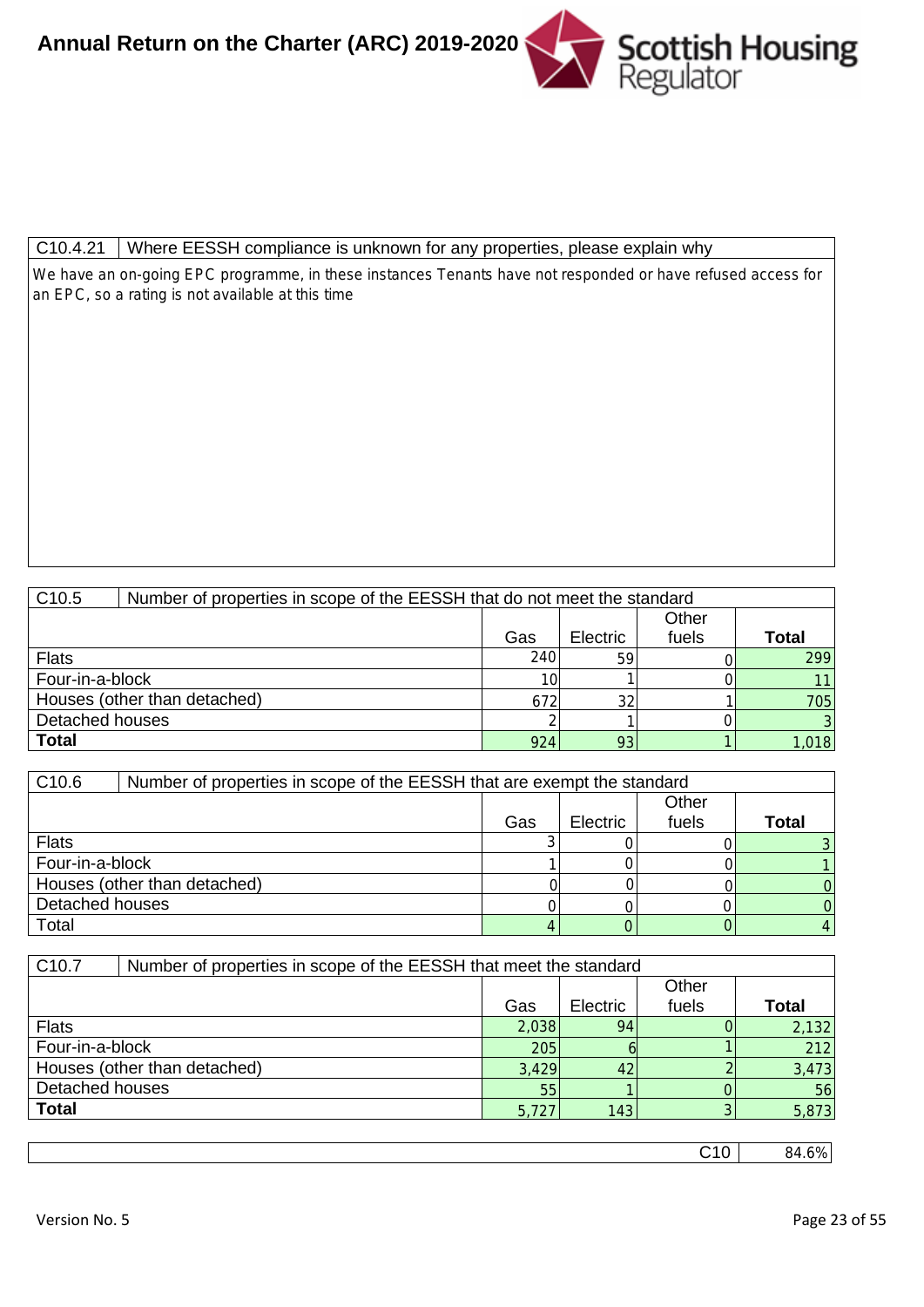# Anticipated exemptions from the EESSH (Indicator C11)

| C <sub>11.1</sub> | Number of properties anticipated to require an exemption from the first EESSH milestone<br>in the next reporting year |     |          |       |       |
|-------------------|-----------------------------------------------------------------------------------------------------------------------|-----|----------|-------|-------|
|                   |                                                                                                                       |     |          | Other |       |
|                   |                                                                                                                       | Gas | Electric | fuels | Total |
| <b>Flats</b>      |                                                                                                                       |     |          |       |       |
| Four-in-a-block   |                                                                                                                       |     |          |       |       |
|                   | Houses (other than detached)                                                                                          |     |          |       |       |
| Detached houses   |                                                                                                                       |     |          |       |       |
| <b>Total</b>      |                                                                                                                       |     |          |       |       |

| C <sub>11.2</sub>     | The reasons properties anticipated to require an<br>exemption |            |
|-----------------------|---------------------------------------------------------------|------------|
|                       |                                                               | Number     |
|                       |                                                               | Ωf         |
|                       |                                                               | Properties |
| Technical             |                                                               |            |
| Social                |                                                               |            |
| <b>Excessive cost</b> |                                                               |            |
| New technology        |                                                               | Ω          |
| Legal                 |                                                               |            |
| Disposal              |                                                               | 0          |
| Long term voids       |                                                               | 4          |
|                       | Unable to secure funding                                      |            |
|                       | Other reason / unknown                                        |            |
| Total                 |                                                               |            |

C11.3 | If other reason or unknown, please explain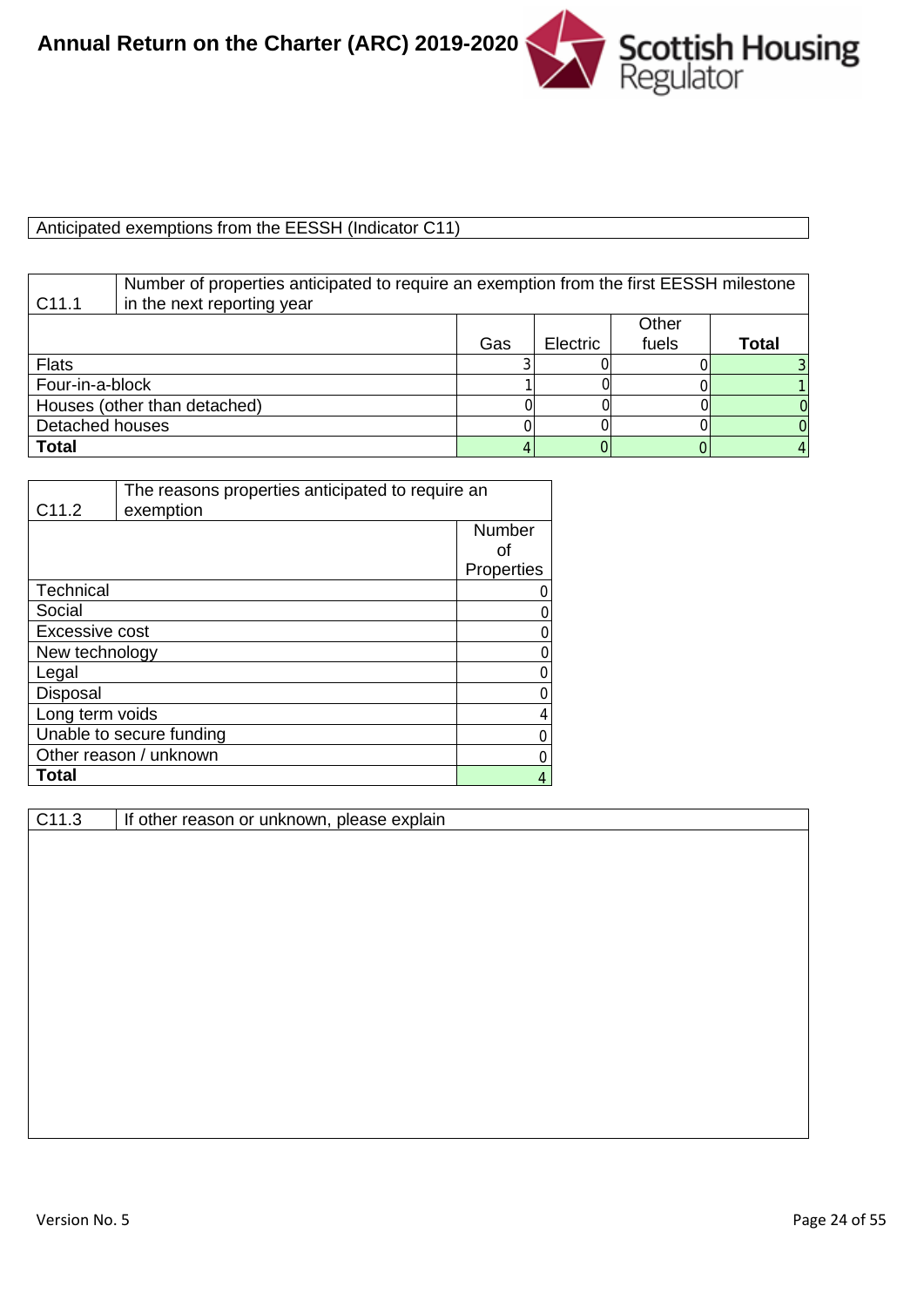

## Energy Performance Certificates (EPCs) (Indicator C12)

| C12.1 | <b>EPC</b> rating |                                                 |                                                          |
|-------|-------------------|-------------------------------------------------|----------------------------------------------------------|
|       |                   | The number of<br>properties with a<br>valid EPC | The number of<br>EPCs lodged in<br>the reporting<br>year |
|       |                   | 59                                              |                                                          |
|       | в                 | 1,808                                           | 99                                                       |
|       |                   | 2,231                                           | 439                                                      |
|       |                   | 662                                             | 24                                                       |
|       | F                 | 108                                             | ∍                                                        |
|       | F                 | 36                                              |                                                          |
|       | G                 | 8                                               |                                                          |
|       | Total             | 4.912                                           | 565                                                      |

| C <sub>12.2</sub> | Of the properties with a valid EPC, please<br>state which version of the SAP was used for<br>generating the EPCs |            |  |
|-------------------|------------------------------------------------------------------------------------------------------------------|------------|--|
|                   |                                                                                                                  | Number of  |  |
|                   |                                                                                                                  | Properties |  |
|                   | <b>SAP 2001</b>                                                                                                  |            |  |
|                   | <b>SAP 2005</b>                                                                                                  |            |  |
|                   | <b>SAP 2009</b>                                                                                                  | 1,168      |  |
|                   | <b>SAP 2012</b>                                                                                                  | 3,744      |  |
|                   | Other procedure / unknown                                                                                        |            |  |
|                   | Total                                                                                                            |            |  |

| C12.3 | If other p |  |
|-------|------------|--|
|       |            |  |

rocedure or unknown, please explain

Indicator C12

70.7%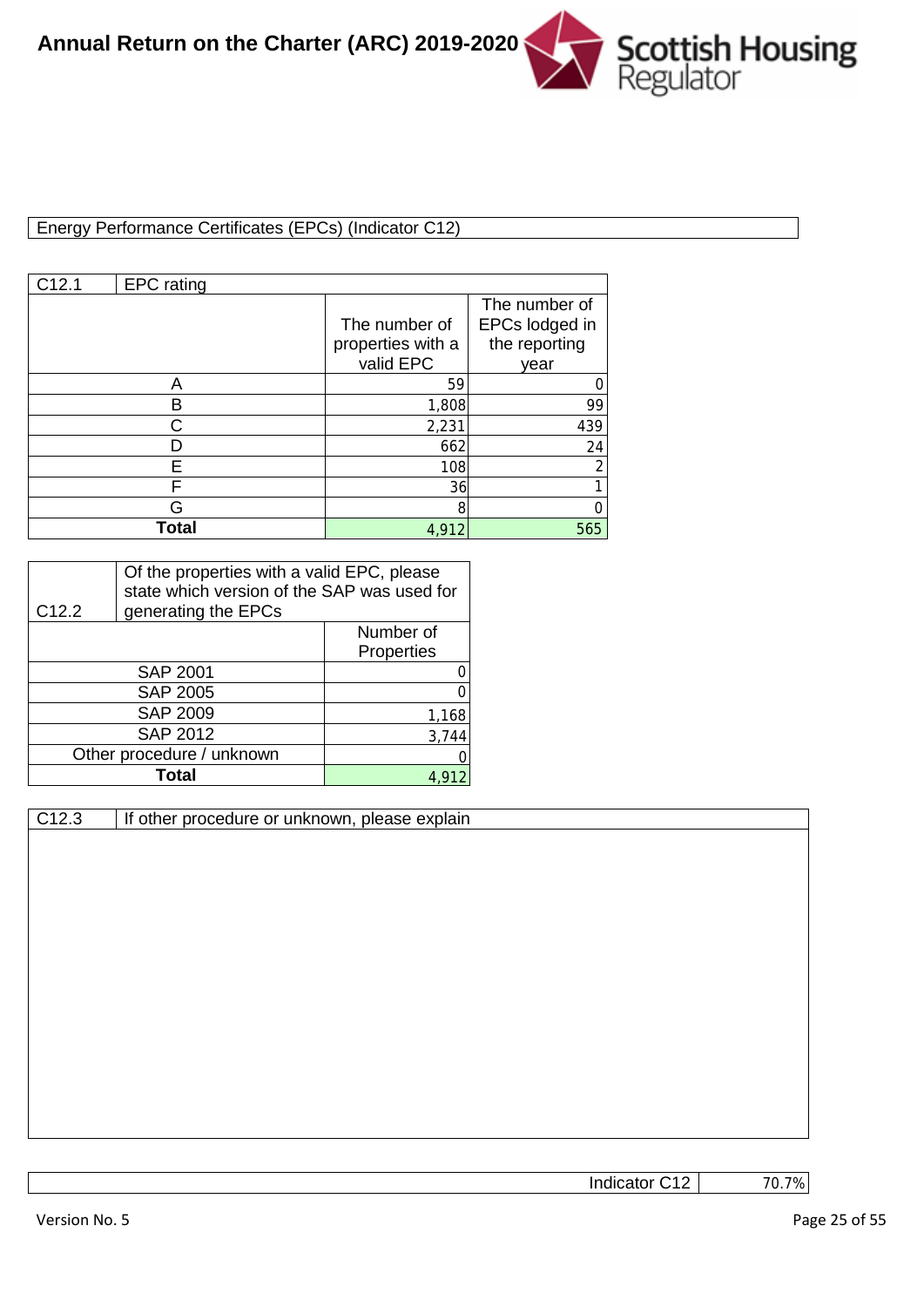

| Investment in the EESSH<br>וני ו<br>.<br>тноісают<br>، ت ا |  |
|------------------------------------------------------------|--|

|                     | The total number of properties brought up to the EESSH during the reporting | 444        |
|---------------------|-----------------------------------------------------------------------------|------------|
| C <sub>13.1</sub>   | vear                                                                        |            |
|                     | Of the total amount invested in bringing properties up to the EESSH, please |            |
| C <sub>13.2</sub>   | state how much came from                                                    |            |
| C <sub>13.2.1</sub> | Subsidy                                                                     | £0         |
|                     | C13.2.2   The landlord's own financial resource                             | £1,121,819 |
| C13.2.3             | Another source                                                              | £0         |
|                     | C13.2.4   Total amount invested in bringing properties up to the EESSH      | £1,121,819 |

| C <sub>13.3</sub> | Please give reasons for any investment which came from another source |  |
|-------------------|-----------------------------------------------------------------------|--|
|                   |                                                                       |  |
|                   |                                                                       |  |
|                   |                                                                       |  |
|                   |                                                                       |  |
|                   |                                                                       |  |
|                   |                                                                       |  |
|                   |                                                                       |  |
|                   |                                                                       |  |
|                   |                                                                       |  |
|                   |                                                                       |  |
|                   |                                                                       |  |
|                   |                                                                       |  |
|                   |                                                                       |  |
|                   |                                                                       |  |
|                   |                                                                       |  |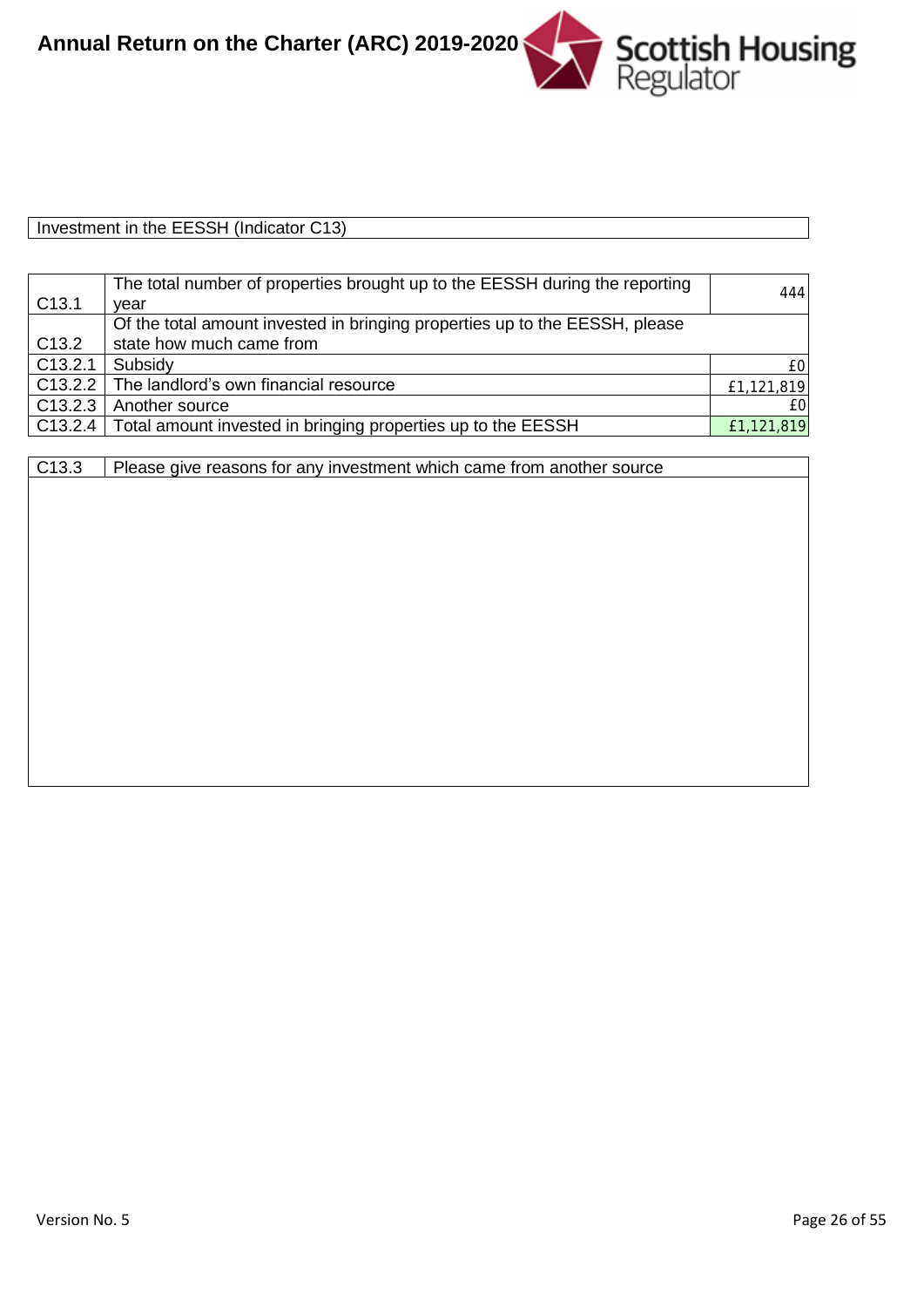

Comments (Housing quality and maintenance)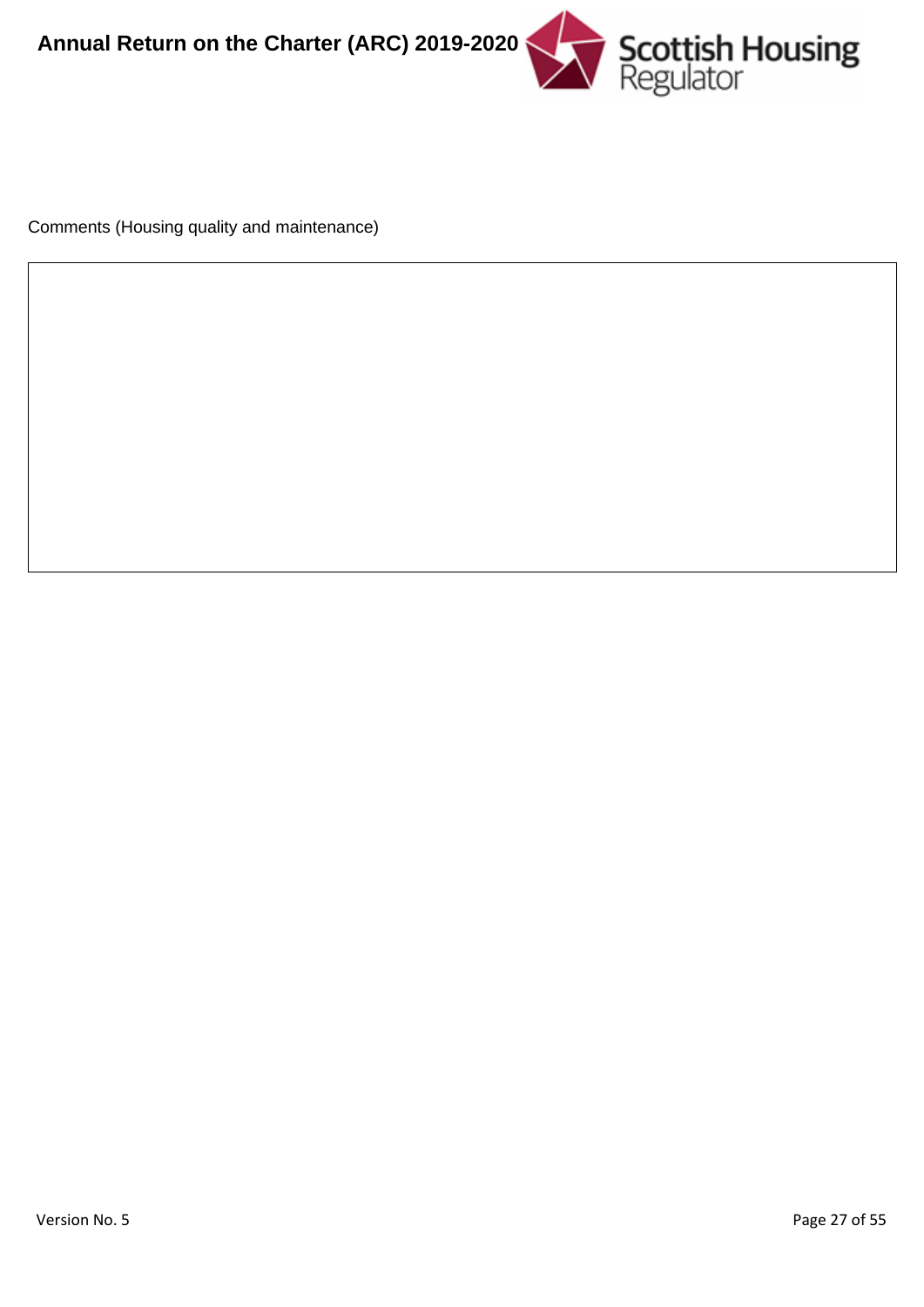

#### **Neighbourhood & community**

# **Estate management, anti-social behaviour, neighbour nuisance and tenancy disputes**

Percentage of all complaints responded to in full at Stage 1 and percentage of all complaints responded to in full at Stage 2. (Indicators 3 & 4)

|                                                                                    | 1st stage | 2nd stage |
|------------------------------------------------------------------------------------|-----------|-----------|
| Complaints received in the reporting year                                          | 230       | 59        |
| Complaints carried forward from previous reporting year                            | 13        | 14        |
| All complaints received and carried forward                                        | 243       | 73        |
| Number of complaints responded to in full by the landlord in the reporting<br>vear | 241       | 701       |
| Time taken in working days to provide a full response                              | 686       | 1,230     |

| Indicators 3 & 4 - The percentage of all complaints responded to in full at Stage 1 | 99.18% |
|-------------------------------------------------------------------------------------|--------|
| Indicators 3 & 4 - The percentage of all complaints responded to in full at Stage 2 | 95.89% |
| Indicators 3 & 4 - The average time in working days for a full response at Stage 1  | 2.85   |
| Indicators 3 & 4 - The average time in working days for a full response at Stage 2  | 17.57  |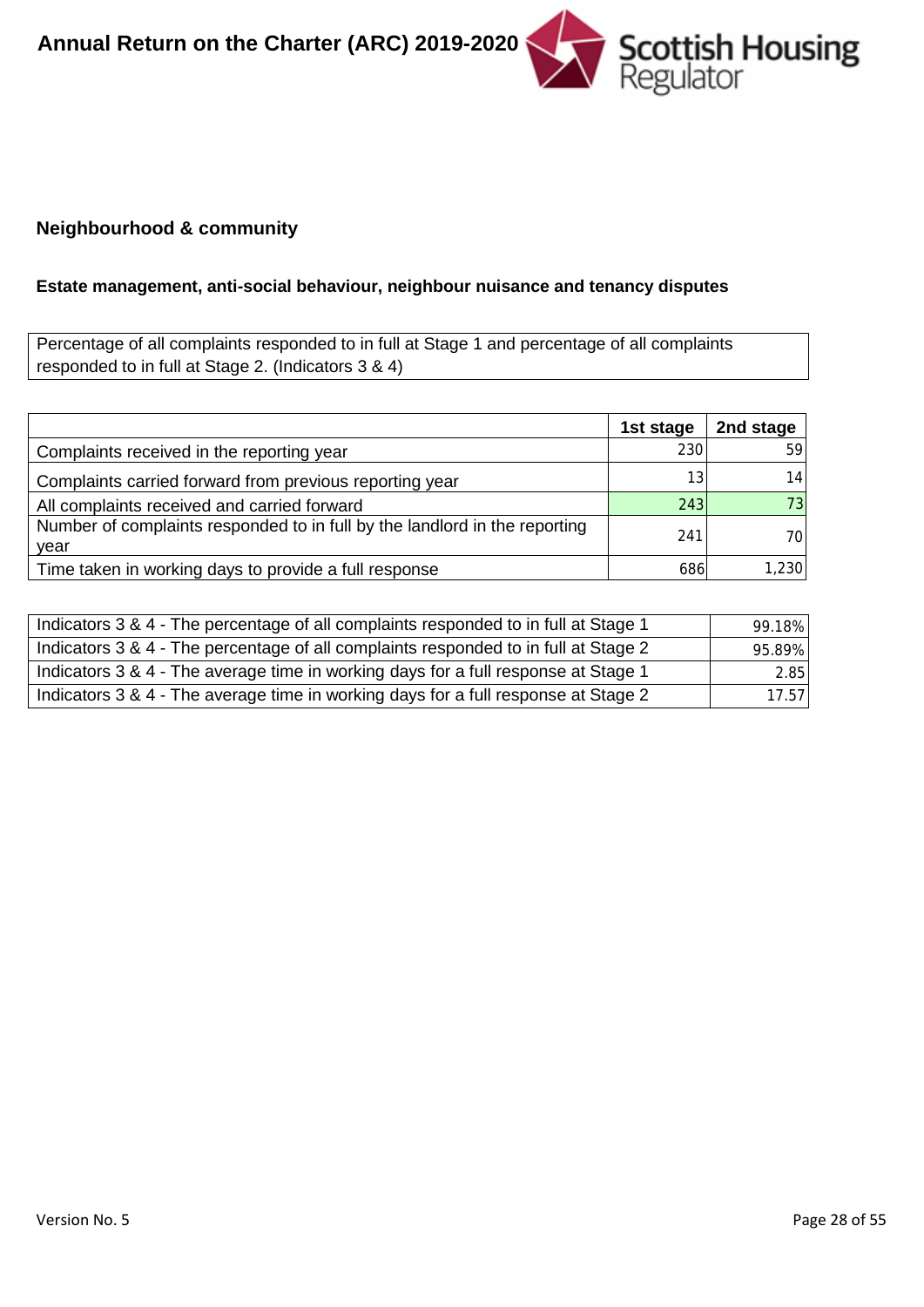

Percentage of tenants satisfied with the landlord's contribution to the management of the neighbourhood they live in (Indicator 13)

| 13.1   | How many tenants answered the question "'Overall, how satisfied or dissatisfied are<br>you with your landlord's contribution to the management of the neighbourhood you<br>live in?" | 803    |
|--------|--------------------------------------------------------------------------------------------------------------------------------------------------------------------------------------|--------|
|        | 13.2.1 13.2 Of the tenants who answered, how many said that they were:                                                                                                               |        |
|        | very satisfied                                                                                                                                                                       | 313    |
| 13.2.2 | fairly satisfied                                                                                                                                                                     | 331    |
| 13.2.3 | neither satisfied nor dissatisfied                                                                                                                                                   | 80     |
| 13.2.4 | fairly dissatisfied                                                                                                                                                                  | 51     |
| 13.2.5 | very dissatisfied                                                                                                                                                                    | 28     |
| 13.2.6 | Total                                                                                                                                                                                | 803    |
|        |                                                                                                                                                                                      |        |
|        | Indicator 13                                                                                                                                                                         | 80.20% |

| <br>----<br>аюг<br>ш<br>$\cdot$ | √ס∩ר<br>oc<br>าเ |
|---------------------------------|------------------|
|                                 |                  |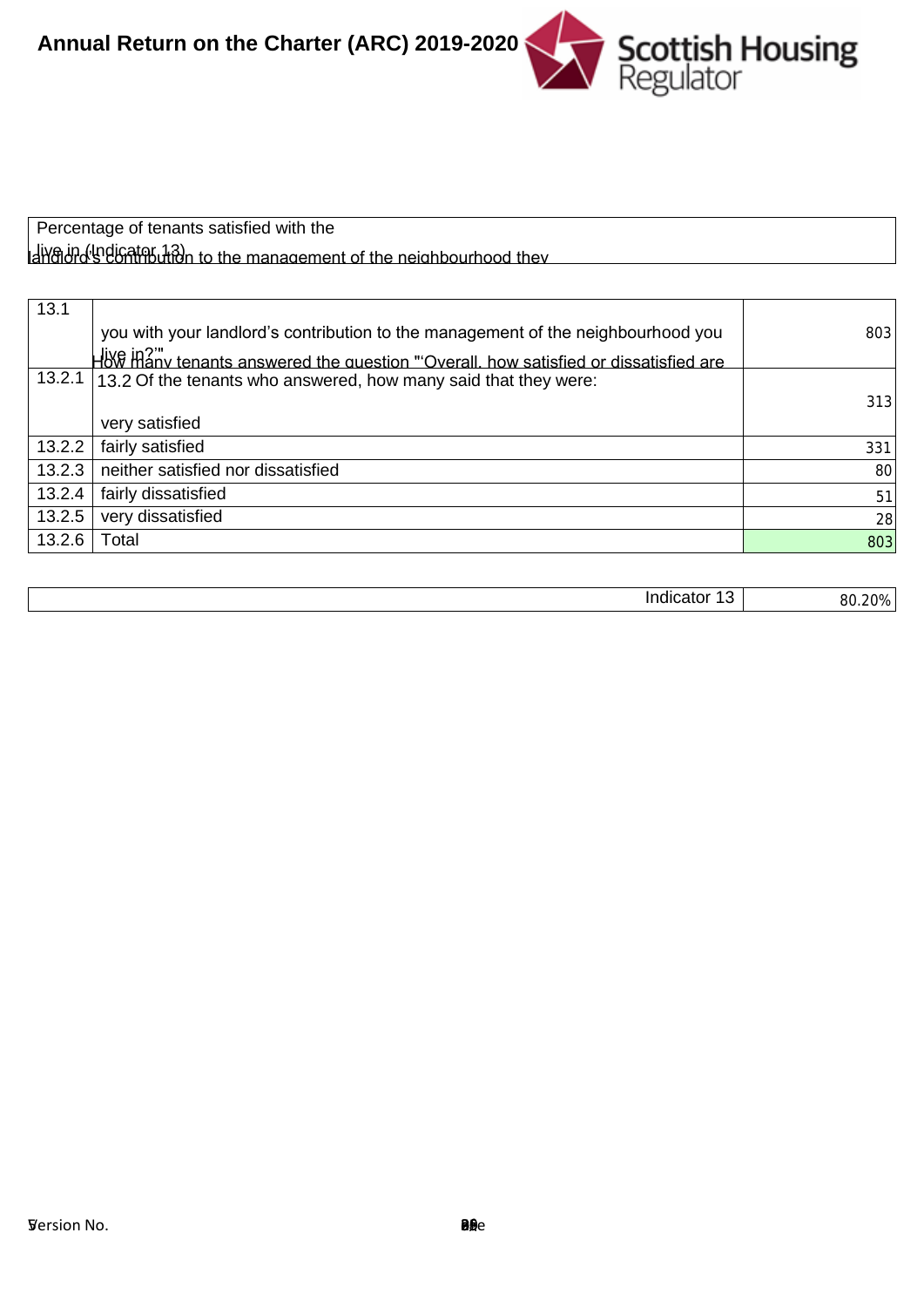

| Percentage of tenancy offers refused during the year (Indicator 14) |
|---------------------------------------------------------------------|
|                                                                     |

|      | The number of tenancy offers made during the reporting year | ៱៱៱ |
|------|-------------------------------------------------------------|-----|
| 14.2 | The number of tenancy offers that were refused              | 951 |

| <br>,,,, |  |
|----------|--|
|          |  |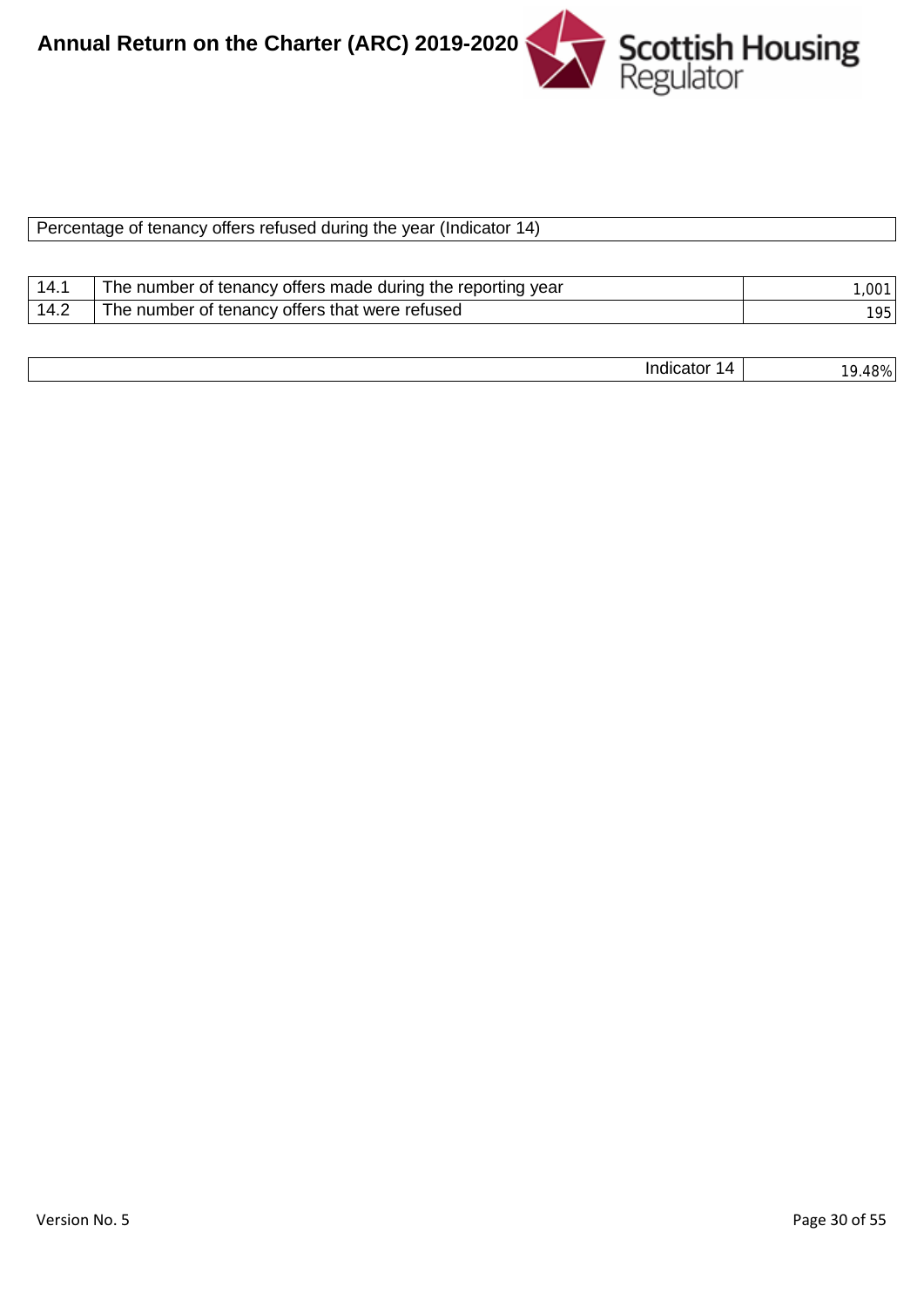

#### Percentage of anti-social behaviour cases reported in the last year which were resolved (Indicator 15)

| 15.1 | The number of cases of anti-social behaviour reported in the last year | 425 |
|------|------------------------------------------------------------------------|-----|
| 15.2 | Of those at 15.1, the number of cases resolved in the last year        | 376 |

| <br>$\sim$<br>nr<br><br>. .<br>u<br>. .<br>n |         |
|----------------------------------------------|---------|
|                                              | $\cdot$ |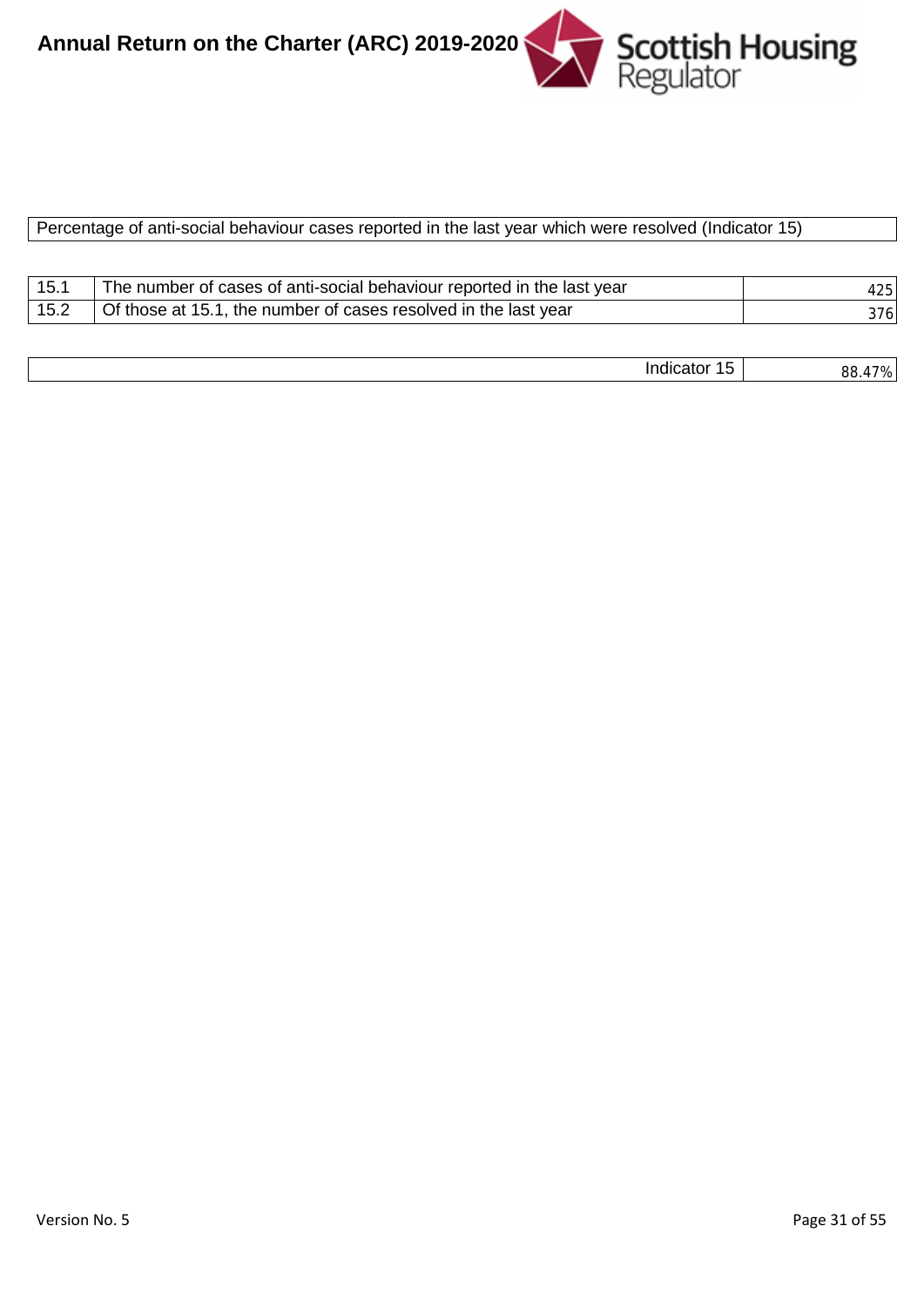

| Abandoned homes<br>-C4)<br><b>Tingicator</b> |  |
|----------------------------------------------|--|
|                                              |  |

| C4.1<br>The number of properties abandoned during the reporting year |  |
|----------------------------------------------------------------------|--|
|----------------------------------------------------------------------|--|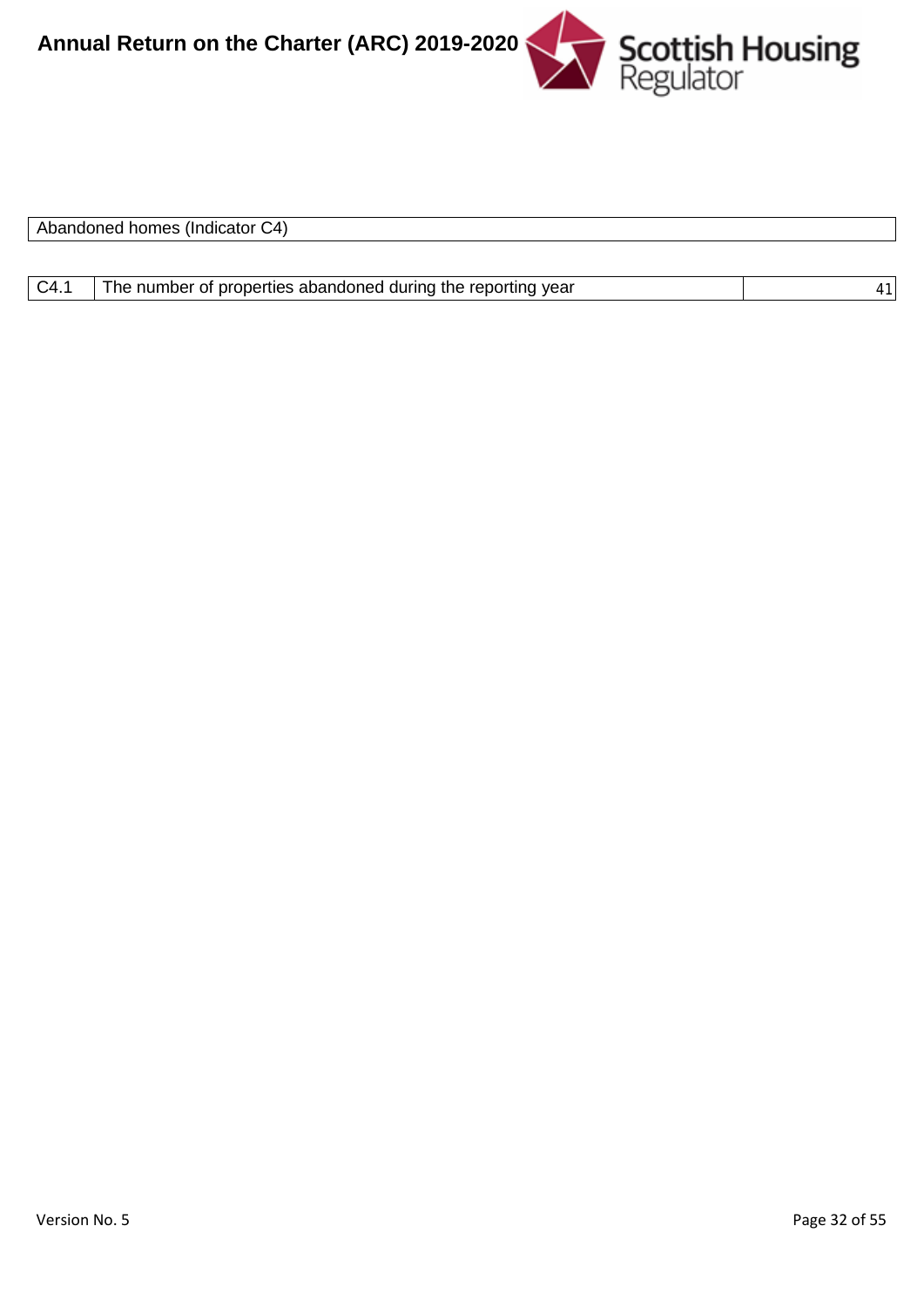

Percentage of the court actions initiated which resulted in eviction and the reasons for eviction (Indicator 22)

| 22.1   | The total number of court actions initiated during the reporting year | 106  |
|--------|-----------------------------------------------------------------------|------|
| 22.2.1 | The number of properties recovered:                                   |      |
|        |                                                                       | 28 l |
|        | because rent had not been paid                                        |      |
|        | 22.2.2   because of anti-social behaviour                             |      |
|        | 22.2.3   for other reasons                                            |      |

| Indicator 22 - Percentage of the court actions initiated which resulted in eviction because<br>rent had not been paid   | 26.42%   |
|-------------------------------------------------------------------------------------------------------------------------|----------|
| Indicator 22 - Percentage of the court actions initiated which resulted in eviction because of<br>anti-social behaviour | $0.00\%$ |
| Indicator 22 - Percentage of the court actions initiated which resulted in eviction for other<br>reasons                | 3.77%    |
| Indicator 22 - Percentage of the court actions initiated which resulted in eviction                                     | 30.19%   |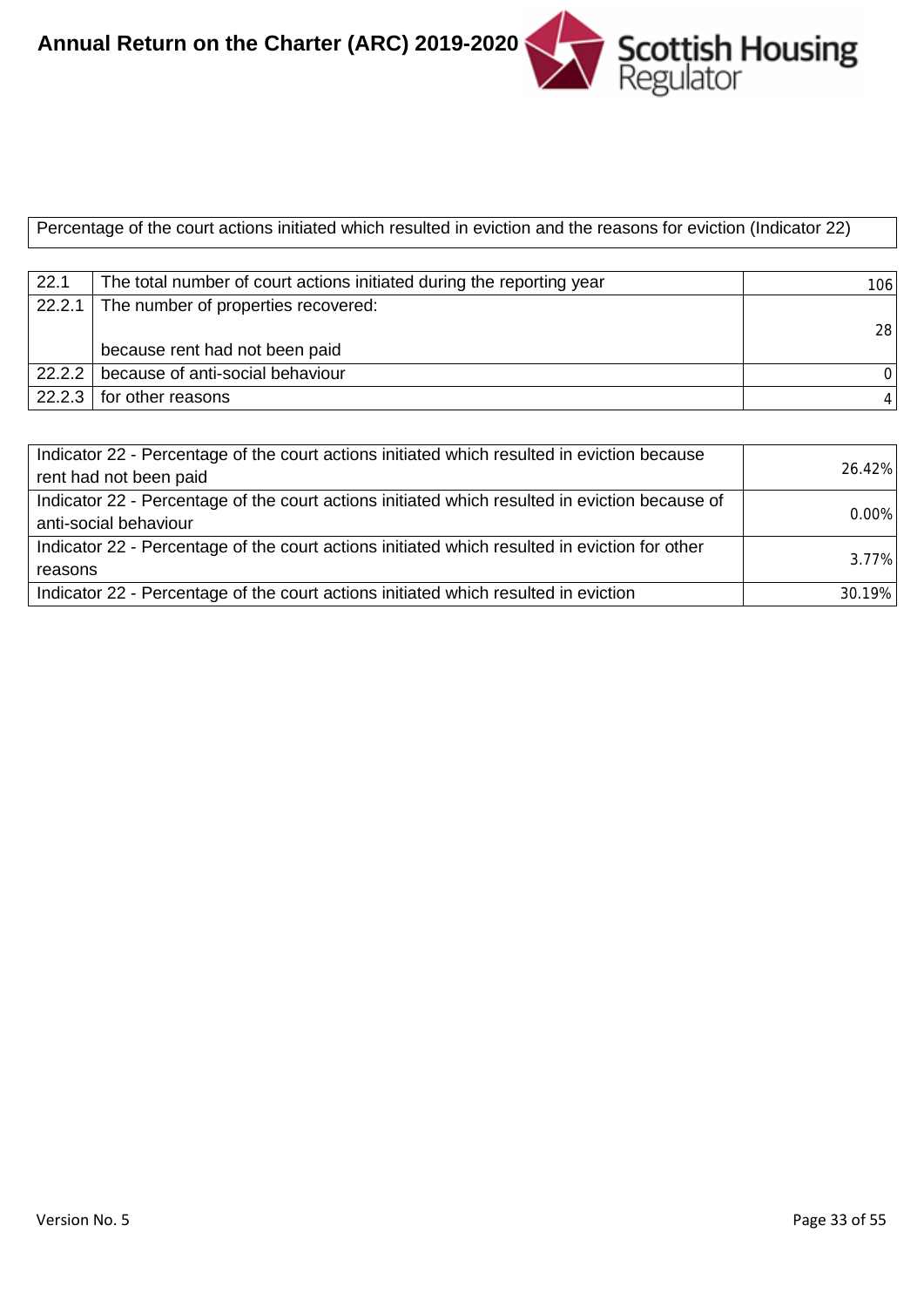

Comments (Neighbourhood & community)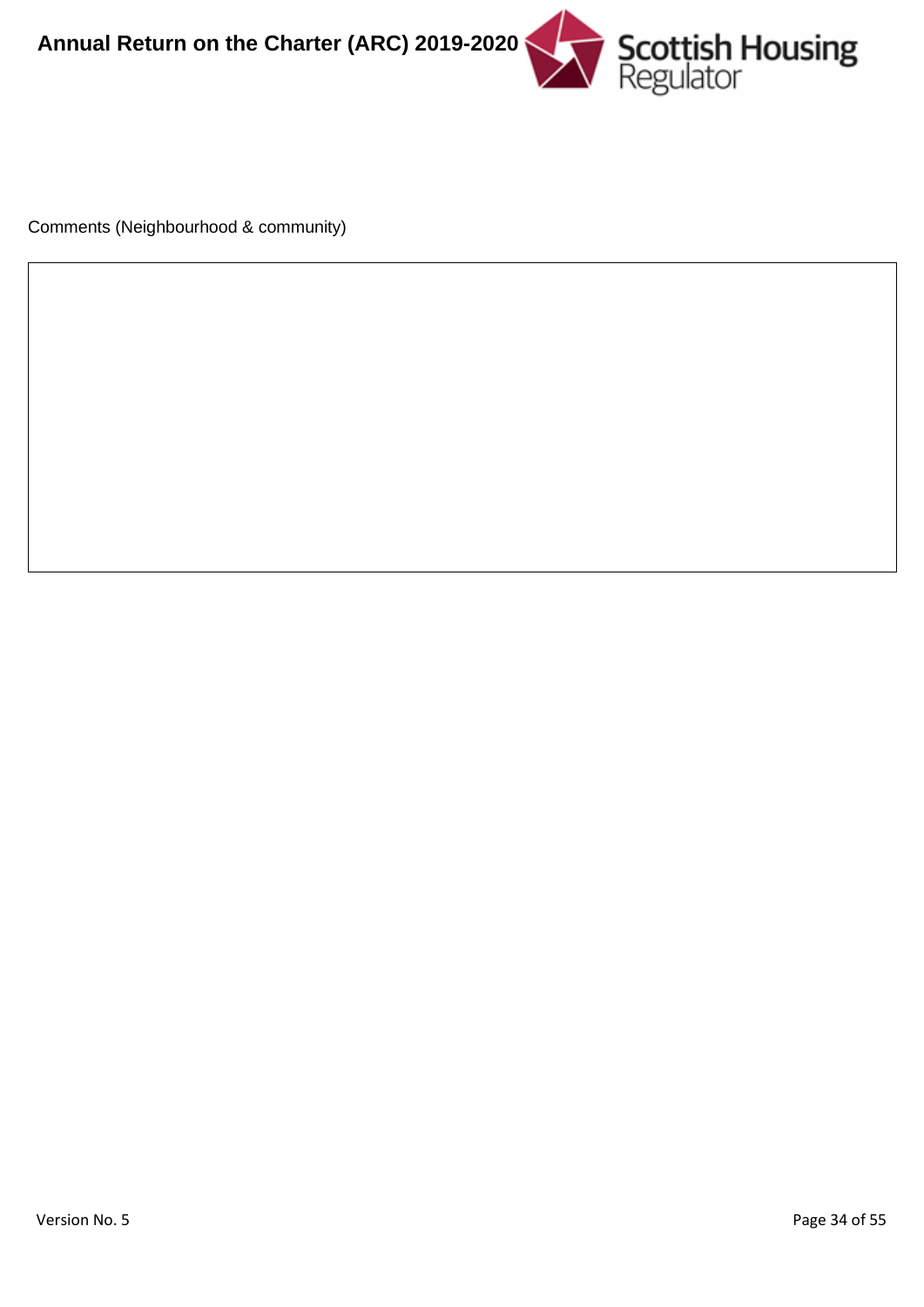

# **Access to housing and support**

# **Housing options and access to social housing**

#### Percentage of lettable houses that became vacant in the last year (Indicator 17)

| 171  | The total number of lettable self-contained stock                                                       | 6.970 |
|------|---------------------------------------------------------------------------------------------------------|-------|
| 17.2 | The number of empty dwellings that arose during the reporting year in self-<br>contained lettable stock | 454   |

|--|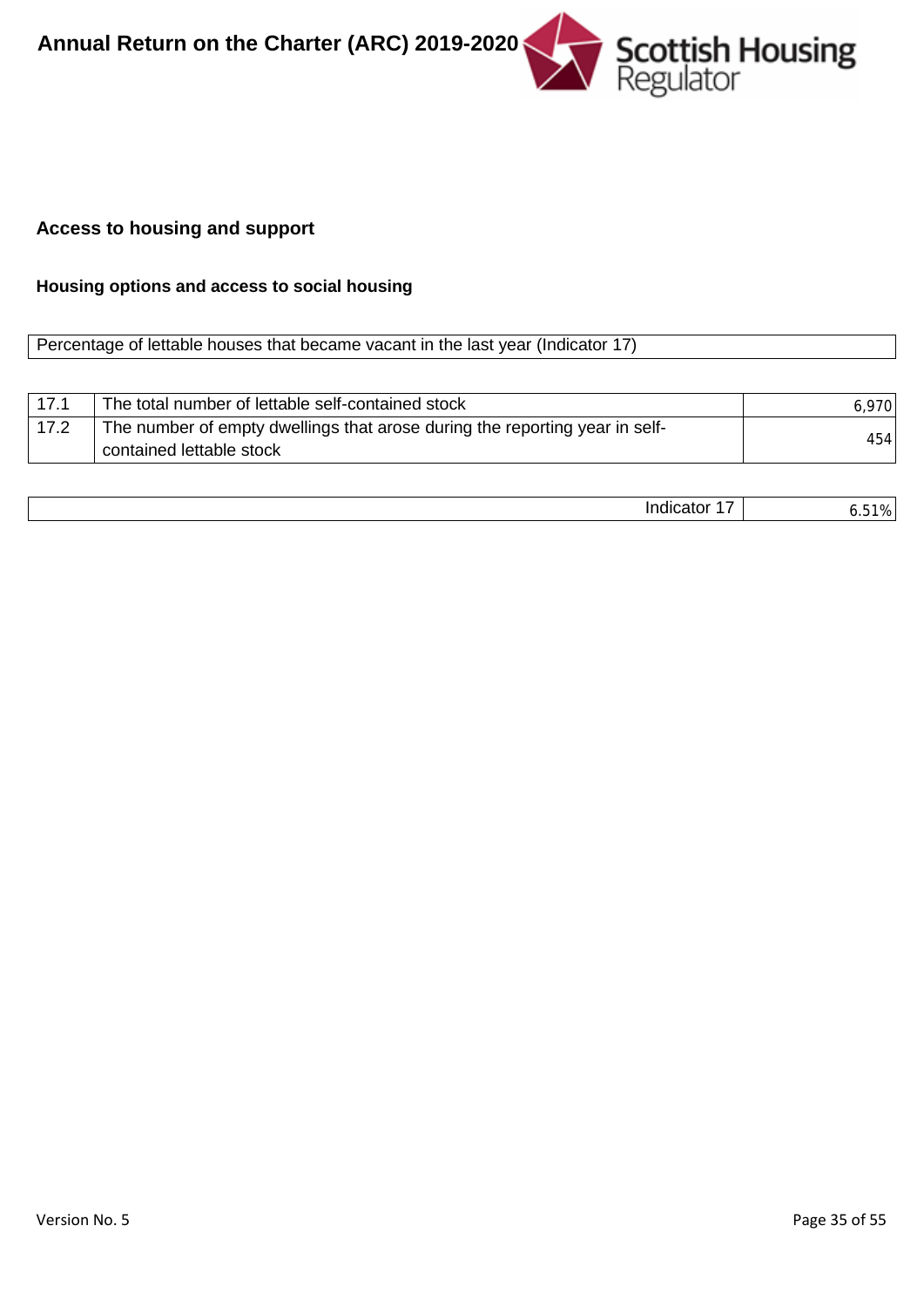

|--|

| 19.1 | The total number of approved applications on the list for adaptations as at the start<br>of the reporting year, plus any new approved applications during the reporting year. | 252 |
|------|-------------------------------------------------------------------------------------------------------------------------------------------------------------------------------|-----|
| 19.2 | The number of approved applications completed between the start and end of the<br>reporting year                                                                              | 238 |
| 19.3 | The total number of households waiting for applications to be completed at the end<br>of the reporting year.                                                                  | 14  |
| 19.4 | if 19(iii) does not equal 19(i) minus 19(ii) add a note in the comments field.                                                                                                |     |
|      |                                                                                                                                                                               |     |
|      |                                                                                                                                                                               |     |
|      |                                                                                                                                                                               |     |
|      |                                                                                                                                                                               |     |
|      |                                                                                                                                                                               |     |
|      |                                                                                                                                                                               |     |
|      |                                                                                                                                                                               |     |
|      |                                                                                                                                                                               |     |
|      |                                                                                                                                                                               |     |
|      |                                                                                                                                                                               |     |
|      |                                                                                                                                                                               |     |
|      |                                                                                                                                                                               |     |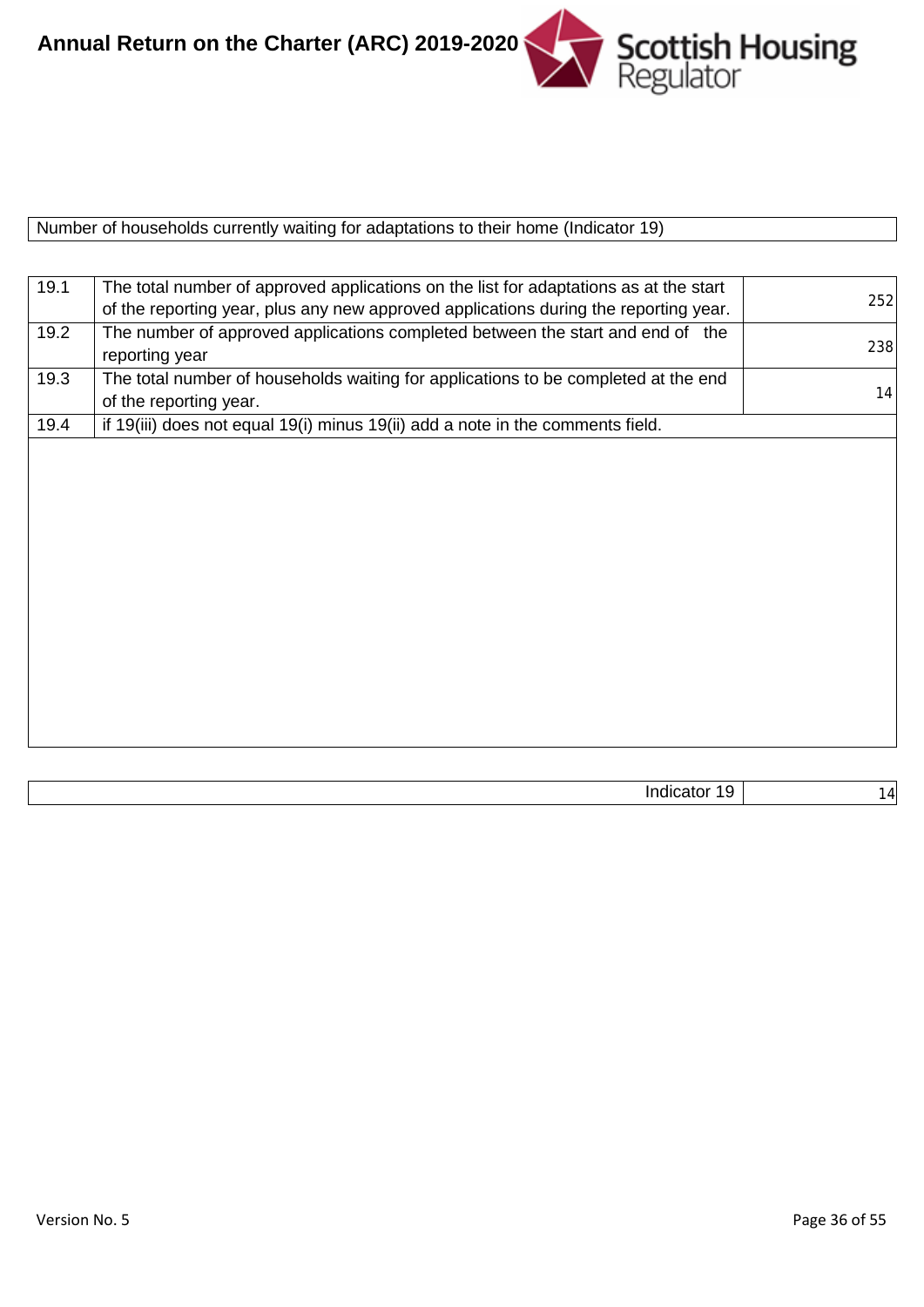

#### Total cost of adaptations completed in the year by source of funding  $(E)$  (Indicator 20)

| 20.1 | The $cost(E)$ that was landlord funded;                  | £169,908 |
|------|----------------------------------------------------------|----------|
| 20.2 | The $cost(E)$ that was grant funded                      | £235,000 |
| 20.3 | The $cost(\mathbf{E})$ that was funded by other sources. | £0       |

| $\cdots$<br>ንበ<br>indicator<br>∼ | nno<br>ı<br>'∪∪<br>᠇៶<br>$ -$<br>$\sim$ $\sim$ |
|----------------------------------|------------------------------------------------|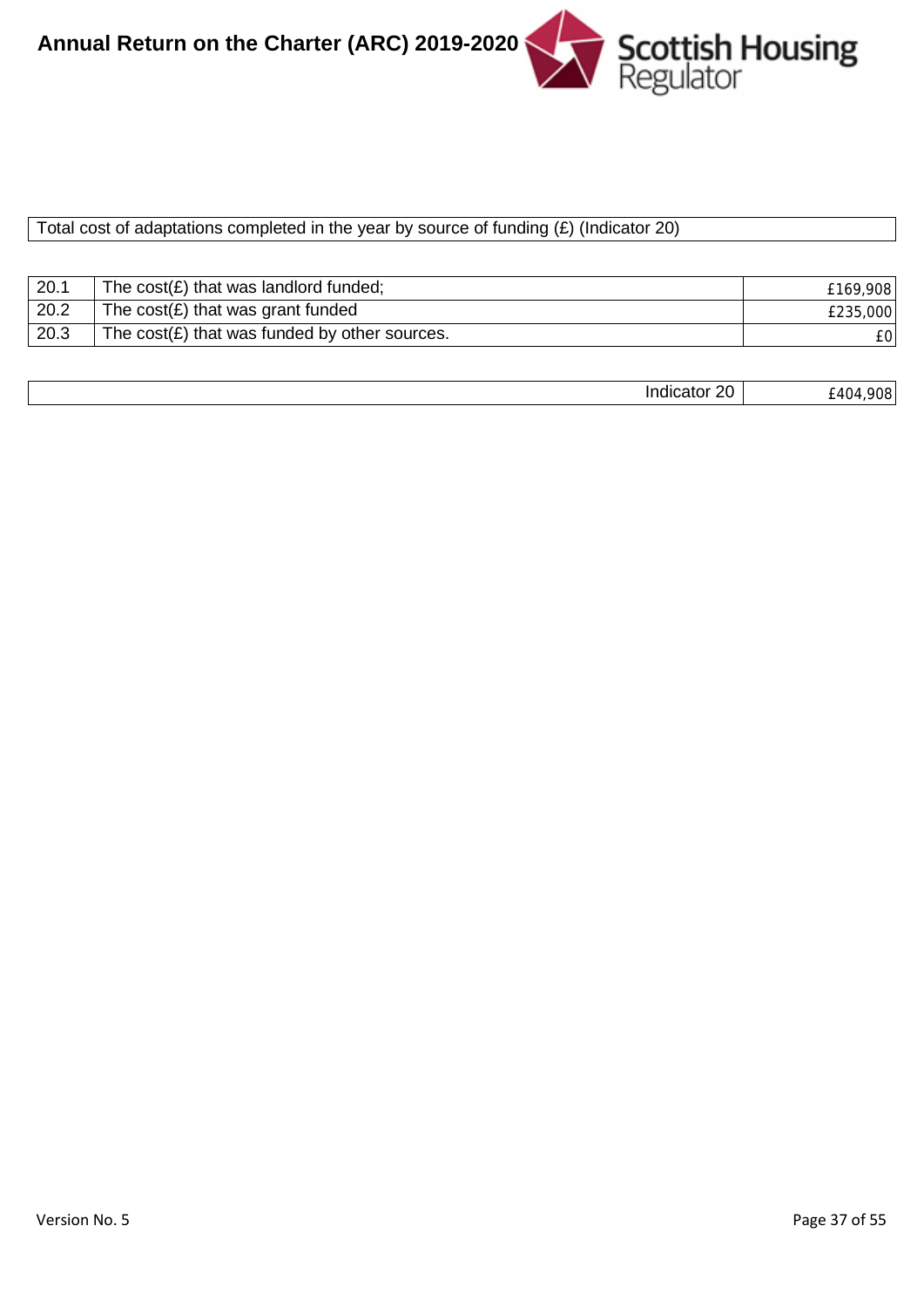

| The average time to complete adaptations (Indicator 21) |  |  |  |
|---------------------------------------------------------|--|--|--|
|                                                         |  |  |  |

| 21.1 | The total number of working days taken to complete all adaptations.  | 8,978 |
|------|----------------------------------------------------------------------|-------|
| 21.2 | The total number of adaptations completed during the reporting year. | 345   |

| . .<br> | $\sim$<br>____ |
|---------|----------------|
|         |                |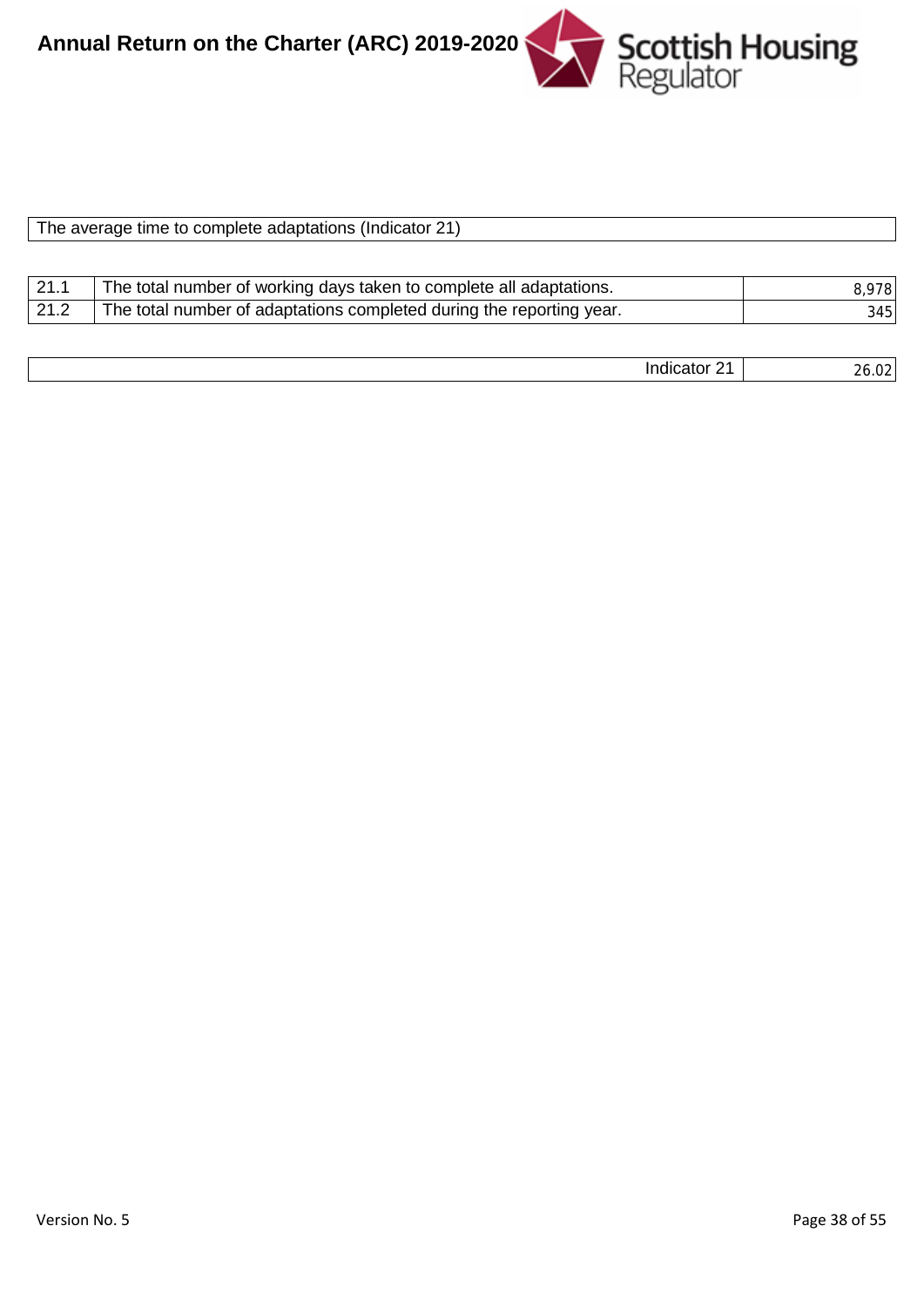

Homelessness – the percentage of referrals under Section 5, and other referrals for homeless households made by the local authority, that result in an offer, and the percentage of those offers that result in a let (Indicator 23)

| 23.1 | The total number of individual homeless households referrals received under       |     |
|------|-----------------------------------------------------------------------------------|-----|
|      | section 5.                                                                        | 96  |
| 23.2 | The total number of individual homeless households referrals received under other |     |
|      | referral routes.                                                                  | 21  |
| 23.3 | The total number of individual homeless households referrals received under       |     |
|      | section 5 and other referral routes.                                              | 117 |
| 23.4 | The total number of individual homeless households referrals received under       |     |
|      | section 5 that result in an offer of a permanent home.                            | 96  |
| 23.5 | The total number of individual homeless households referrals received under other |     |
|      | referral routes that result in an offer of a permanent home.                      | 21  |
| 23.6 | The total number of individual homeless households referrals received under       |     |
|      | section 5 and other referral routes that result in an offer of a permanent home.  | 117 |
| 23.7 | The total number of accepted offers.                                              | 114 |

| Indicator 23 - The percentage of referrals under section 5, and other referrals for homeless<br>households made by a local authority, that result in an offer | 100.00% |
|---------------------------------------------------------------------------------------------------------------------------------------------------------------|---------|
| Indicator 23 - The percentage of those offers that result in a let                                                                                            | 97.44%  |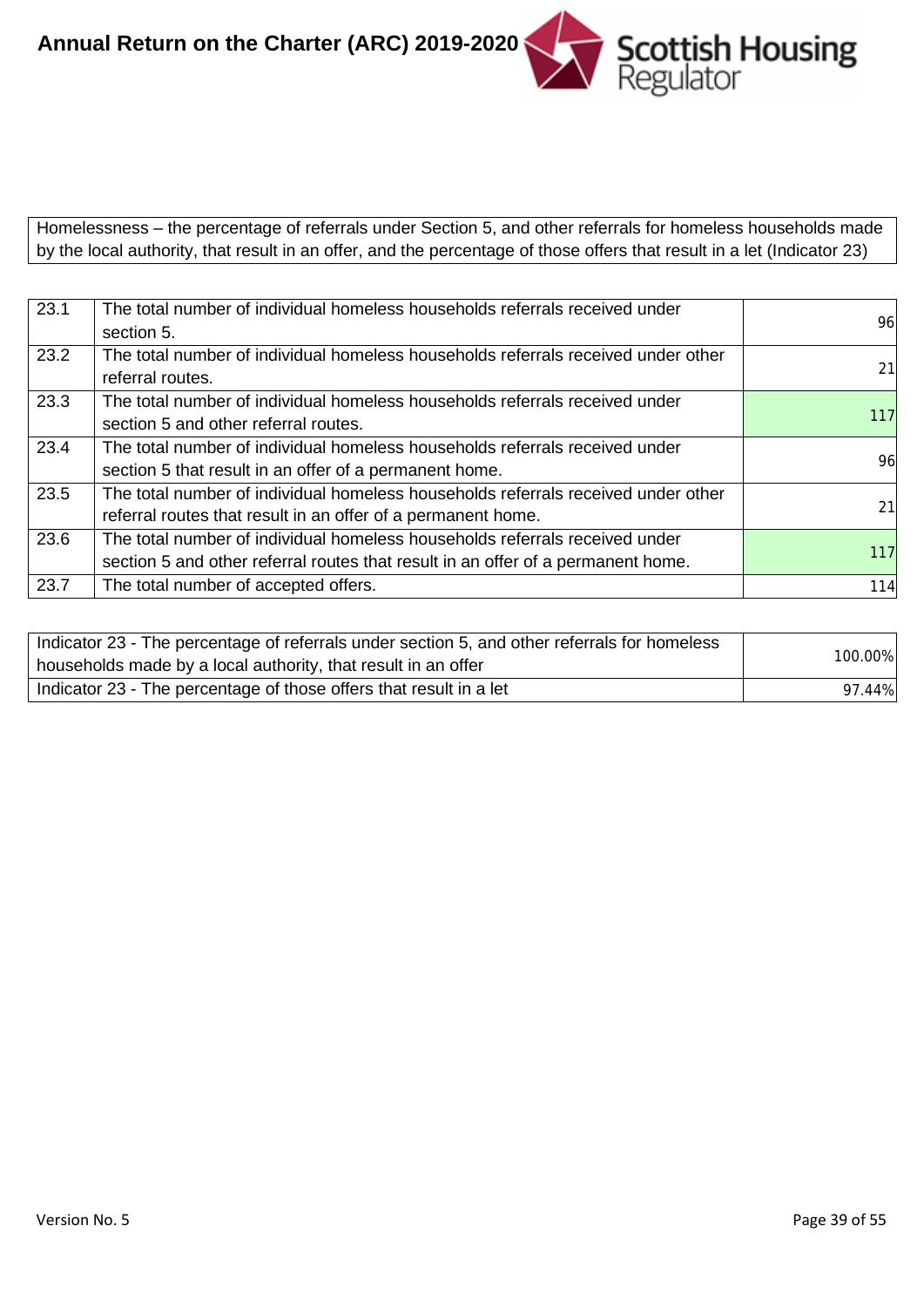

| Average length of time to re-let properties in the last year (Indicator 30) |  |  |
|-----------------------------------------------------------------------------|--|--|

| 30.  | The total number of properties re-let in the reporting year | 408   |
|------|-------------------------------------------------------------|-------|
| 30.2 | The total number of calendar days properties were empty     | 944 I |

| $\cdot$ .<br>$\sim$<br><br>-----<br>Indicator<br>-JU<br>. | $\sim$<br>$\sim$<br>- - |
|-----------------------------------------------------------|-------------------------|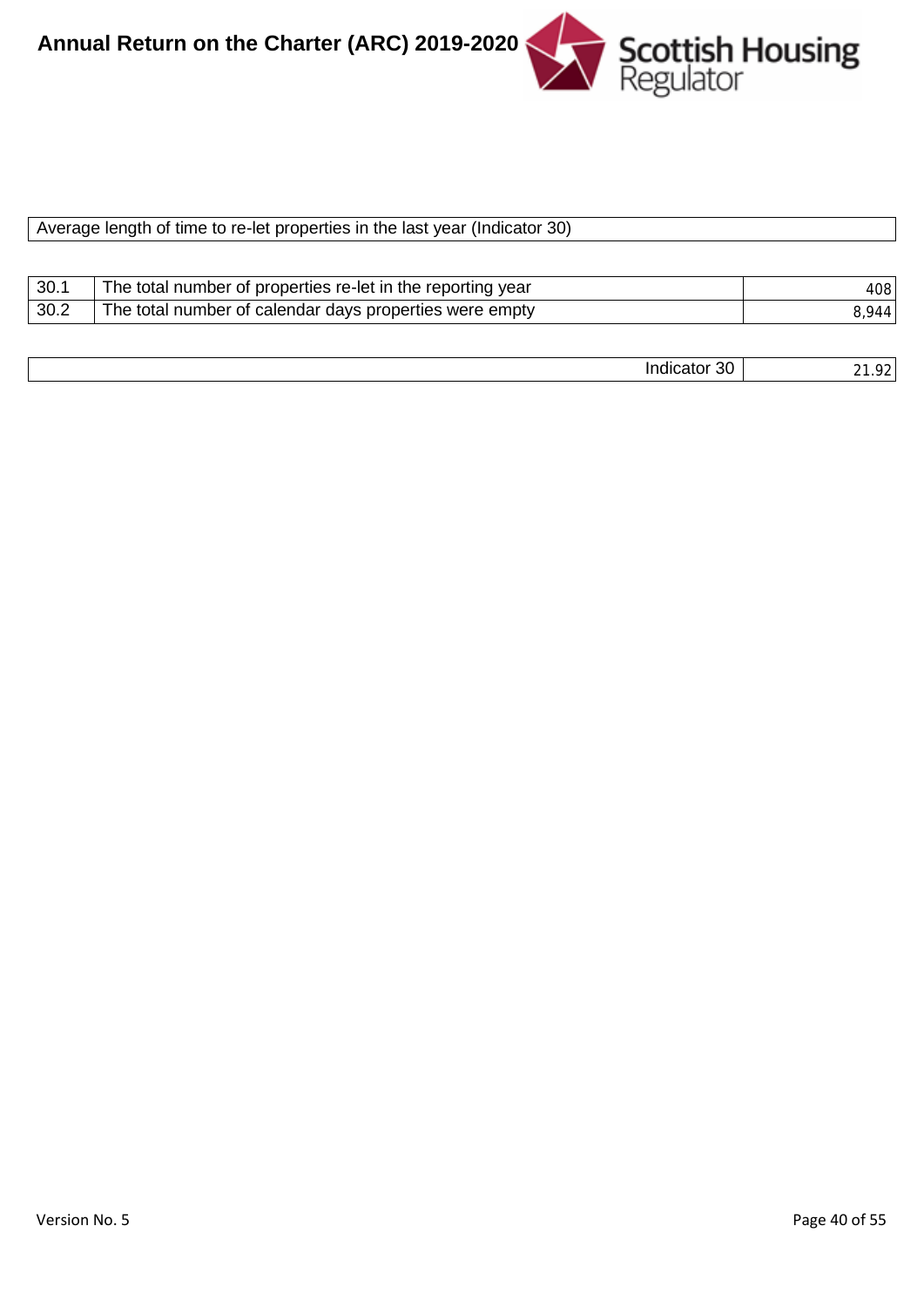

#### **Tenancy sustainment**

# Percentage of new tenancies sustained for more than a year, by source of let (Indicator 16)

| 16.1.1 | The number of tenancies which began in the previous reporting year by:<br>existing tenants                  | 14  |
|--------|-------------------------------------------------------------------------------------------------------------|-----|
| 16.1.2 | applicants who were assessed as statutory homeless by the local authority                                   | 156 |
| 16.1.3 | applicants from your organisation's housing list                                                            | 508 |
| 16.1.4 | nominations from local authority                                                                            | 103 |
| 16.1.5 | other                                                                                                       | 11  |
| 16.2.1 | The number of tenants at 16.1 who remained in their tenancy for more than a<br>year by:<br>existing tenants | 14  |
| 16.2.2 | applicants who were assessed as statutory homeless by the local authority                                   | 148 |
| 16.2.3 | applicants from your organisation's housing list                                                            | 454 |
| 16.2.4 | nominations from local authority                                                                            | 99  |
| 16.2.5 | other                                                                                                       | 10  |

| Indicator 16 - Percentage of new tenancies to existing tenants sustained for more than a  | 100.00% |
|-------------------------------------------------------------------------------------------|---------|
| year                                                                                      |         |
| Indicator 16 - Percentage of new tenancies to applicants who were assessed as statutory   | 94.87%  |
| homeless by the local authority sustained for more than a year                            |         |
| Indicator 16 - Percentage of new tenancies to applicants from the landlord's housing list | 89.37%  |
| sustained for more than a year                                                            |         |
| Indicator 16 - Percentage of new tenancies through nominations from local authority       | 96.12%  |
| sustained for more than a year                                                            |         |
| Indicator 16 - Percentage of new tenancies to others sustained for more than a year       | 90.91%  |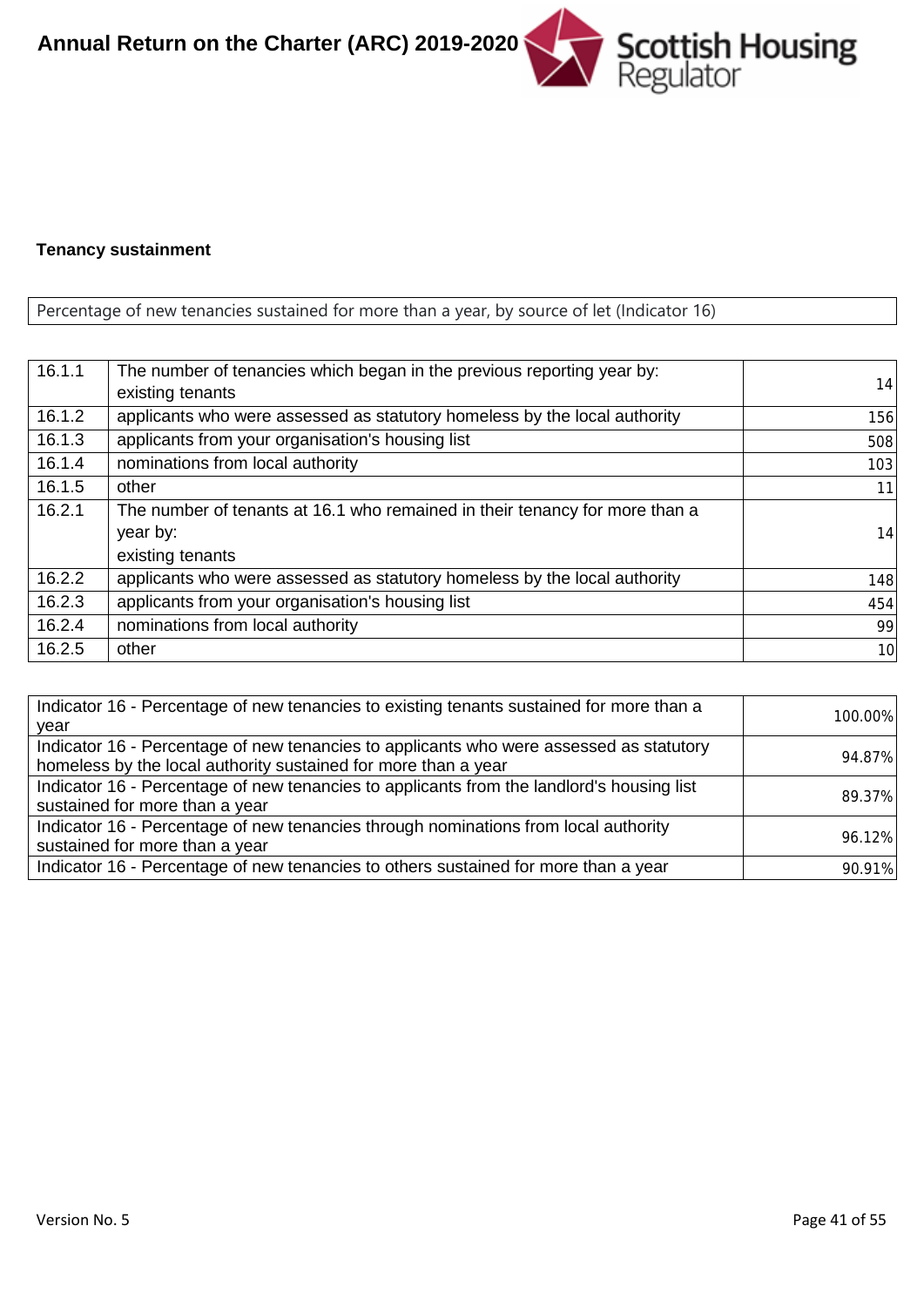

Comments (Access to housing and support)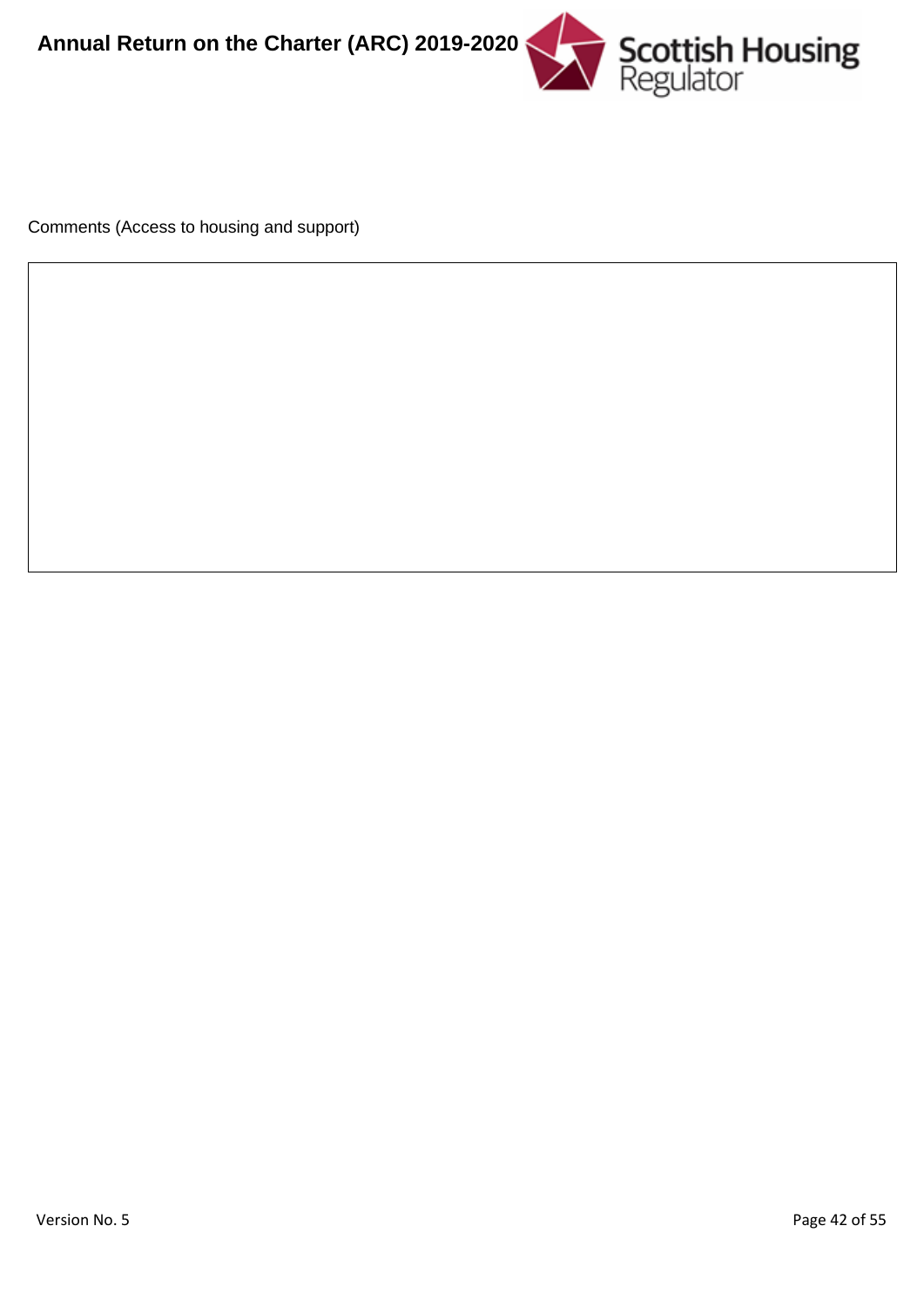

# **Getting good value from rents and service charges**

# **Rents and service charges**

Rent collected as percentage of total rent due in the reporting year (Indicator 26)

| 26.1 | The total amount of rent collected in the reporting year                                  | £33,731,517 |
|------|-------------------------------------------------------------------------------------------|-------------|
| 26.2 | The total amount of rent due to be collected in the reporting year (annual rent<br>debit) | £33,321,158 |

| .<br>., |  |
|---------|--|
|         |  |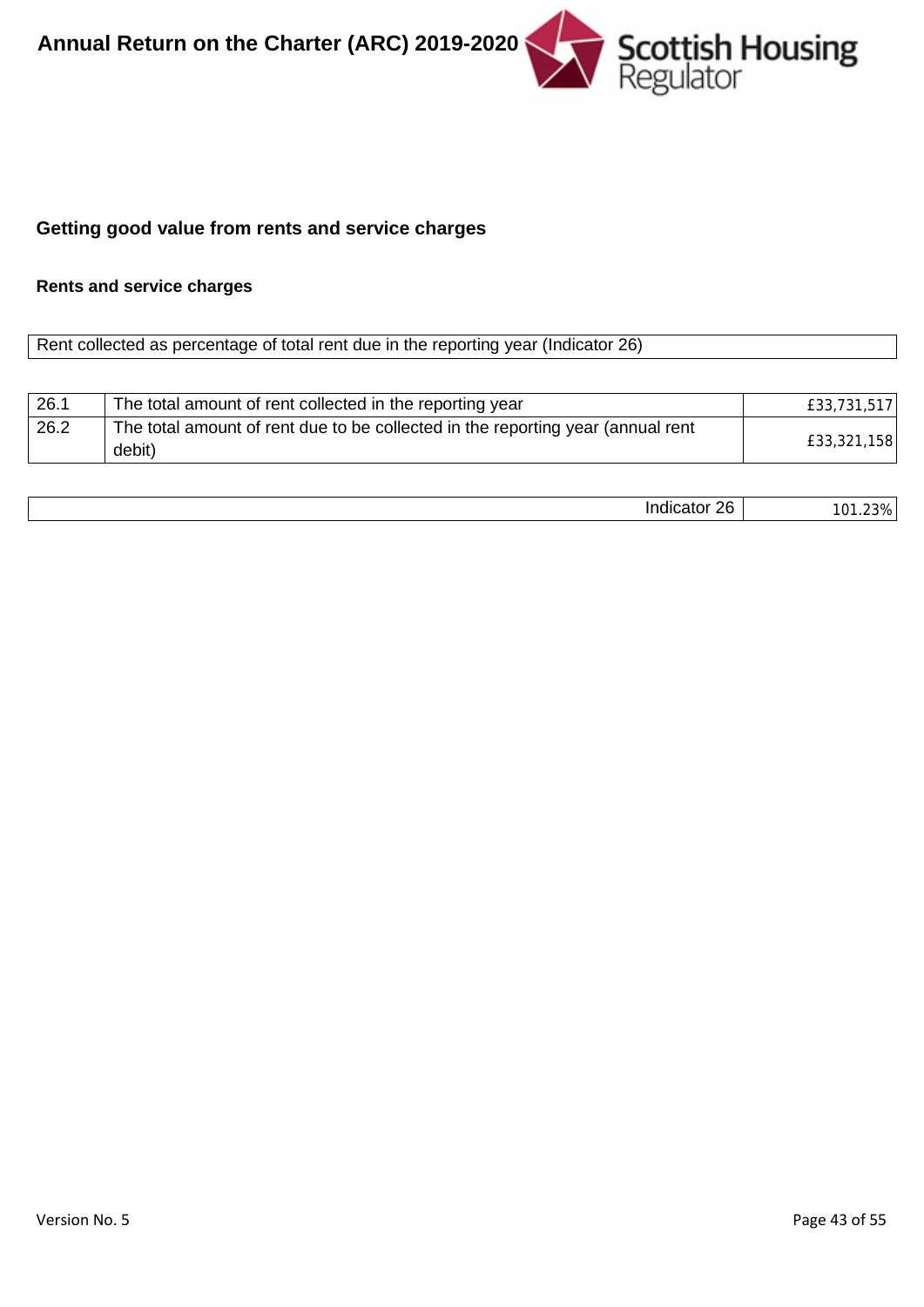

Gross rent arrears (all tenants) as at 31 March each year as a percentage of rent due for the reporting year (Indicator 27)

| $\sqrt{27.1}$ | The total value $(E)$ of gross rent arrears as at the end of the reporting year | £2,102,239  |
|---------------|---------------------------------------------------------------------------------|-------------|
| 27.2          | The total rent due for the reporting year                                       | £33,475,179 |

| <br>$\sim$ $\sim$<br>. <b>.</b><br>indicator<br>. . | າດທ<br>-979<br>0.207 |
|-----------------------------------------------------|----------------------|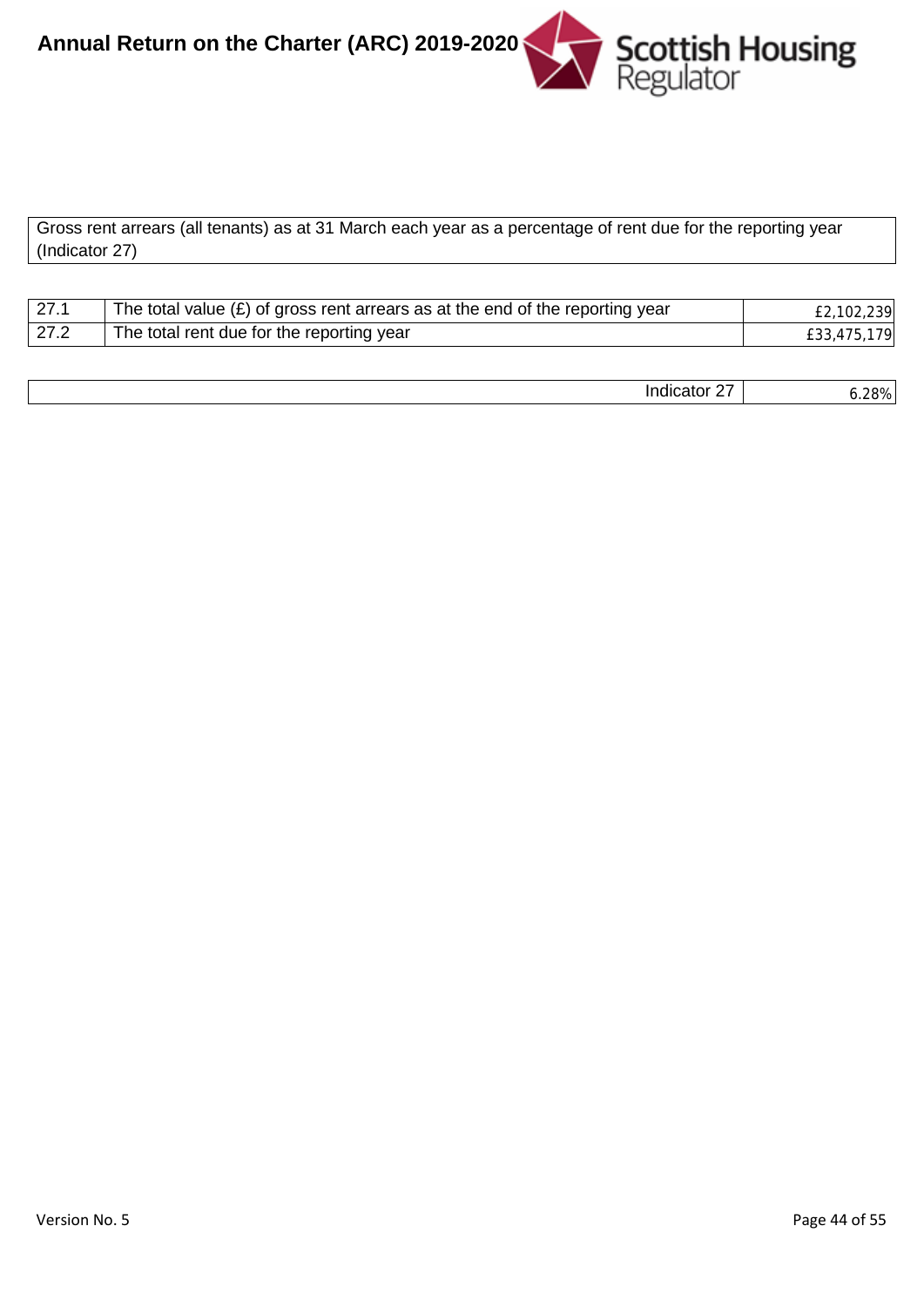

| Average annual management fee per factored property (Indicator 28) |  |
|--------------------------------------------------------------------|--|
|                                                                    |  |
|                                                                    |  |
|                                                                    |  |

| 28.1 | The number of residential properties factored                                   | 1.8221   |
|------|---------------------------------------------------------------------------------|----------|
| 28.2 | The total value of management fees invoiced to factored owners in the reporting |          |
|      | vear                                                                            | £198,031 |

| ററ<br>.<br>Indicato. | 108.<br>$      -$ |
|----------------------|-------------------|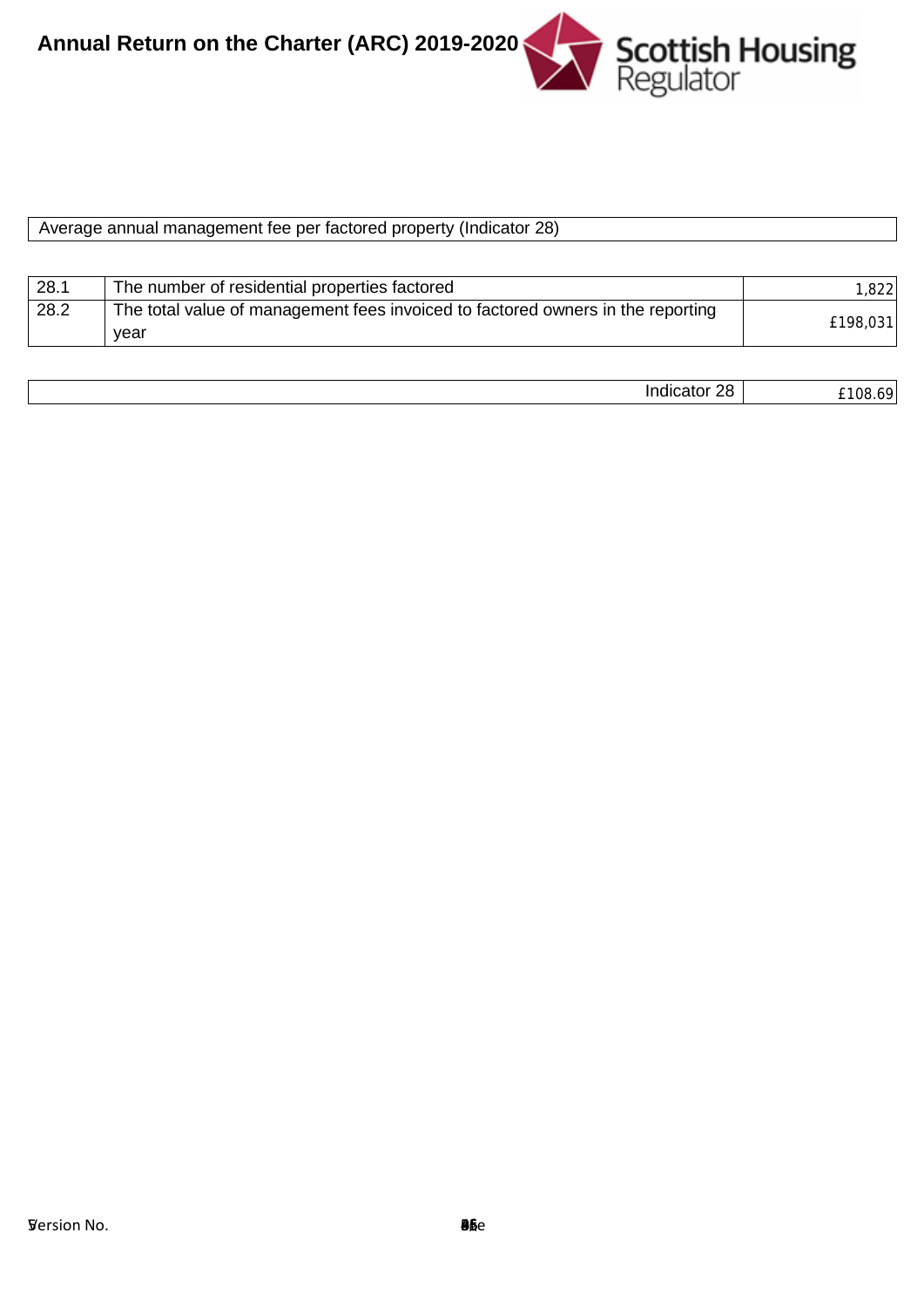

#### Percentage of rent due lost through properties being empty during the last year (Indicator 18)

| 18.1 | The total amount of rent due for the reporting year                               | 33,475,179 |
|------|-----------------------------------------------------------------------------------|------------|
| 18.2 | The total amount of rent lost through properties being empty during the reporting |            |
|      | year                                                                              | 154,021    |

| <br>- 11 |
|----------|
|----------|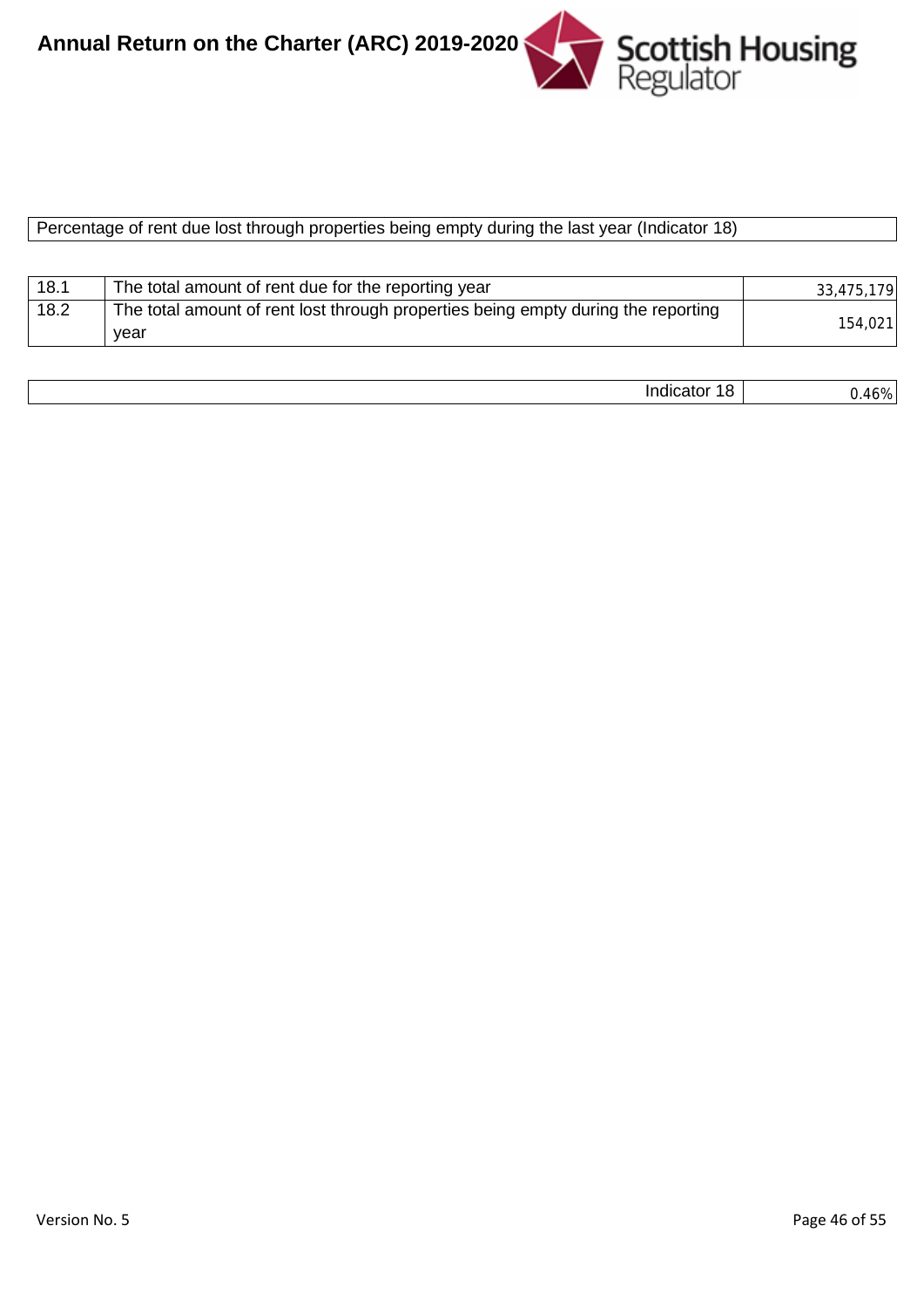

| Rent increase (Indicator C5) |  |  |
|------------------------------|--|--|
|                              |  |  |
|                              |  |  |

| C5.1 | The percentage average weekly rent increase to be applied in the next reporting |       |
|------|---------------------------------------------------------------------------------|-------|
|      | vear                                                                            | 2.70% |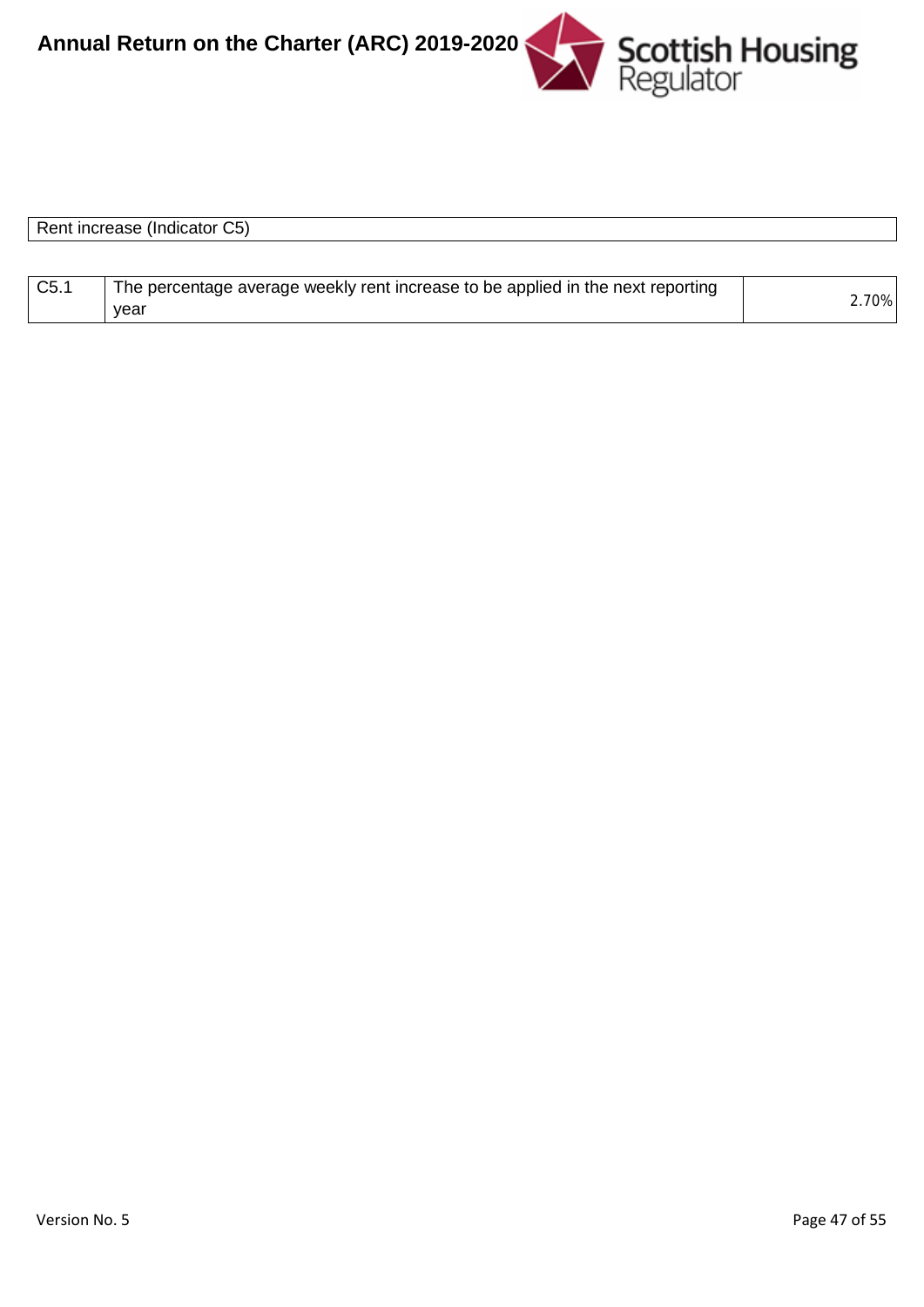

The number of households for which landlords are paid housing costs directly and the total value of payments received in the reporting year (Indicator C6)

| C6.1             | The number of households the landlord received housing costs directly for during<br>the reporting year | 3,967       |
|------------------|--------------------------------------------------------------------------------------------------------|-------------|
| C <sub>6.2</sub> | The value of direct housing cost payments received during the reporting year                           | £15,064,428 |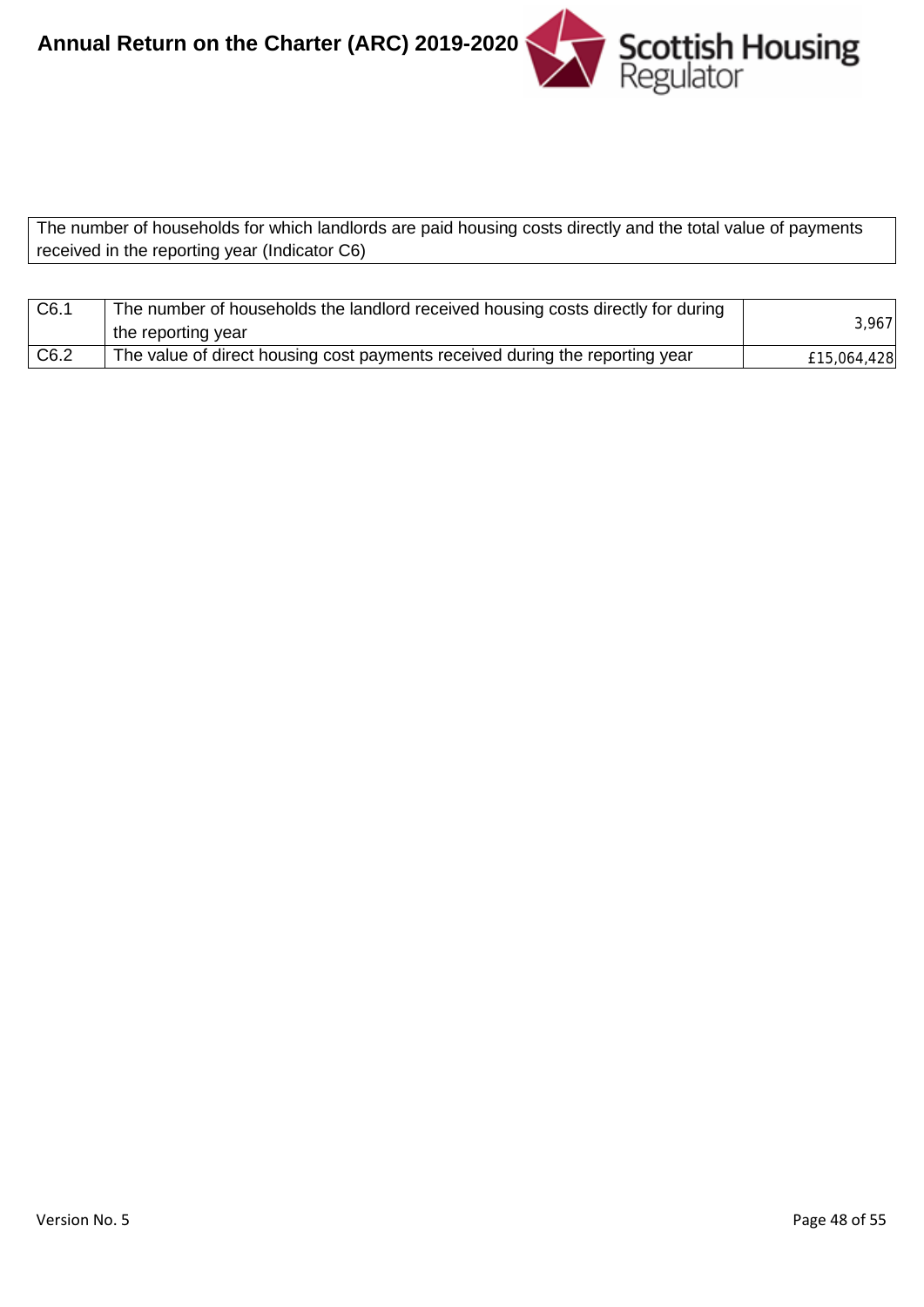

#### Amount and percentage of former tenant rent arrears written off at the year end (Indicator C7)

| C7.1 | I The total value of former tenant arrears at year end           | 1891      |
|------|------------------------------------------------------------------|-----------|
| C7.2 | The total value of former tenant arrears written off at year end | £490.8431 |

| __ | גו ר        |
|----|-------------|
|    | $- - - - -$ |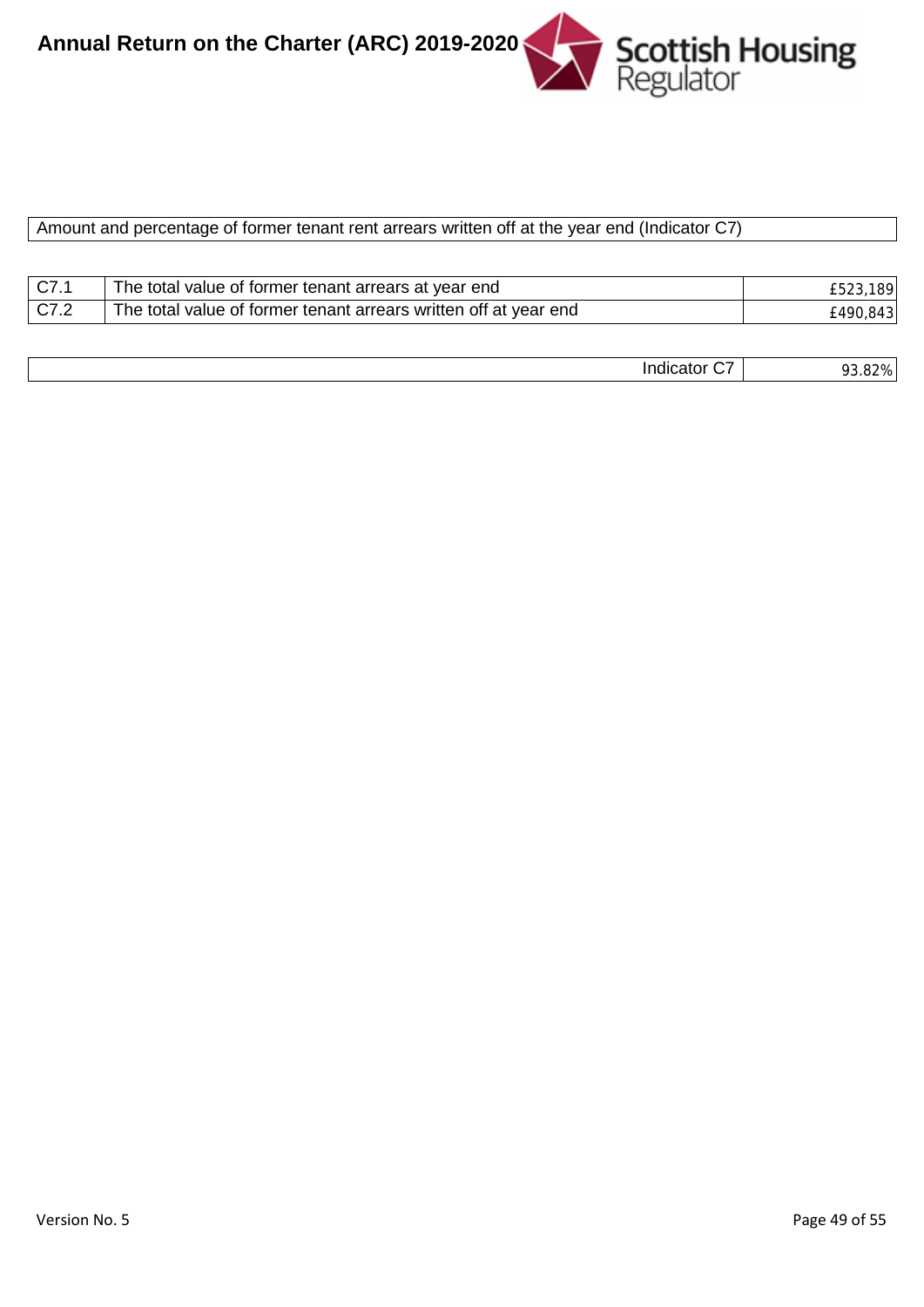

#### **Value for money**

Percentage of tenants who feel that the rent for their property represents good value for money (Indicator 25)

| 25.1   | How many tenants answered the question "Taking into account the                  |     |
|--------|----------------------------------------------------------------------------------|-----|
|        | accommodation and the services your landlord provides, do you think the rent for | 803 |
|        | your property represents good or poor value for money?"                          |     |
| 25.2.1 | 25.2 Of the tenants who answered, how many said that their rent represented:     |     |
|        |                                                                                  | 147 |
|        | very good value for money                                                        |     |
| 25.2.2 | fairly good value for money                                                      | 400 |
| 25.2.3 | neither good nor poor value for money                                            | 132 |
| 25.2.4 | fairly poor value for money                                                      | 99  |
| 25.2.5 | very poor value for money                                                        | 25  |
| 25.3   | Total                                                                            | 803 |

| --<br>--<br>ш<br>--<br>__ | ⁄ טר<br>Οč<br>70.<br>$\cdot$ |
|---------------------------|------------------------------|
|                           | __                           |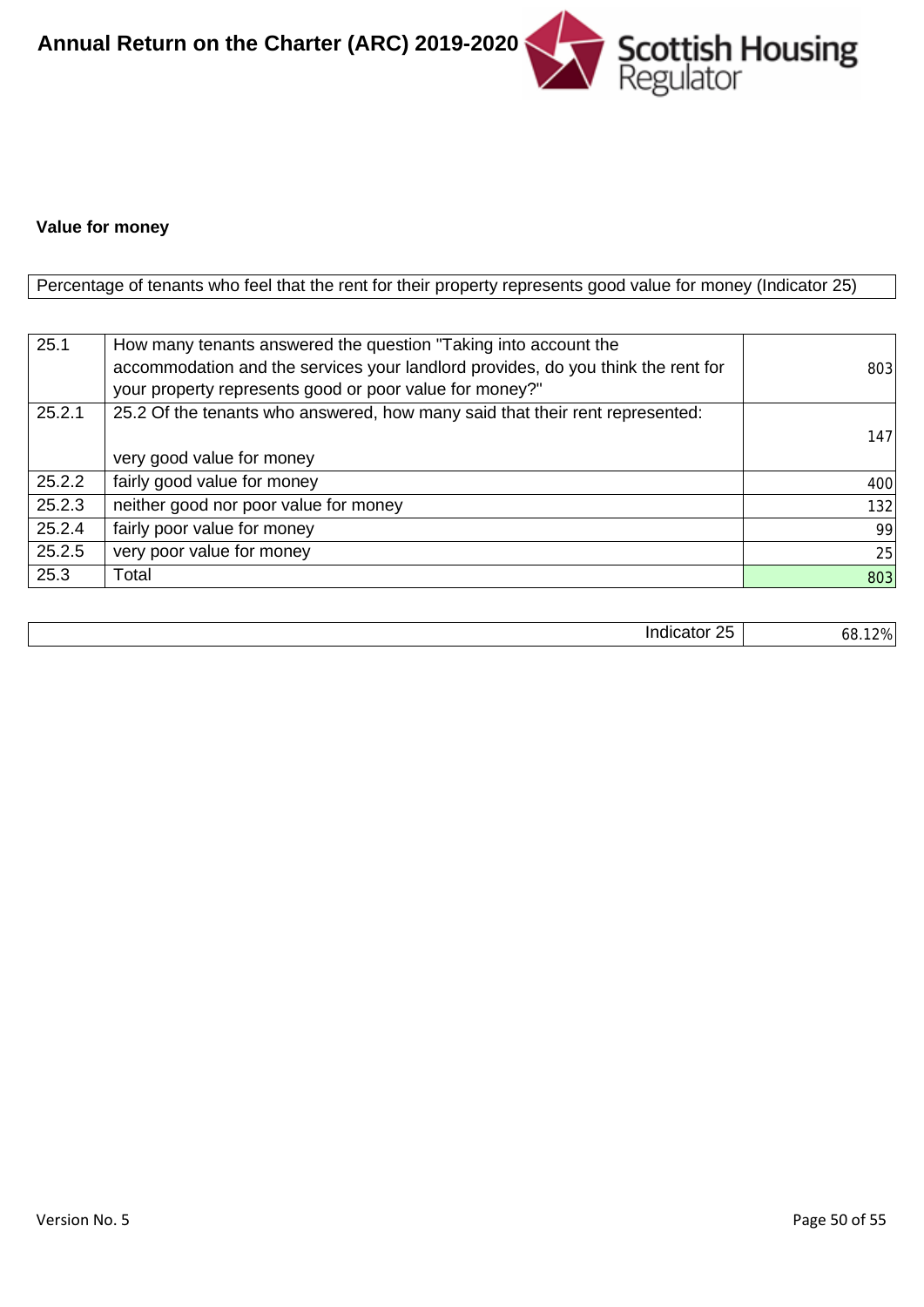

Percentage of factored owners satisfied with the factoring service they receive (Indicator 29)

| 29.1   | How many factored owners answered the question "Taking everything into account,    |     |
|--------|------------------------------------------------------------------------------------|-----|
|        | how satisfied or dissatisfied are you with the factoring services provided by your | 151 |
|        | landlord?"                                                                         |     |
| 29.2.1 | 29.2 Of the factored owners who answered, how many said that they were:            |     |
|        |                                                                                    | 15  |
|        | very satisfied                                                                     |     |
| 29.2.2 | fairly satisfied                                                                   | 38  |
| 29.2.3 | neither satisfied nor dissatisfied                                                 | 25  |
| 29.2.4 | fairly dissatisfied                                                                | 33  |
| 29.2.5 | very dissatisfied                                                                  | 40  |
| 29.3   | Total                                                                              | 151 |

| . .<br>ാവ<br>וחזי<br><br>$-2111$<br>-- |
|----------------------------------------|
|----------------------------------------|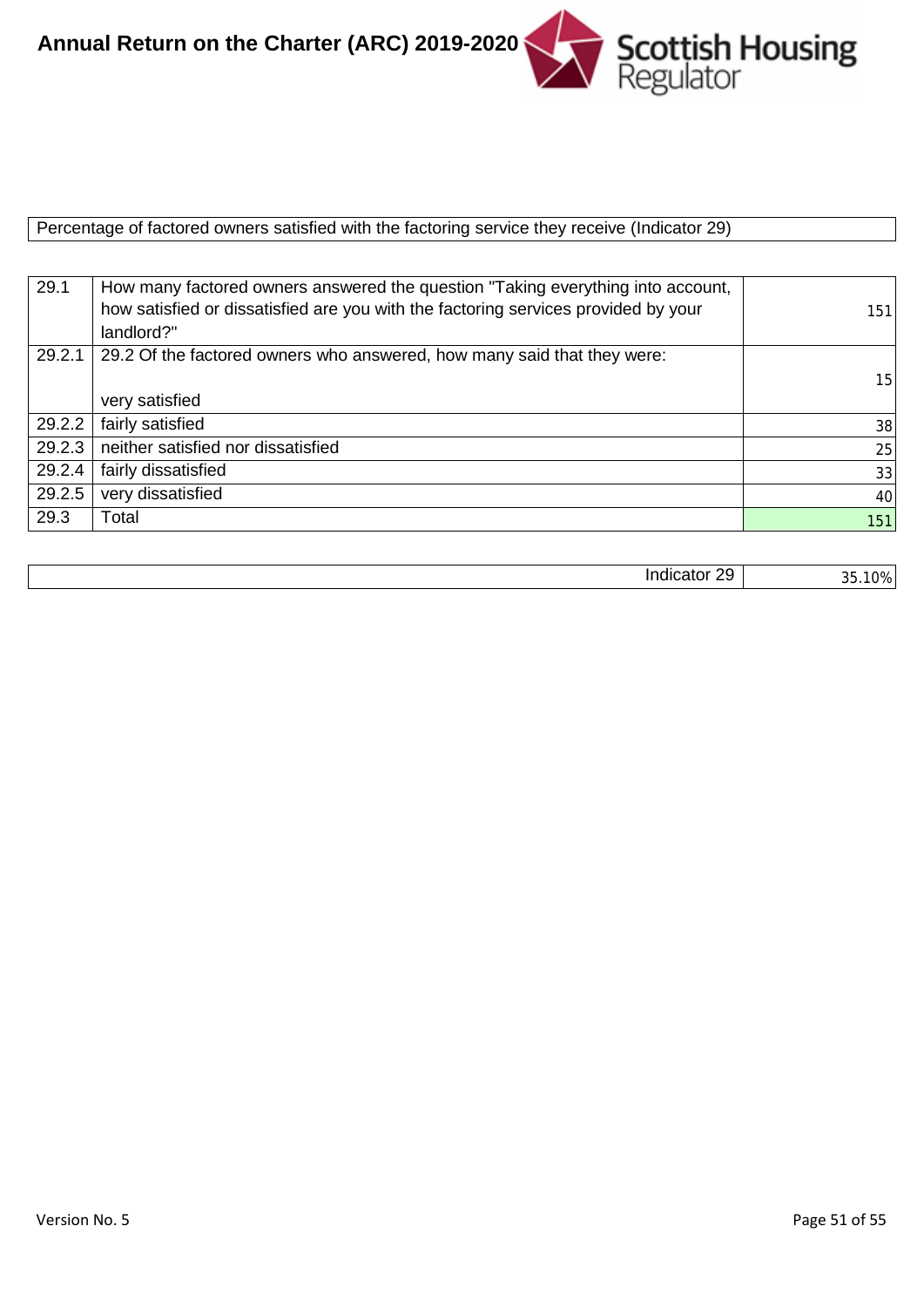

Comments (Getting good value from rents and service charges)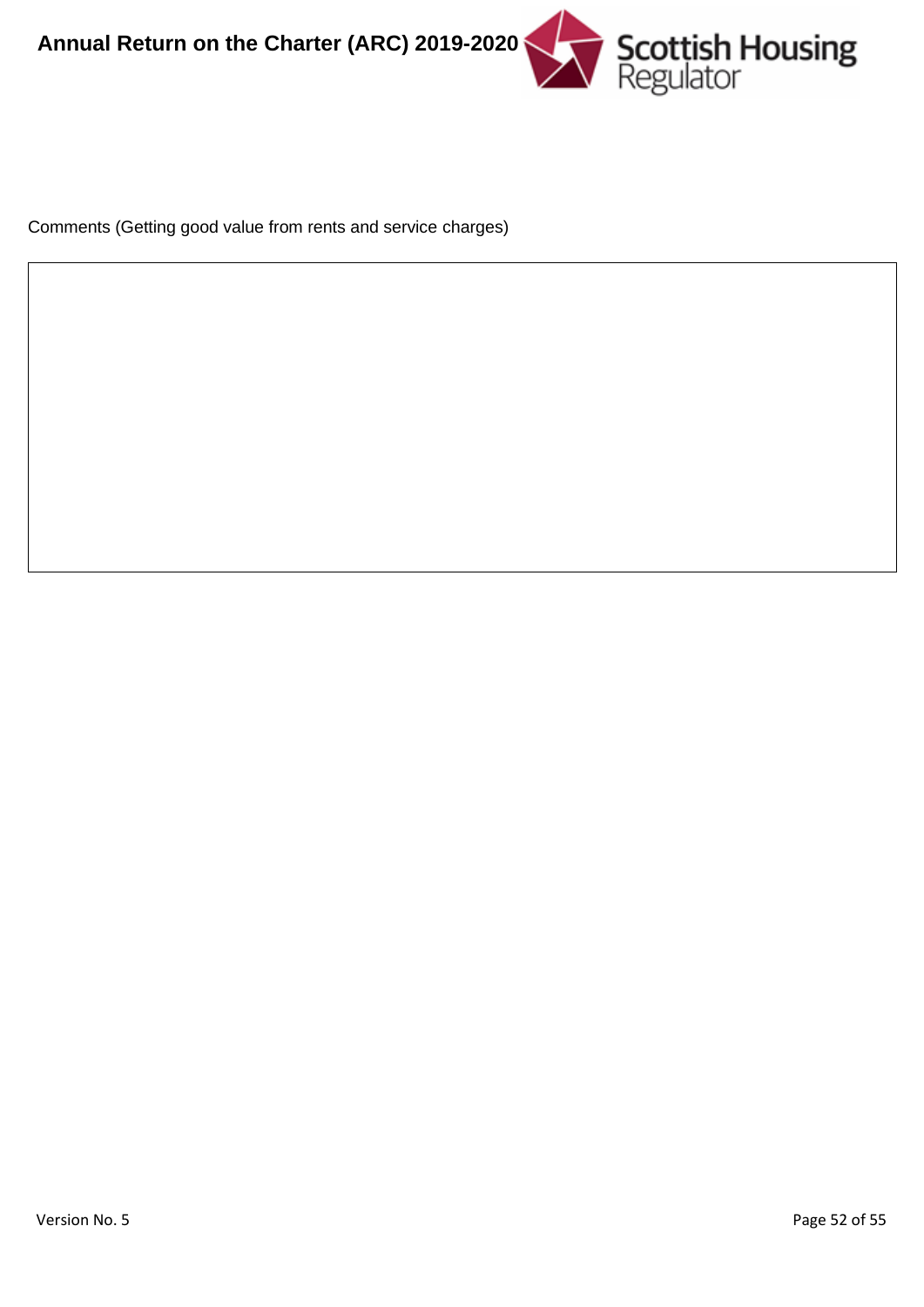

#### **Other customers**

#### **Gypsies / Travellers**

#### For those who provide Gypsies/Travellers sites - Average weekly rent per pitch (Indicator 31)

| $\vert$ 31.1 | The total number of pitches                                            |  |
|--------------|------------------------------------------------------------------------|--|
| 31.2         | The total amount of rent set for all pitches during the reporting year |  |

Indicator 31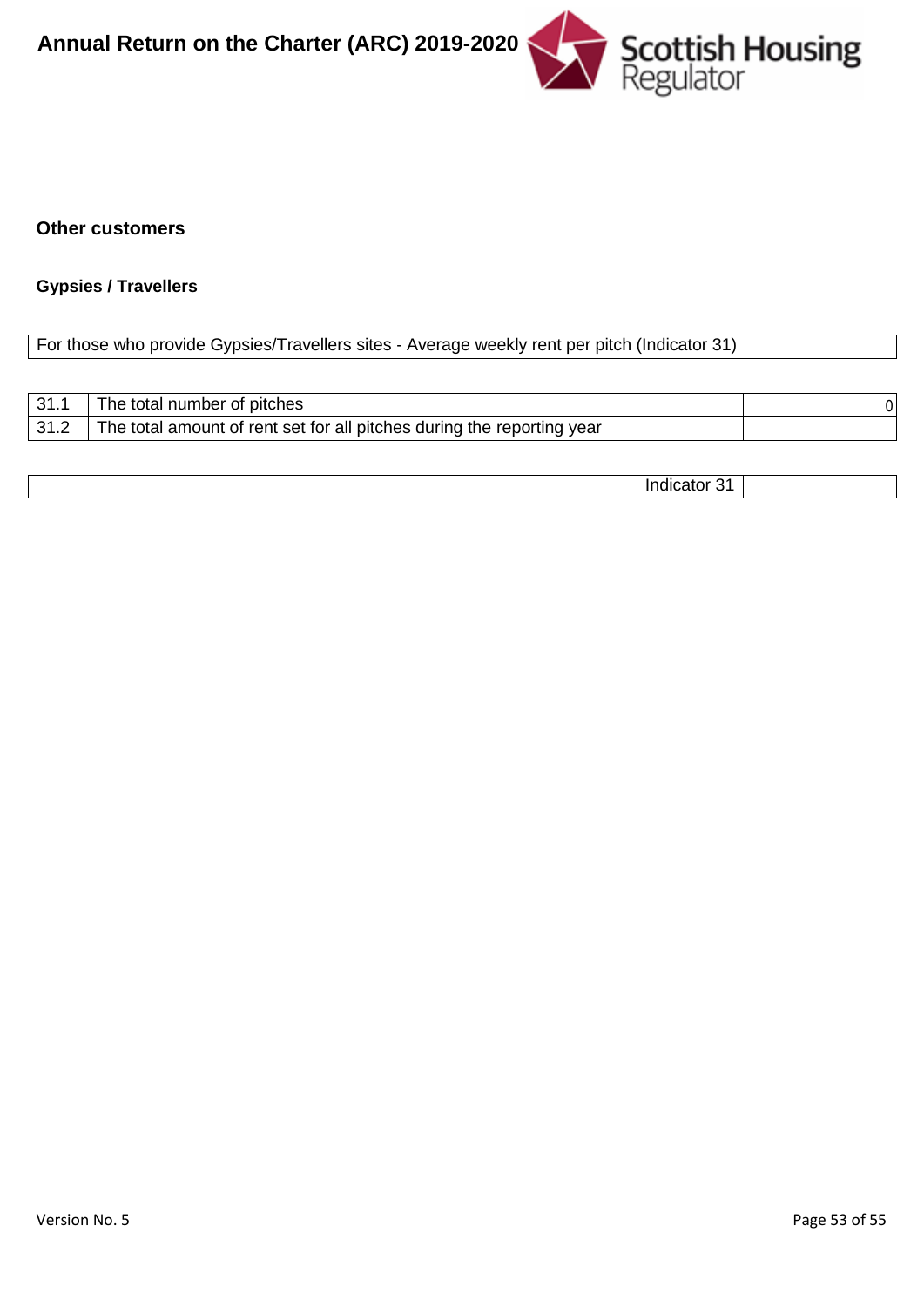

For those who provide sites – percentage of Gypsy/Travellers satisfied with the landlord's management of the site (Indicator 32)

| 32.1   | How many Gypsies/Travellers answered the question "How satisfied or dissatisfied<br>are you with your landlord's management of your site?" |  |
|--------|--------------------------------------------------------------------------------------------------------------------------------------------|--|
|        | 32.2.1 32.2 Of the Gypsies/Travellers who answered, how many said that they were:                                                          |  |
|        | very satisfied                                                                                                                             |  |
| 32.2.2 | fairly satisfied                                                                                                                           |  |
| 32.2.3 | neither satisfied nor dissatisfied                                                                                                         |  |
| 32.2.4 | fairly dissatisfied                                                                                                                        |  |
| 32.2.5 | very dissatisfied                                                                                                                          |  |
| 32.2.6 | Гоtal                                                                                                                                      |  |

| ےر<br>. |  |
|---------|--|